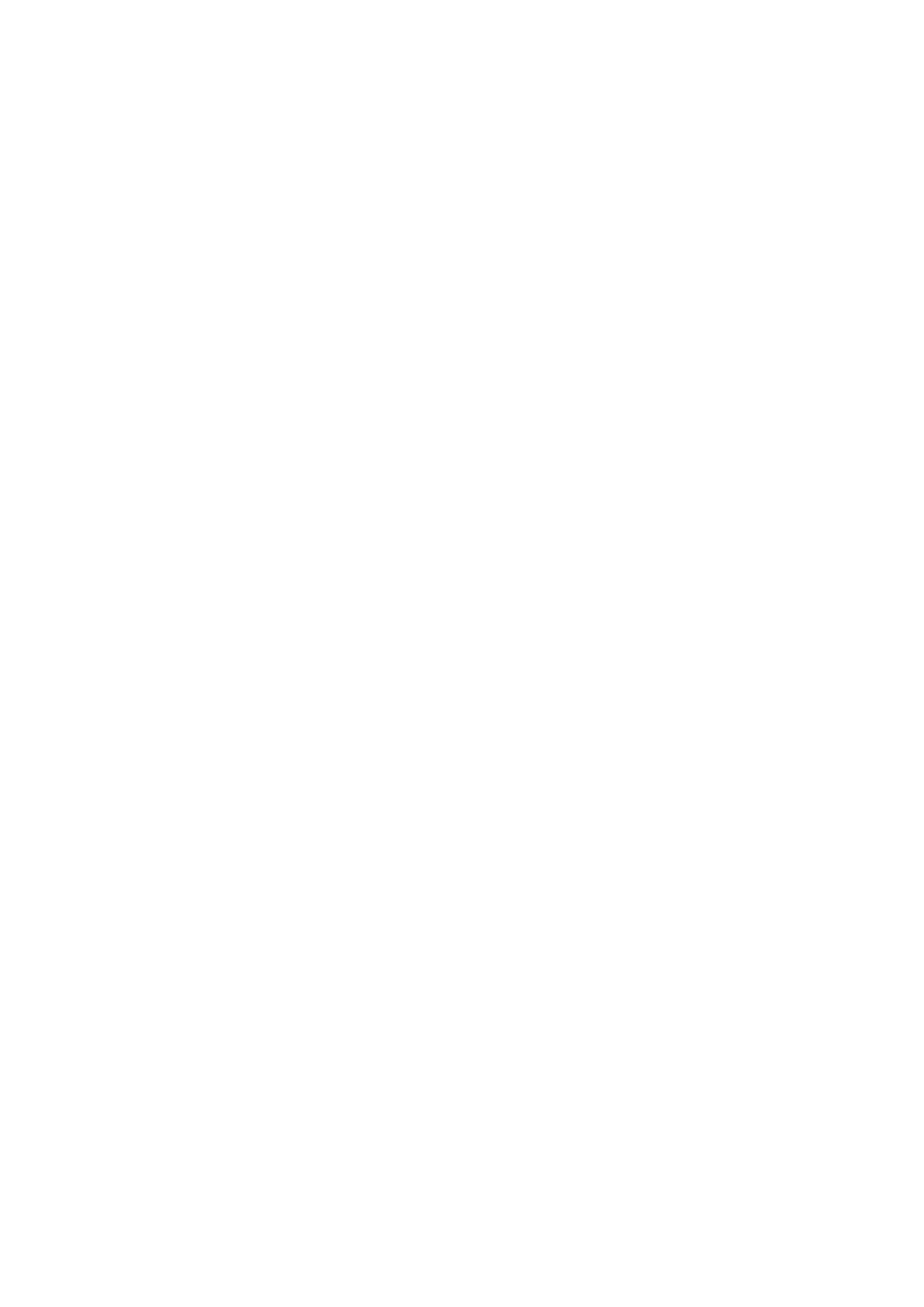

# Pictet Alternative Funds

Investment Company with Variable Capital, Luxembourg

June 30, 2021

Unaudited semi-annual report

1 Pictet Alternative Funds 30.06.2021 Semi-annual report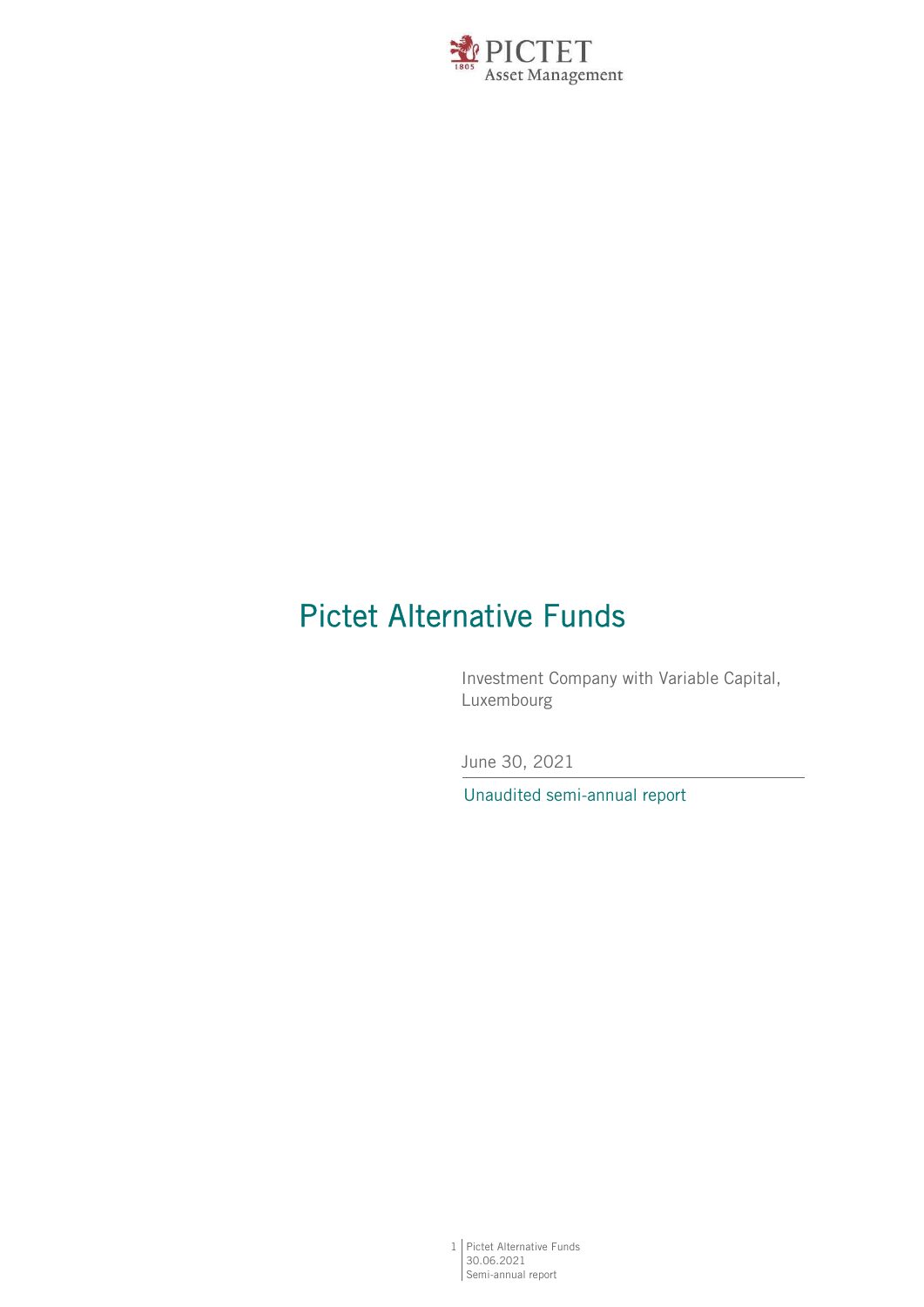No subscription can be received on the basis of these financial statements. Subscriptions are only valid if made on the basis of the current prospectus accompanied by the latest annual report, including audited financial statements, and the most recent unaudited semi-annual report, if published thereafter.

> 2 Pictet Alternative Funds 30.06.2021 Semi-annual report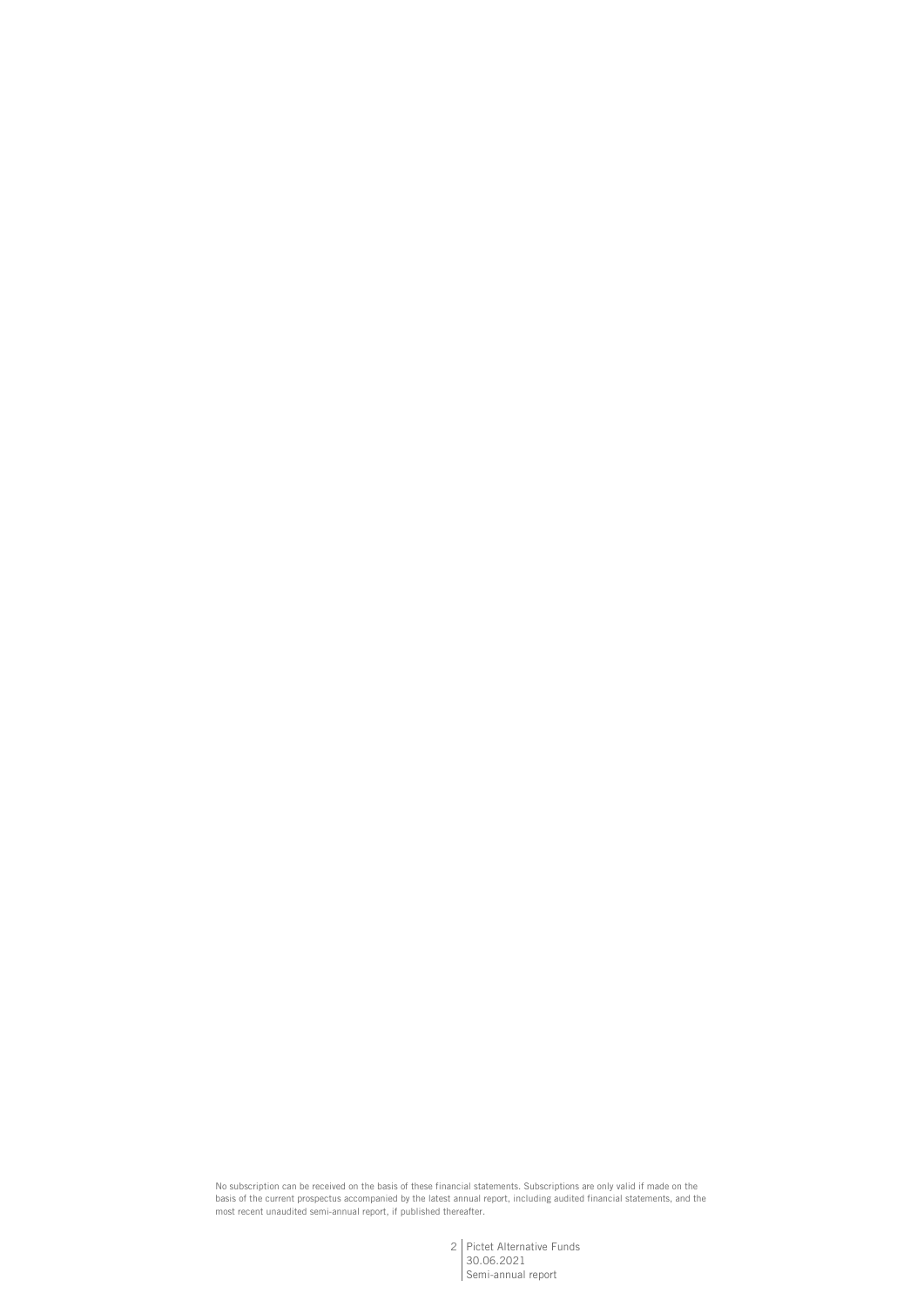# Table of contents

| Organisation of the SICAV                                                                                                                                                 | 4        |
|---------------------------------------------------------------------------------------------------------------------------------------------------------------------------|----------|
| General information                                                                                                                                                       | 5        |
| <b>Financial statements</b>                                                                                                                                               |          |
| Statement of net assets                                                                                                                                                   | 6        |
| Statement of operations and changes in net assets                                                                                                                         | 8        |
| Statistical Information                                                                                                                                                   | 10       |
| Sub-fund: Pictet Alternative Funds - Myriad<br>- Statement of investments and other net assets<br>- Geographical and industrial classification of investments             | 12<br>15 |
| Sub-fund : Pictet Alternative Funds - Plejad<br>- Statement of investments and other net assets<br>- Geographical and industrial classification of investments            | 16<br>22 |
| Sub-fund: Pictet Alternative Funds - Global<br>- Statement of investments and other net assets<br>- Geographical and industrial classification of investments             | 23<br>25 |
| Sub-fund: Pictet Alternative Funds - Equity Diversifier<br>- Statement of investments and other net assets<br>- Geographical and industrial classification of investments | 26<br>27 |
| Notes to the financial statements as at June 30, 2021                                                                                                                     | 28       |
| Other information to Shareholders                                                                                                                                         | 38       |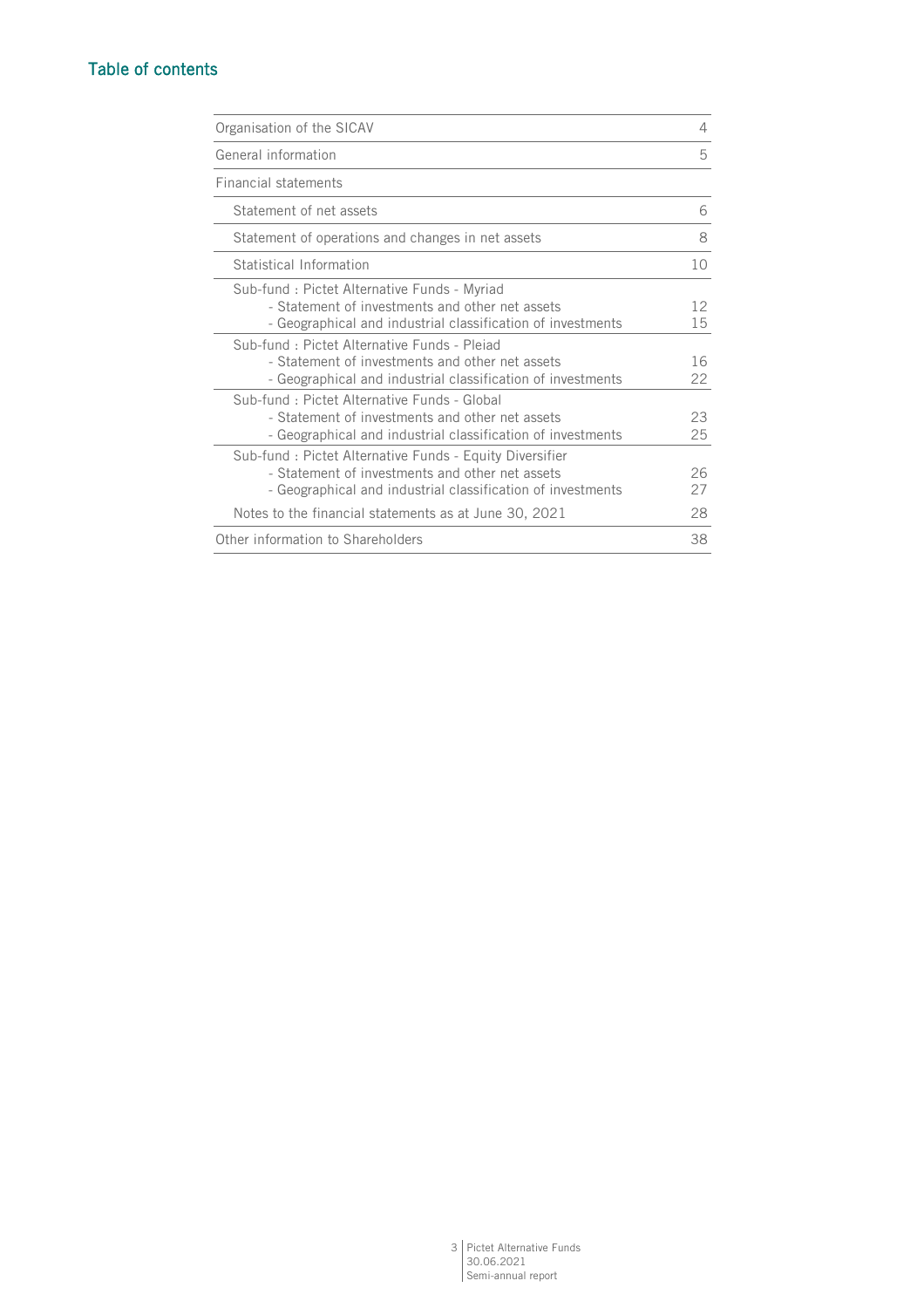# Organisation of the SICAV

# Registered Office

15, avenue J.F. Kennedy L-1855 Luxembourg Grand Duchy of Luxembourg

## Board of Directors of the SICAV

## Chairman

Mr Nicolas TSCHOPP General Counsel Pictet Asset Management SA Geneva Switzerland

## **Directors**

Mr Francesco ILARDI Chief Operating Officer Pictet Alternative Advisors SA Geneva Switzerland

Mr Justin EGAN Independent Director Carne Global Financial Services Limited Dublin Ireland

Mrs Tracey MCDERMOTT Independent Director Gemini Governance & Advisory Solutions Sàrl L-5371 Schuttrange Grand Duchy of Luxembourg

## Management Company and Alternative Investment Fund Manager ("AIFM")

Pictet Asset Management (Europe) S.A. 15, avenue J.F. Kennedy L-1855 Luxembourg Grand Duchy of Luxembourg

## Depositary Bank

Pictet & Cie (Europe) S.A. 15A, avenue J.F. Kennedy L-1855 Luxembourg Grand Duchy of Luxembourg

## Transfer Agent, Administrative Agent and Paying Agent

FundPartner Solutions (Europe) S.A. 15, avenue J.F. Kennedy L-1855 Luxembourg Grand Duchy of Luxembourg

#### Investment Manager

Pictet Alternative Advisors SA 60, route des Acacias CH-1211 Geneva 73 Switzerland

## Cabinet de révision agréé / Independent Auditor

Deloitte Audit, Société à responsabilité limitée 20, boulevard de Kockelscheuer L-1821 Luxembourg Grand Duchy of Luxembourg

## Legal Advisor

Elvinger Hoss Prussen, société anonyme 2, place Winston Churchill L-1340 Luxembourg Grand Duchy of Luxembourg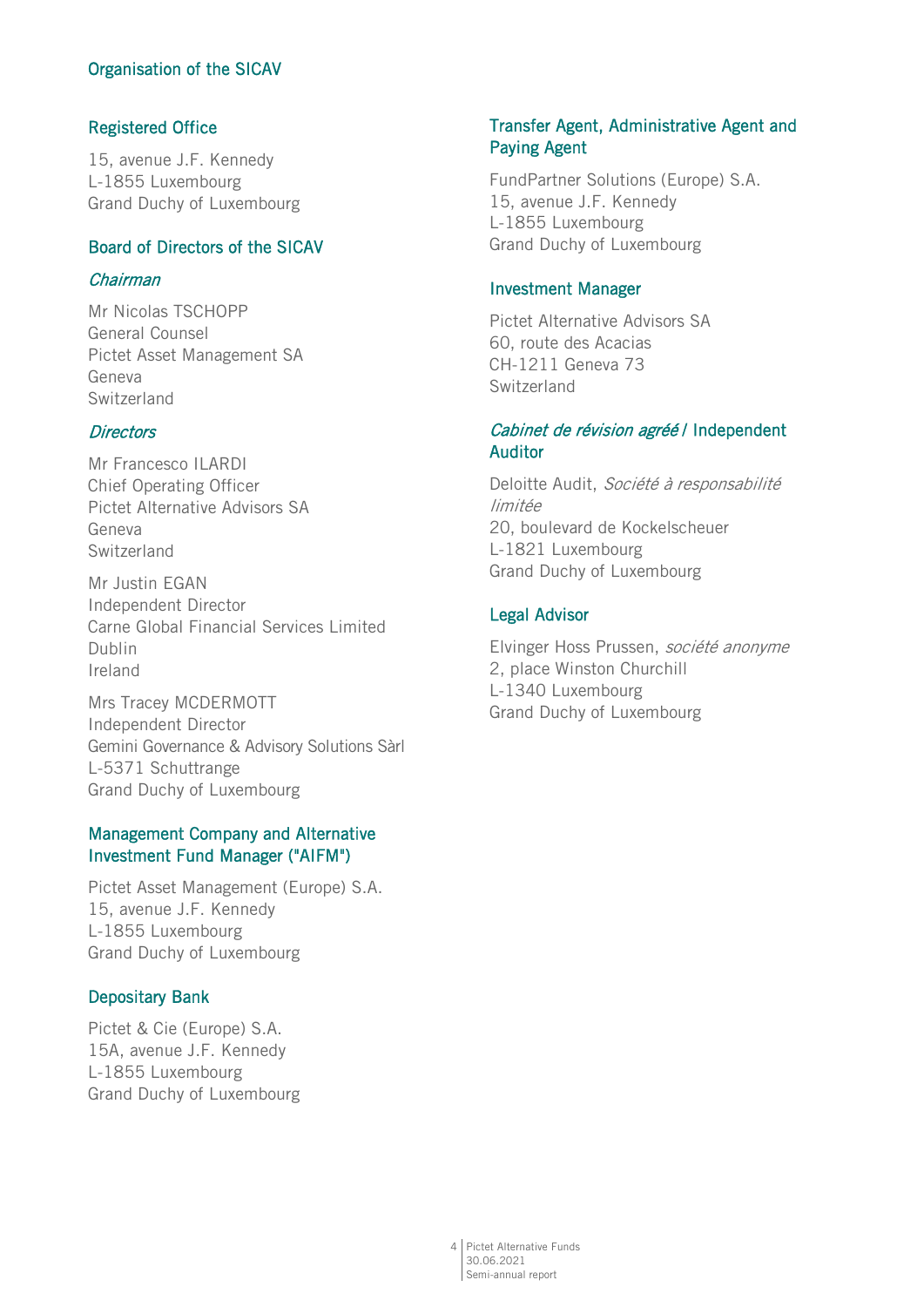## General information

Pictet Alternative Funds (the "SICAV") publishes an annual report, including audited financial statements, within six months after the end of the financial year and an unaudited semi-annual report within three months after the end of the period to which it refers.

All these reports are made available to the Shareholders free of charge at the registered office of the SICAV, the Management Company, the Depositary Bank and foreign agents involved in marketing the SICAV abroad.

Any other financial information to be published concerning the SICAV, including the monthly issue, redemption and conversion price of the shares, is available to the public at the registered office of the SICAV, the Management Company and the Depositary Bank.

The net asset value per share, the issue price and the redemption price are available, in Luxembourg, at the registered office of the SICAV, the Depositary Bank and the Management Company.

Any amendments to the articles of incorporation will be published in the "Recueil électronique des sociétés et associations" ("RESA") of the Grand Duchy of Luxembourg.

A detailed schedule of changes in the investments for the reporting period is available free of charge upon request at the registered office of the SICAV.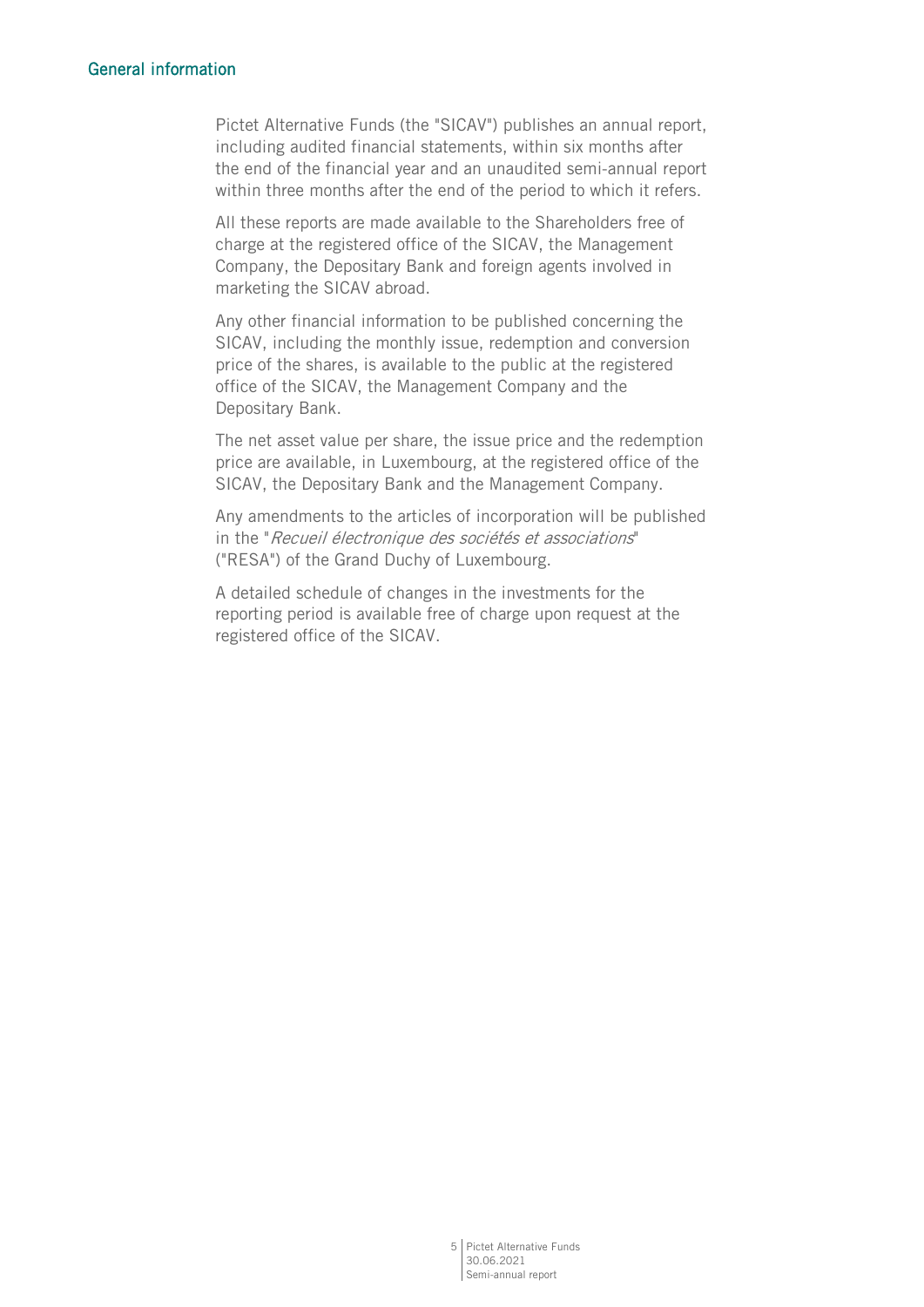|                                                                           | <b>COMBINED</b>  | PICTET ALTERNATIVE FUNDS -<br><b>MYRIAD</b> | PICTET ALTERNATIVE FUNDS -<br>PLEIAD |
|---------------------------------------------------------------------------|------------------|---------------------------------------------|--------------------------------------|
|                                                                           | <b>USD</b>       | <b>USD</b>                                  | <b>USD</b>                           |
| <b>ASSETS</b>                                                             |                  |                                             |                                      |
| Investments in securities at acquisition cost<br>(note 2)                 | 496,912,583.21   | 142,476,371.90                              | 272,690,981.48                       |
| Net unrealised gain on investments                                        | 105,040,156.87   | 32,524,238.56                               | 54,294,562.41                        |
| Investments in securities at market value (note 2)                        | 601,952,740.08   | 175,000,610.46                              | 326,985,543.89                       |
| Cash at banks (note 2)                                                    | 576,299.48       | 0.00                                        | 0.00                                 |
|                                                                           | 602,529,039.56   | 175,000,610.46                              | 326,985,543.89                       |
| <b>LIABILITIES</b>                                                        |                  |                                             |                                      |
| Bank overdraft (note 2)                                                   | 16,048,642.74    | 7,162,044.81                                | 8,886,597.93                         |
| Management fees payable (note 4)                                          | 962,820.82       | 320,155.36                                  | 506,004.00                           |
| Directors fees payable (note 5)                                           | 20,318.92        | 9,637.64                                    | 7,475.07                             |
| "Taxe d'abonnement" payable (note 3)                                      | 33,924.65        | 19,498.92                                   | 9,159.06                             |
| Net unrealised loss on forward foreign exchange<br>contracts (notes 2, 9) | 1,893,654.98     | 782,859.95                                  | 912,580.60                           |
| Other fees payable (note 6)                                               | 440,272.30       | 117,556.01                                  | 251,729.90                           |
| Loans (notes 2, 12)                                                       | 26,185,900.00    | 0.00                                        | 25,000,000.00                        |
|                                                                           | 45,585,534.41    | 8,411,752.69                                | 35,573,546.56                        |
| TOTAL NET ASSETS AS AT JUNE 30, 2021                                      | 556,943,505.15   | 166,588,857.77                              | 291,411,997.33                       |
| TOTAL NET ASSETS AS AT DECEMBER 31, 2020                                  | 851,684,224.58   | 149,795,556.47                              | 308,844,286.26                       |
| TOTAL NET ASSETS AS AT DECEMBER 31, 2019                                  | 1,190,398,809.99 | 373,063,369.02                              | 459,619,546.54                       |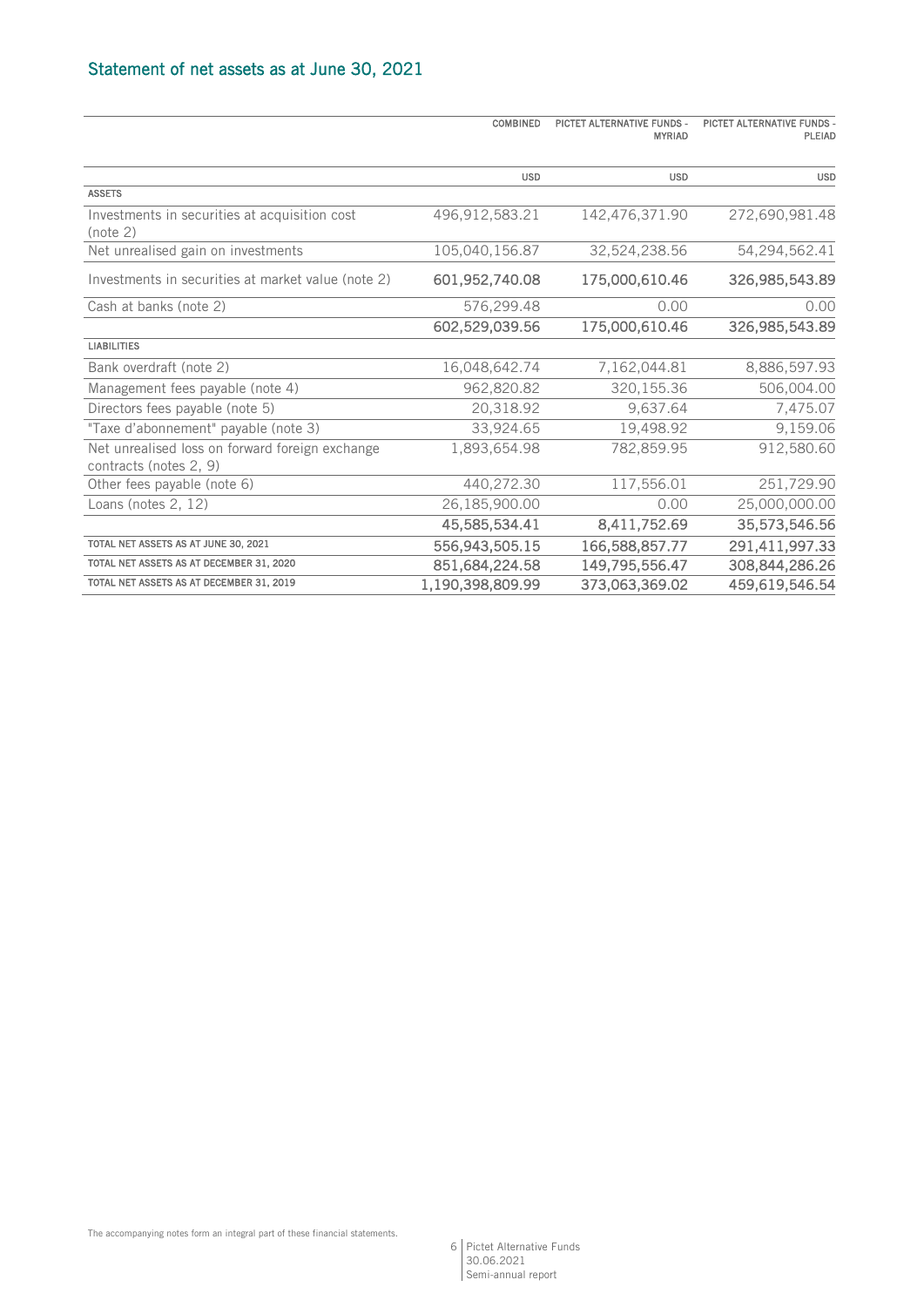# Statement of net assets as at June 30, 2021 (continued)

|                                                                           | PICTET ALTERNATIVE FUNDS -<br><b>GLOBAL</b> | PICTET ALTERNATIVE FUNDS -<br><b>EQUITY DIVERSIFIER</b> |
|---------------------------------------------------------------------------|---------------------------------------------|---------------------------------------------------------|
|                                                                           | <b>USD</b>                                  | <b>EUR</b>                                              |
| <b>ASSETS</b>                                                             |                                             |                                                         |
| Investments in securities at acquisition cost<br>(note 2)                 | 23,591,237.66                               | 49,037,854.94                                           |
| Net unrealised gain on investments                                        | 4,567,861.72                                | 11,513,191.82                                           |
| Investments in securities at market value (note 2)                        | 28,159,099.38                               | 60,551,046.76                                           |
| Cash at banks (note 2)                                                    | 542.86                                      | 485,501.83                                              |
|                                                                           | 28,159,642.24                               | 61,036,548.59                                           |
| <b>LIABILITIES</b>                                                        |                                             |                                                         |
| Bank overdraft (note 2)                                                   | 0.00                                        | 0.00                                                    |
| Management fees payable (note 4)                                          | 48,916.34                                   | 73,990.32                                               |
| Directors fees payable (note 5)                                           | 1,324.53                                    | 1,586.71                                                |
| "Taxe d'abonnement" payable (note 3)                                      | 3,497.41                                    | 1,491.91                                                |
| Net unrealised loss on forward foreign exchange<br>contracts (notes 2, 9) | 0.00                                        | 167, 142.62                                             |
| Other fees payable (note 6)                                               | 20,804.66                                   | 42,315.31                                               |
| Loans (notes 2, 12)                                                       | 0.00                                        | 1,000,000.00                                            |
|                                                                           | 74,542.94                                   | 1,286,526.87                                            |
| TOTAL NET ASSETS AS AT JUNE 30, 2021                                      | 28,085,099.30                               | 59,750,021.72                                           |
| TOTAL NET ASSETS AS AT DECEMBER 31, 2020                                  | 24,718,704.63                               | 59,062,063.68                                           |
| TOTAL NET ASSETS AS AT DECEMBER 31, 2019                                  | 16,491,935.46                               | 51,885,210.07                                           |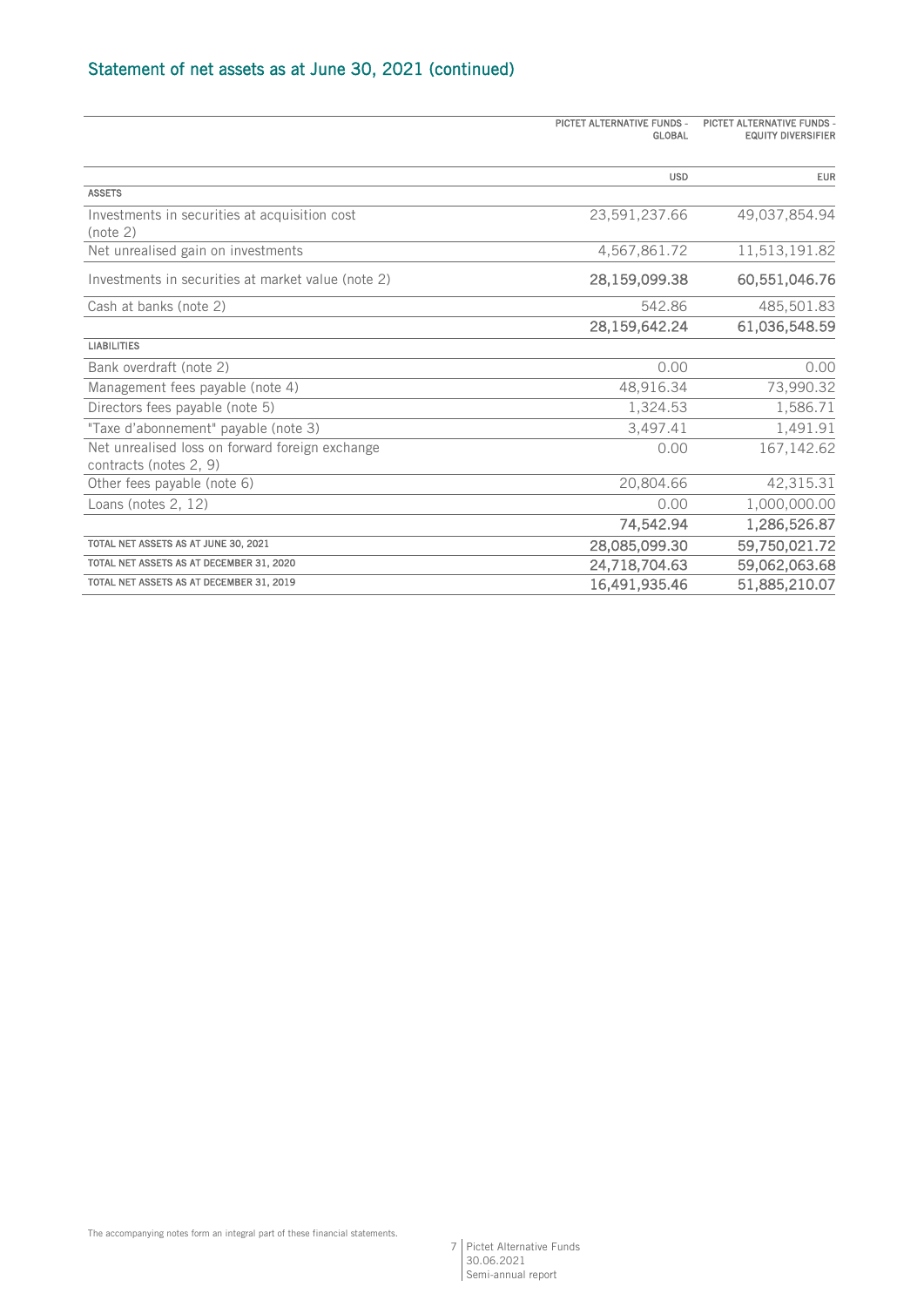# Statement of operations and changes in net assets for the period ended June 30, 2021

|                                                         | <b>COMBINED</b>    | PICTET ALTERNATIVE FUNDS -<br><b>MYRIAD</b> | PICTET ALTERNATIVE FUNDS -<br>PLEIAD |
|---------------------------------------------------------|--------------------|---------------------------------------------|--------------------------------------|
|                                                         | <b>USD</b>         | <b>USD</b>                                  | <b>USD</b>                           |
| NET ASSETS AT THE BEGINNING OF THE PERIOD               | 851,684,224.58     | 149,795,556.47                              | 308,844,286.26                       |
| <b>INCOME</b>                                           |                    |                                             |                                      |
| Bank interest (note 2)                                  | 11.72              | 11.72                                       | 0.00                                 |
| Other income                                            | 173,938.98         | 58,531.11                                   | 115,407.87                           |
|                                                         | 173,950.70         | 58,542.83                                   | 115,407.87                           |
| <b>EXPENSES</b>                                         |                    |                                             |                                      |
| Management fees (note 4)                                | 1,885,554.73       | 606,828.82                                  | 1,011,338.40                         |
| Depositary fees, bank charges and interest (note 4)     | 264,764.91         | 74,145.49                                   | 158,062.44                           |
| Other expenses                                          | 22,414.58          | 0.00                                        | 0.00                                 |
| Directors fees (note 5)                                 | 5,374.88           | 0.00                                        | 0.00                                 |
| Service fees (note 4)                                   | 200,666.41         | 64,868.51                                   | 111,733.98                           |
| "Taxe d'abonnement" (note 3)                            | 66,941.86          | 38,079.61                                   | 18,366.54                            |
| Transaction fees (note 2)                               | 23,410.03          | 6,932.17                                    | 9,448.51                             |
| Interest paid on loan (notes 2, 12)                     | 3,991.51           | 0.00                                        | 2,866.09                             |
|                                                         | 2,473,118.91       | 790,854.60                                  | 1,311,815.96                         |
| <b>NET INVESTMENT LOSS</b>                              | $-2,299,168.21$    | $-732,311.77$                               | $-1,196,408.09$                      |
| Net realised gain/loss:                                 |                    |                                             |                                      |
| - on sales of investments (notes 2, 10)                 | 18,583,648.07      | 7,979,014.29                                | 9,781,072.55                         |
| - on foreign exchange                                   | 3,451,074.83       | 1,480,252.67                                | 1,675,843.97                         |
| - on forward foreign exchange contracts                 | $-11, 110, 730.41$ | $-4,036,245.21$                             | $-5,871,289.28$                      |
| <b>NET REALISED GAIN/LOSS</b>                           | 8,624,824.28       | 4,690,709.98                                | 4,389,219.15                         |
| Change in net unrealised appreciation/depreciation:     |                    |                                             |                                      |
| - on investments (note 11)                              | 13,854,158.07      | 1,296,301.19                                | 10,723,717.75                        |
| - on forward foreign exchange contracts                 | $-2,088,030.27$    | $-875,767.69$                               | $-1,048,920.44$                      |
| <b>INCREASE IN NET ASSETS AS A RESULT OF OPERATIONS</b> | 20,390,952.08      | 5,111,243.48                                | 14,064,016.46                        |
| Proceeds from subscriptions of shares                   | 47,719,544.90      | 27,043,550.75                               | 17,709,442.17                        |
| Cost of shares redeemed                                 | $-54,281,967.45$   | $-11,497,379.45$                            | -42,784,588.00                       |
| Revaluation difference*                                 | $-10,285,273.04$   | $-3,864,113.48$                             | $-6,421,159.56$                      |
| Revaluation difference on the net assets at the         | -298,283,975.92    |                                             |                                      |
| beginning of the period**                               |                    |                                             |                                      |
| NET ASSETS AT THE END OF THE PERIOD                     | 556,943,505.15     | 166,588,857.77                              | 291,411,997.33                       |

\* The difference mentioned above is the result of fluctuations in the exchange rates used to convert the different items related to share classes denominated in a currency other than<br>the currency of the sub-funds into the

\*\* The difference mentioned above results from the conversion of the net assets at the beginning of the period (for the sub-funds denominated in currencies other than USD) at exchange rates applicable on December 31, 2020 and exchange rates applicable on June 30, 2021.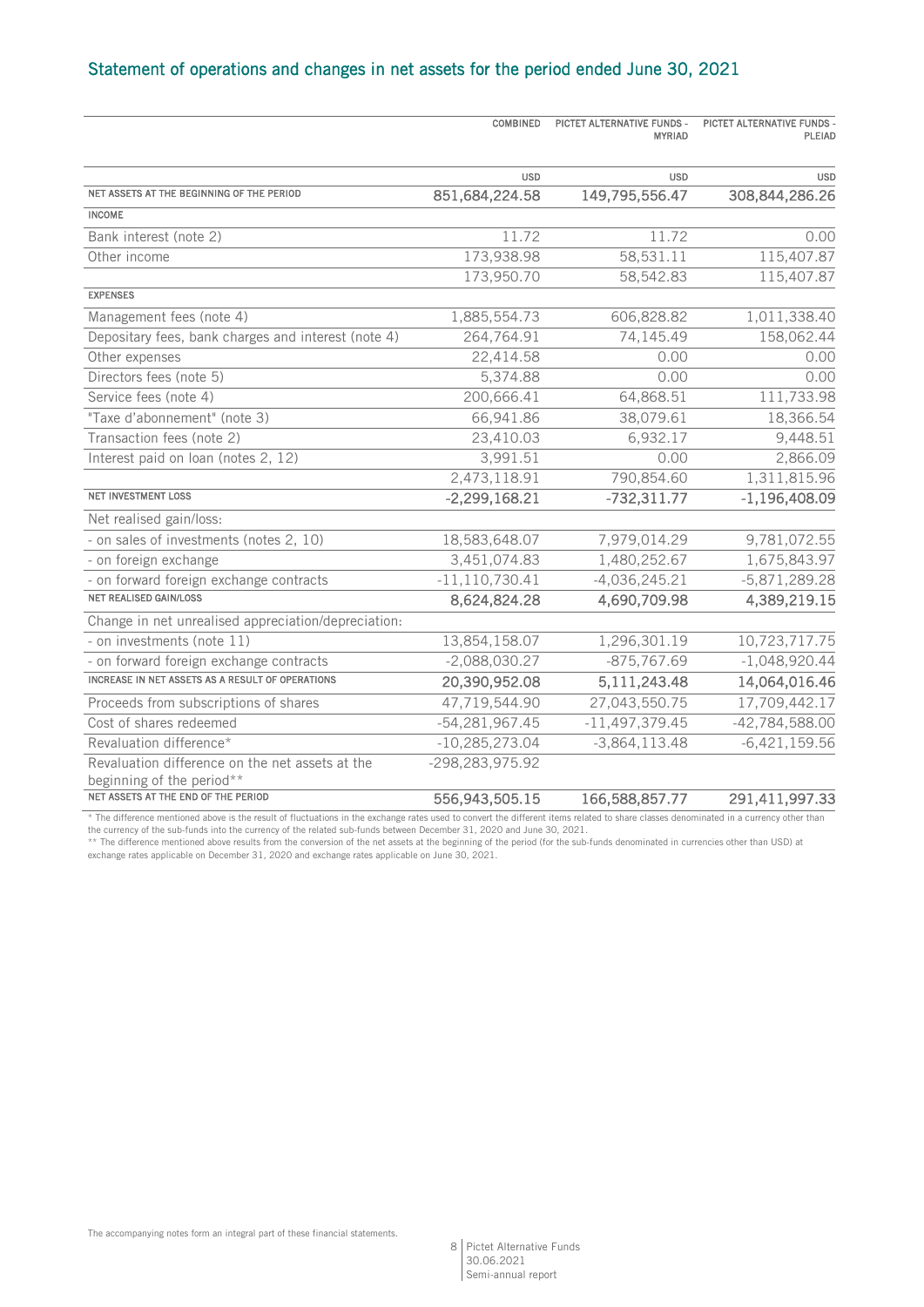# Statement of operations and changes in net assets for the period ended June 30, 2021 (continued)

|                                                     | PICTET ALTERNATIVE FUNDS -<br>GLOBAL | PICTET ALTERNATIVE FUNDS -<br><b>EQUITY DIVERSIFIER</b> |
|-----------------------------------------------------|--------------------------------------|---------------------------------------------------------|
|                                                     |                                      |                                                         |
|                                                     | <b>USD</b>                           | <b>EUR</b>                                              |
| NET ASSETS AT THE BEGINNING OF THE PERIOD           | 24,718,704.63                        | 59,062,063.68                                           |
| <b>INCOME</b>                                       |                                      |                                                         |
| Bank interest (note 2)                              | 0.00                                 | 0.00                                                    |
| Other income                                        | 0.00                                 | 0.00                                                    |
|                                                     | 0.00                                 | 0.00                                                    |
| <b>EXPENSES</b>                                     |                                      |                                                         |
| Management fees (note 4)                            | 93,619.28                            | 146,528.57                                              |
| Depositary fees, bank charges and interest (note 4) | 8,875.27                             | 19,969.40                                               |
| Other expenses                                      | 8,484.70                             | 11,746.25                                               |
| Directors fees (note 5)                             | 2,141.69                             | 2,726.36                                                |
| Service fees (note 4)                               | 6,687.09                             | 14,652.86                                               |
| "Taxe d'abonnement" (note 3)                        | 7,004.03                             | 2,944.33                                                |
| Transaction fees (note 2)                           | 5,788.45                             | 1,046.38                                                |
| Interest paid on loan (notes 2, 12)                 | 0.00                                 | 949.00                                                  |
|                                                     | 132,600.51                           | 200,563.15                                              |
| <b>NET INVESTMENT LOSS</b>                          | $-132,600.51$                        | $-200,563.15$                                           |
| Net realised gain/loss:                             |                                      |                                                         |
| - on sales of investments (notes 2, 10)             | 1,544,590.30                         | $-608,001.58$                                           |
| - on foreign exchange                               | $-8.08$                              | 248,744.64                                              |
| - on forward foreign exchange contracts             | 0.00                                 | $-1,014,584.64$                                         |
| <b>NET REALISED GAIN/LOSS</b>                       | 1,411,981.71                         | $-1,574,404.73$                                         |
| Change in net unrealised appreciation/depreciation: |                                      |                                                         |
| - on investments (note 11)                          | $-1,012,139.02$                      | 2,400,099.63                                            |
| - on forward foreign exchange contracts             | 0.00                                 | $-137,736.86$                                           |
| INCREASE IN NET ASSETS AS A RESULT OF OPERATIONS    | 399,842.69                           | 687,958.04                                              |
| Proceeds from subscriptions of shares               | 2,966,551.98                         | 0.00                                                    |
| Cost of shares redeemed                             | 0.00                                 | 0.00                                                    |
| Revaluation difference*                             | 0.00                                 | 0.00                                                    |
|                                                     |                                      |                                                         |

#### NET ASSETS AT THE END OF THE PERIOD **28,085,099.30** 59,750,021.72

\* The difference mentioned above is the result of fluctuations in the exchange rates used to convert the different items related to share classes denominated in a currency other than the currency of the sub-funds into the currency of the related sub-funds between December 31, 2020 and June 30, 2021.

The accompanying notes form an integral part of these financial statements.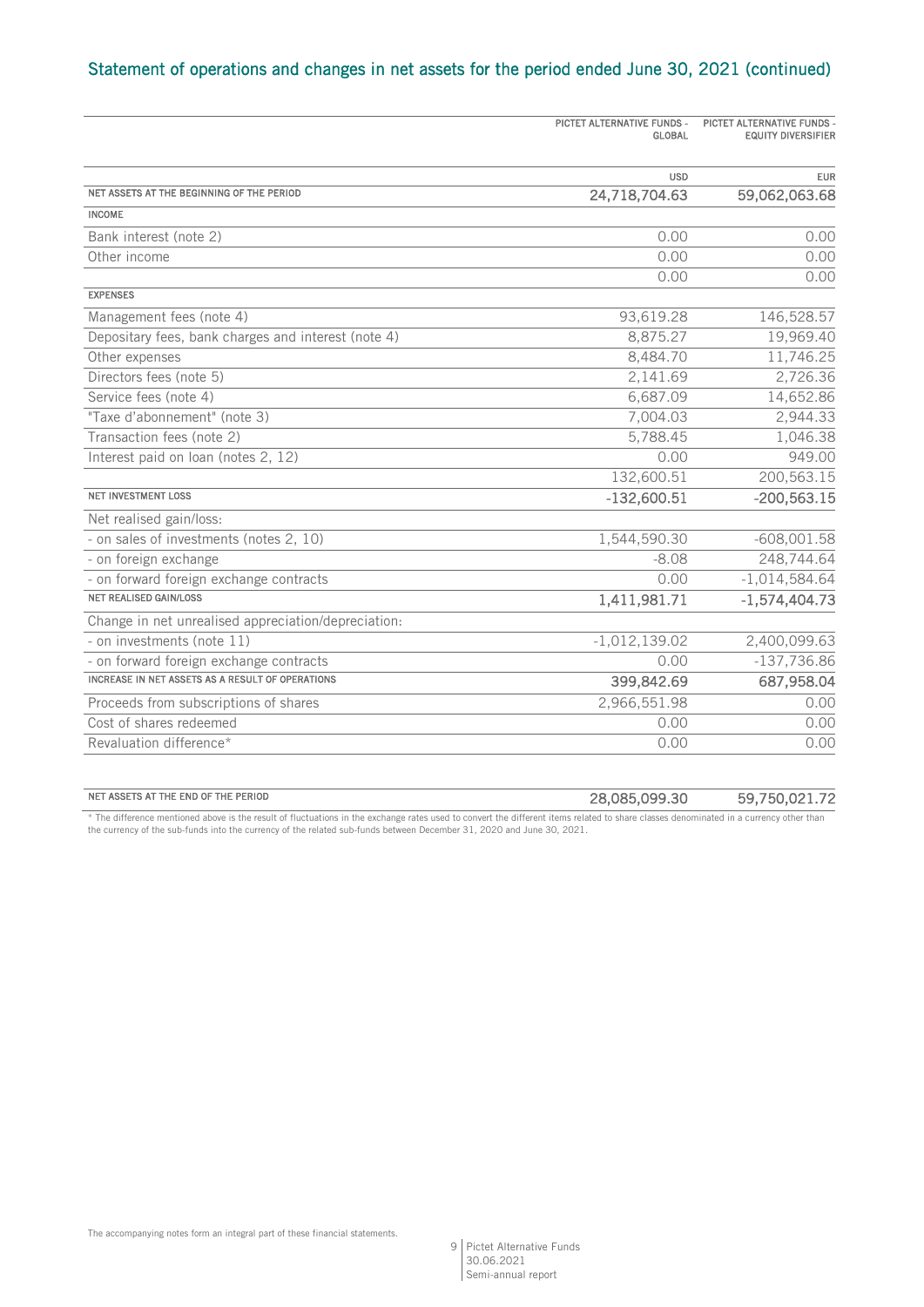# Statistical Information

| Pictet Alternative Funds - Myriad<br>213.08<br>I USD<br><b>USD</b><br>201,945.26<br>221.03<br>223.14<br>J USD<br><b>USD</b><br>11,322.45<br>231.79<br>P USD<br><b>USD</b><br>208.74<br>3,570.56<br>215.82<br>R USD<br><b>USD</b><br>198.33<br>192.29<br>7,894.90<br>Z USD<br><b>USD</b><br>5,189.26<br>207.70<br>199.45<br>HI CHF<br>175.38<br>CHF<br>248,973.95<br>180.86<br>133.75<br>129.58<br>HI EUR<br><b>EUR</b><br>318,636.66<br>HJ CHF<br>CHF<br>189.78<br>183.76<br>39,480.22<br>HJ EUR<br>140.23<br>135.65<br><b>EUR</b><br>3,903.99<br>HP CHF<br>CHF<br>6,198.48<br>176.58<br>171.78<br>HP EUR<br>130.58<br>126.91<br><b>EUR</b><br>6,471.93<br>HR CHF<br>CHF<br>162.11<br>14,876.19<br>158.09<br>HR EUR<br>119.98<br>116.90<br><b>EUR</b><br>21,577.86<br>CHF<br>199.69<br>192.88<br>HZ CHF<br>98.27<br>HZ EUR<br>100.00<br>131.89<br>127.27<br><b>EUR</b><br>Pictet Alternative Funds - Pleiad<br>D USD<br><b>USD</b><br>913,001.06<br>127.89<br>121.45<br>I USD<br><b>USD</b><br>56,104.76<br>158.28<br>150.38<br>157.06<br>J USD<br><b>USD</b><br>3,261.44<br>165.56<br>P USD<br><b>USD</b><br>2,736.69<br>154.53<br>147.28<br>R USD<br><b>USD</b><br>206.06<br>143.05<br>136.67<br>Z USD<br><b>USD</b><br>100.00<br>154.44<br>146.16<br>103.98<br>HD CHF<br>CHF<br>682,679.99<br>108.88<br>112.48<br>107.32<br>HD EUR<br>EUR<br>558,692.79<br>HI CHF<br>CHF<br>153.60<br>146.76<br>34,055.57<br>110.16<br>105.15<br>HI EUR<br><b>EUR</b><br>26,358.98<br>HJ CHF<br>CHF<br>160.63<br>153.25<br>97.18<br>HJ EUR<br>99.82<br>115.16<br>109.77<br>EUR<br>HP CHF<br>CHF<br>1,783.68<br>149.96<br>143.74<br>107.56<br>102.99<br>HP EUR<br><b>EUR</b><br>1,305.14<br>CHF<br>292.95<br>138.66<br>133.24<br>HR CHF | <b>NET ASSET VALUE</b><br><b>PER SHARE</b><br>31.12.2019 |
|---------------------------------------------------------------------------------------------------------------------------------------------------------------------------------------------------------------------------------------------------------------------------------------------------------------------------------------------------------------------------------------------------------------------------------------------------------------------------------------------------------------------------------------------------------------------------------------------------------------------------------------------------------------------------------------------------------------------------------------------------------------------------------------------------------------------------------------------------------------------------------------------------------------------------------------------------------------------------------------------------------------------------------------------------------------------------------------------------------------------------------------------------------------------------------------------------------------------------------------------------------------------------------------------------------------------------------------------------------------------------------------------------------------------------------------------------------------------------------------------------------------------------------------------------------------------------------------------------------------------------------------------------------------------------------------------------------------------------|----------------------------------------------------------|
|                                                                                                                                                                                                                                                                                                                                                                                                                                                                                                                                                                                                                                                                                                                                                                                                                                                                                                                                                                                                                                                                                                                                                                                                                                                                                                                                                                                                                                                                                                                                                                                                                                                                                                                           |                                                          |
|                                                                                                                                                                                                                                                                                                                                                                                                                                                                                                                                                                                                                                                                                                                                                                                                                                                                                                                                                                                                                                                                                                                                                                                                                                                                                                                                                                                                                                                                                                                                                                                                                                                                                                                           | 178.51                                                   |
|                                                                                                                                                                                                                                                                                                                                                                                                                                                                                                                                                                                                                                                                                                                                                                                                                                                                                                                                                                                                                                                                                                                                                                                                                                                                                                                                                                                                                                                                                                                                                                                                                                                                                                                           | 186.39                                                   |
|                                                                                                                                                                                                                                                                                                                                                                                                                                                                                                                                                                                                                                                                                                                                                                                                                                                                                                                                                                                                                                                                                                                                                                                                                                                                                                                                                                                                                                                                                                                                                                                                                                                                                                                           | 175.99                                                   |
|                                                                                                                                                                                                                                                                                                                                                                                                                                                                                                                                                                                                                                                                                                                                                                                                                                                                                                                                                                                                                                                                                                                                                                                                                                                                                                                                                                                                                                                                                                                                                                                                                                                                                                                           | 162.92                                                   |
|                                                                                                                                                                                                                                                                                                                                                                                                                                                                                                                                                                                                                                                                                                                                                                                                                                                                                                                                                                                                                                                                                                                                                                                                                                                                                                                                                                                                                                                                                                                                                                                                                                                                                                                           | 165.78                                                   |
|                                                                                                                                                                                                                                                                                                                                                                                                                                                                                                                                                                                                                                                                                                                                                                                                                                                                                                                                                                                                                                                                                                                                                                                                                                                                                                                                                                                                                                                                                                                                                                                                                                                                                                                           | 150.18                                                   |
|                                                                                                                                                                                                                                                                                                                                                                                                                                                                                                                                                                                                                                                                                                                                                                                                                                                                                                                                                                                                                                                                                                                                                                                                                                                                                                                                                                                                                                                                                                                                                                                                                                                                                                                           | 110.58                                                   |
|                                                                                                                                                                                                                                                                                                                                                                                                                                                                                                                                                                                                                                                                                                                                                                                                                                                                                                                                                                                                                                                                                                                                                                                                                                                                                                                                                                                                                                                                                                                                                                                                                                                                                                                           | 156.91                                                   |
|                                                                                                                                                                                                                                                                                                                                                                                                                                                                                                                                                                                                                                                                                                                                                                                                                                                                                                                                                                                                                                                                                                                                                                                                                                                                                                                                                                                                                                                                                                                                                                                                                                                                                                                           | 115.43                                                   |
|                                                                                                                                                                                                                                                                                                                                                                                                                                                                                                                                                                                                                                                                                                                                                                                                                                                                                                                                                                                                                                                                                                                                                                                                                                                                                                                                                                                                                                                                                                                                                                                                                                                                                                                           | 148.05                                                   |
|                                                                                                                                                                                                                                                                                                                                                                                                                                                                                                                                                                                                                                                                                                                                                                                                                                                                                                                                                                                                                                                                                                                                                                                                                                                                                                                                                                                                                                                                                                                                                                                                                                                                                                                           | 109.00                                                   |
|                                                                                                                                                                                                                                                                                                                                                                                                                                                                                                                                                                                                                                                                                                                                                                                                                                                                                                                                                                                                                                                                                                                                                                                                                                                                                                                                                                                                                                                                                                                                                                                                                                                                                                                           | 136.95                                                   |
|                                                                                                                                                                                                                                                                                                                                                                                                                                                                                                                                                                                                                                                                                                                                                                                                                                                                                                                                                                                                                                                                                                                                                                                                                                                                                                                                                                                                                                                                                                                                                                                                                                                                                                                           | 100.90                                                   |
|                                                                                                                                                                                                                                                                                                                                                                                                                                                                                                                                                                                                                                                                                                                                                                                                                                                                                                                                                                                                                                                                                                                                                                                                                                                                                                                                                                                                                                                                                                                                                                                                                                                                                                                           | 163.88                                                   |
|                                                                                                                                                                                                                                                                                                                                                                                                                                                                                                                                                                                                                                                                                                                                                                                                                                                                                                                                                                                                                                                                                                                                                                                                                                                                                                                                                                                                                                                                                                                                                                                                                                                                                                                           | 107.76                                                   |
|                                                                                                                                                                                                                                                                                                                                                                                                                                                                                                                                                                                                                                                                                                                                                                                                                                                                                                                                                                                                                                                                                                                                                                                                                                                                                                                                                                                                                                                                                                                                                                                                                                                                                                                           |                                                          |
|                                                                                                                                                                                                                                                                                                                                                                                                                                                                                                                                                                                                                                                                                                                                                                                                                                                                                                                                                                                                                                                                                                                                                                                                                                                                                                                                                                                                                                                                                                                                                                                                                                                                                                                           | 116.66                                                   |
|                                                                                                                                                                                                                                                                                                                                                                                                                                                                                                                                                                                                                                                                                                                                                                                                                                                                                                                                                                                                                                                                                                                                                                                                                                                                                                                                                                                                                                                                                                                                                                                                                                                                                                                           | 144.58                                                   |
|                                                                                                                                                                                                                                                                                                                                                                                                                                                                                                                                                                                                                                                                                                                                                                                                                                                                                                                                                                                                                                                                                                                                                                                                                                                                                                                                                                                                                                                                                                                                                                                                                                                                                                                           | 150.57                                                   |
|                                                                                                                                                                                                                                                                                                                                                                                                                                                                                                                                                                                                                                                                                                                                                                                                                                                                                                                                                                                                                                                                                                                                                                                                                                                                                                                                                                                                                                                                                                                                                                                                                                                                                                                           | 142.51                                                   |
|                                                                                                                                                                                                                                                                                                                                                                                                                                                                                                                                                                                                                                                                                                                                                                                                                                                                                                                                                                                                                                                                                                                                                                                                                                                                                                                                                                                                                                                                                                                                                                                                                                                                                                                           | 132.90                                                   |
|                                                                                                                                                                                                                                                                                                                                                                                                                                                                                                                                                                                                                                                                                                                                                                                                                                                                                                                                                                                                                                                                                                                                                                                                                                                                                                                                                                                                                                                                                                                                                                                                                                                                                                                           | 139.43                                                   |
|                                                                                                                                                                                                                                                                                                                                                                                                                                                                                                                                                                                                                                                                                                                                                                                                                                                                                                                                                                                                                                                                                                                                                                                                                                                                                                                                                                                                                                                                                                                                                                                                                                                                                                                           | 101.90                                                   |
|                                                                                                                                                                                                                                                                                                                                                                                                                                                                                                                                                                                                                                                                                                                                                                                                                                                                                                                                                                                                                                                                                                                                                                                                                                                                                                                                                                                                                                                                                                                                                                                                                                                                                                                           | 105.09                                                   |
|                                                                                                                                                                                                                                                                                                                                                                                                                                                                                                                                                                                                                                                                                                                                                                                                                                                                                                                                                                                                                                                                                                                                                                                                                                                                                                                                                                                                                                                                                                                                                                                                                                                                                                                           | 143.94                                                   |
|                                                                                                                                                                                                                                                                                                                                                                                                                                                                                                                                                                                                                                                                                                                                                                                                                                                                                                                                                                                                                                                                                                                                                                                                                                                                                                                                                                                                                                                                                                                                                                                                                                                                                                                           | 103.07                                                   |
|                                                                                                                                                                                                                                                                                                                                                                                                                                                                                                                                                                                                                                                                                                                                                                                                                                                                                                                                                                                                                                                                                                                                                                                                                                                                                                                                                                                                                                                                                                                                                                                                                                                                                                                           | 149.88                                                   |
|                                                                                                                                                                                                                                                                                                                                                                                                                                                                                                                                                                                                                                                                                                                                                                                                                                                                                                                                                                                                                                                                                                                                                                                                                                                                                                                                                                                                                                                                                                                                                                                                                                                                                                                           | 107.29                                                   |
|                                                                                                                                                                                                                                                                                                                                                                                                                                                                                                                                                                                                                                                                                                                                                                                                                                                                                                                                                                                                                                                                                                                                                                                                                                                                                                                                                                                                                                                                                                                                                                                                                                                                                                                           | 141.89                                                   |
|                                                                                                                                                                                                                                                                                                                                                                                                                                                                                                                                                                                                                                                                                                                                                                                                                                                                                                                                                                                                                                                                                                                                                                                                                                                                                                                                                                                                                                                                                                                                                                                                                                                                                                                           | 101.60                                                   |
|                                                                                                                                                                                                                                                                                                                                                                                                                                                                                                                                                                                                                                                                                                                                                                                                                                                                                                                                                                                                                                                                                                                                                                                                                                                                                                                                                                                                                                                                                                                                                                                                                                                                                                                           | 132.18                                                   |
| HR EUR<br>EUR<br>1,412.96<br>99.47<br>95.49                                                                                                                                                                                                                                                                                                                                                                                                                                                                                                                                                                                                                                                                                                                                                                                                                                                                                                                                                                                                                                                                                                                                                                                                                                                                                                                                                                                                                                                                                                                                                                                                                                                                               | 94.67                                                    |
| HZ CHF<br>CHF<br>86.28<br>150.61<br>143.34                                                                                                                                                                                                                                                                                                                                                                                                                                                                                                                                                                                                                                                                                                                                                                                                                                                                                                                                                                                                                                                                                                                                                                                                                                                                                                                                                                                                                                                                                                                                                                                                                                                                                | 139.50                                                   |
| 93.26<br>HZ EUR<br>EUR<br>100.00<br>98.09                                                                                                                                                                                                                                                                                                                                                                                                                                                                                                                                                                                                                                                                                                                                                                                                                                                                                                                                                                                                                                                                                                                                                                                                                                                                                                                                                                                                                                                                                                                                                                                                                                                                                 | 90.70                                                    |
| Pictet Alternative Funds - Global                                                                                                                                                                                                                                                                                                                                                                                                                                                                                                                                                                                                                                                                                                                                                                                                                                                                                                                                                                                                                                                                                                                                                                                                                                                                                                                                                                                                                                                                                                                                                                                                                                                                                         |                                                          |
| <b>USD</b><br>I USD<br>149,424.91<br>187.95<br>185.23                                                                                                                                                                                                                                                                                                                                                                                                                                                                                                                                                                                                                                                                                                                                                                                                                                                                                                                                                                                                                                                                                                                                                                                                                                                                                                                                                                                                                                                                                                                                                                                                                                                                     | 156.45                                                   |
| Pictet Alternative Funds - Equity Diversifier                                                                                                                                                                                                                                                                                                                                                                                                                                                                                                                                                                                                                                                                                                                                                                                                                                                                                                                                                                                                                                                                                                                                                                                                                                                                                                                                                                                                                                                                                                                                                                                                                                                                             |                                                          |
| 499,633.91<br>A EUR<br>EUR<br>119.59<br>118.21                                                                                                                                                                                                                                                                                                                                                                                                                                                                                                                                                                                                                                                                                                                                                                                                                                                                                                                                                                                                                                                                                                                                                                                                                                                                                                                                                                                                                                                                                                                                                                                                                                                                            | 103.85                                                   |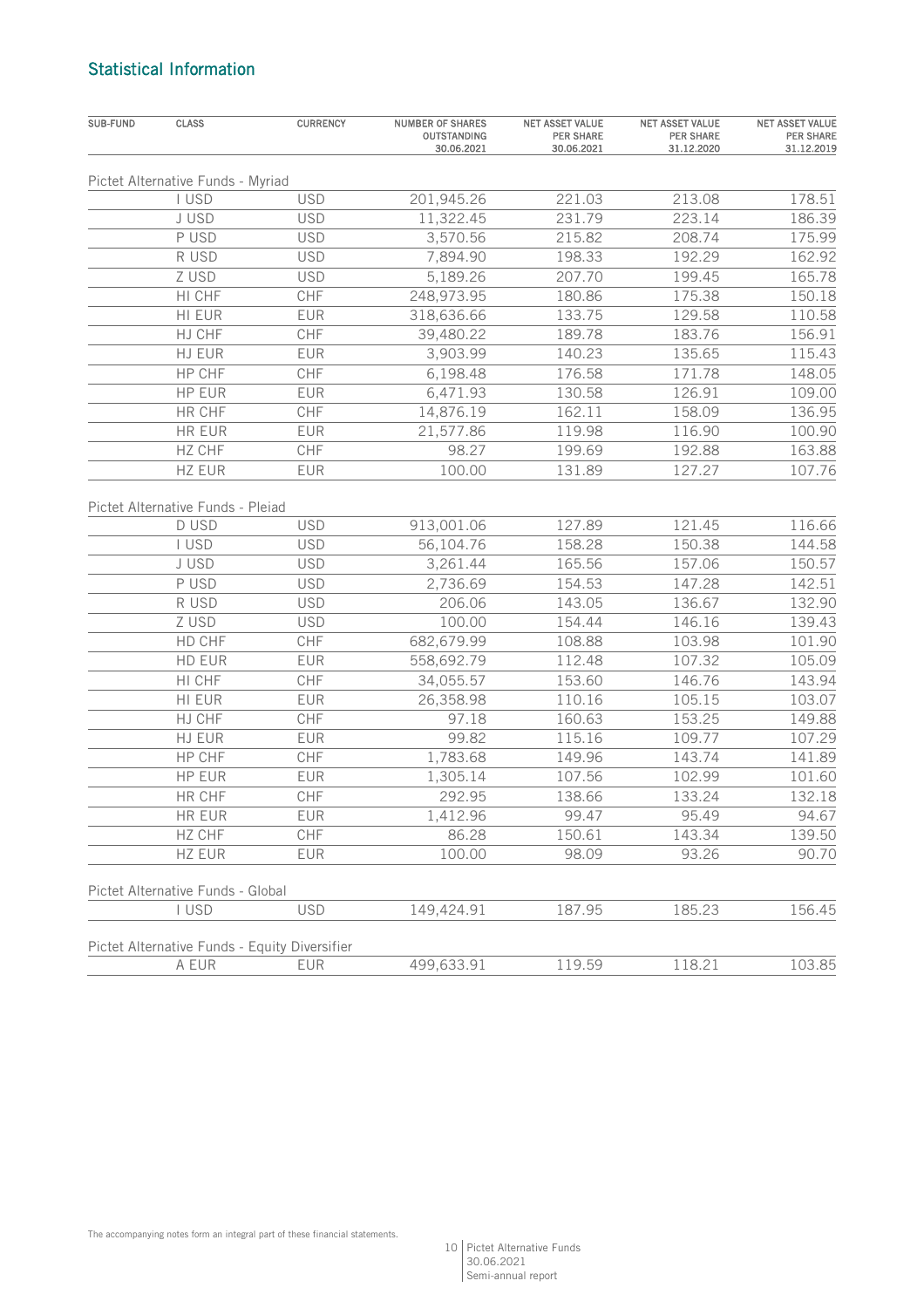# Statistical Information (continued)

|                                               | <b>SHARES OUTSTANDING</b><br><b>BEGINNING OF PERIOD</b> | <b>SHARES ISSUEDA</b> | <b>SHARES REDEEMED</b> | <b>SHARES OUTSTANDING</b><br>END OF PERIOD |
|-----------------------------------------------|---------------------------------------------------------|-----------------------|------------------------|--------------------------------------------|
| Pictet Alternative Funds - Myriad             |                                                         |                       |                        |                                            |
| I USD                                         | 192,233.91                                              | 24,573.48             | $-14,862.13$           | 201,945.26                                 |
| J USD                                         | 12,566.73                                               | 1,567.97              | $-2,812.25$            | 11,322.45                                  |
| P USD                                         | 6,427.36                                                | 656.68                | $-3,513.48$            | 3,570.56                                   |
| R USD                                         | 6,462.02                                                | 1,432.88              |                        | 7,894.90                                   |
| Z USD                                         | 5,189.26                                                |                       |                        | 5,189.26                                   |
| HI CHF                                        | 226,066.88                                              | 30,115.12             | $-7,208.05$            | 248,973.95                                 |
| HI EUR                                        | 260,543.86                                              | 103,454.83            | $-45,362.03$           | 318,636.66                                 |
| HJ CHF                                        | 32,268.56                                               | 7,515.17              | $-303.51$              | 39,480.22                                  |
| HJ EUR                                        | 6,093.99                                                |                       | $-2,190.00$            | 3,903.99                                   |
| HP CHF                                        | 5,916.92                                                | 492.80                | $-211.24$              | 6,198.48                                   |
| <b>HP EUR</b>                                 | 11,424.42                                               |                       | $-4,952.49$            | 6,471.93                                   |
| HR CHF                                        | 13,270.81                                               | 2,544.49              | $-939.11$              | 14,876.19                                  |
| HR EUR                                        | 22,351.55                                               | 1,713.64              | $-2,487.33$            | 21,577.86                                  |
| HZ CHF                                        | 98.27                                                   |                       |                        | 98.27                                      |
| HZ EUR                                        | 100.00                                                  |                       |                        | 100.00                                     |
| Pictet Alternative Funds - Pleiad             |                                                         |                       |                        |                                            |
| D USD                                         | 1,030,944.07                                            | 46,906.25             | $-164,849.26$          | 913,001.06                                 |
| I USD                                         | 56,104.77                                               |                       | $-0.01$                | 56,104.76                                  |
| J USD                                         | 5,761.44                                                |                       | $-2,500.00$            | 3,261.44                                   |
| P USD                                         | 7,239.20                                                | 1,219.09              | $-5,721.60$            | 2,736.69                                   |
| R USD                                         | 206.06                                                  |                       |                        | 206.06                                     |
| Z USD                                         | 100.00                                                  |                       |                        | 100.00                                     |
| HD CHF                                        | 648,715.95                                              | 84,178.38             | $-50,214.34$           | 682,679.99                                 |
| HD EUR                                        | 641,624.11                                              | 20,382.92             | $-103,314.24$          | 558,692.79                                 |
| HI CHF                                        | 43,462.56                                               | 390.96                | $-9,797.95$            | 34,055.57                                  |
| HI EUR                                        | 29,404.02                                               |                       | $-3,045.04$            | 26,358.98                                  |
| HJ CHF                                        | 3,141.40                                                | 97.17                 | $-3,141.39$            | 97.18                                      |
| HJ EUR                                        | 1,068.68                                                | 99.82                 | $-1,068.68$            | 99.82                                      |
| HP CHF                                        | 1,783.68                                                |                       |                        | 1,783.68                                   |
| <b>HP EUR</b>                                 | 3,303.26                                                |                       | $-1,998.12$            | 1,305.14                                   |
| HR CHF                                        | 292.95                                                  |                       |                        | 292.95                                     |
| HR EUR                                        | 1,412.96                                                |                       |                        | 1,412.96                                   |
| <b>HZ CHF</b>                                 | 86.28                                                   |                       |                        | 86.28                                      |
| HZ EUR                                        | 100.00                                                  |                       |                        | 100.00                                     |
| Pictet Alternative Funds - Global             |                                                         |                       |                        |                                            |
| I USD                                         | 133,445.49                                              | 19,730.36             | $-3,750.94$            | 149,424.91                                 |
| Pictet Alternative Funds - Equity Diversifier |                                                         |                       |                        |                                            |
| A EUR                                         | 499,633.91                                              |                       |                        | 499,633.91                                 |

The accompanying notes form an integral part of these financial statements.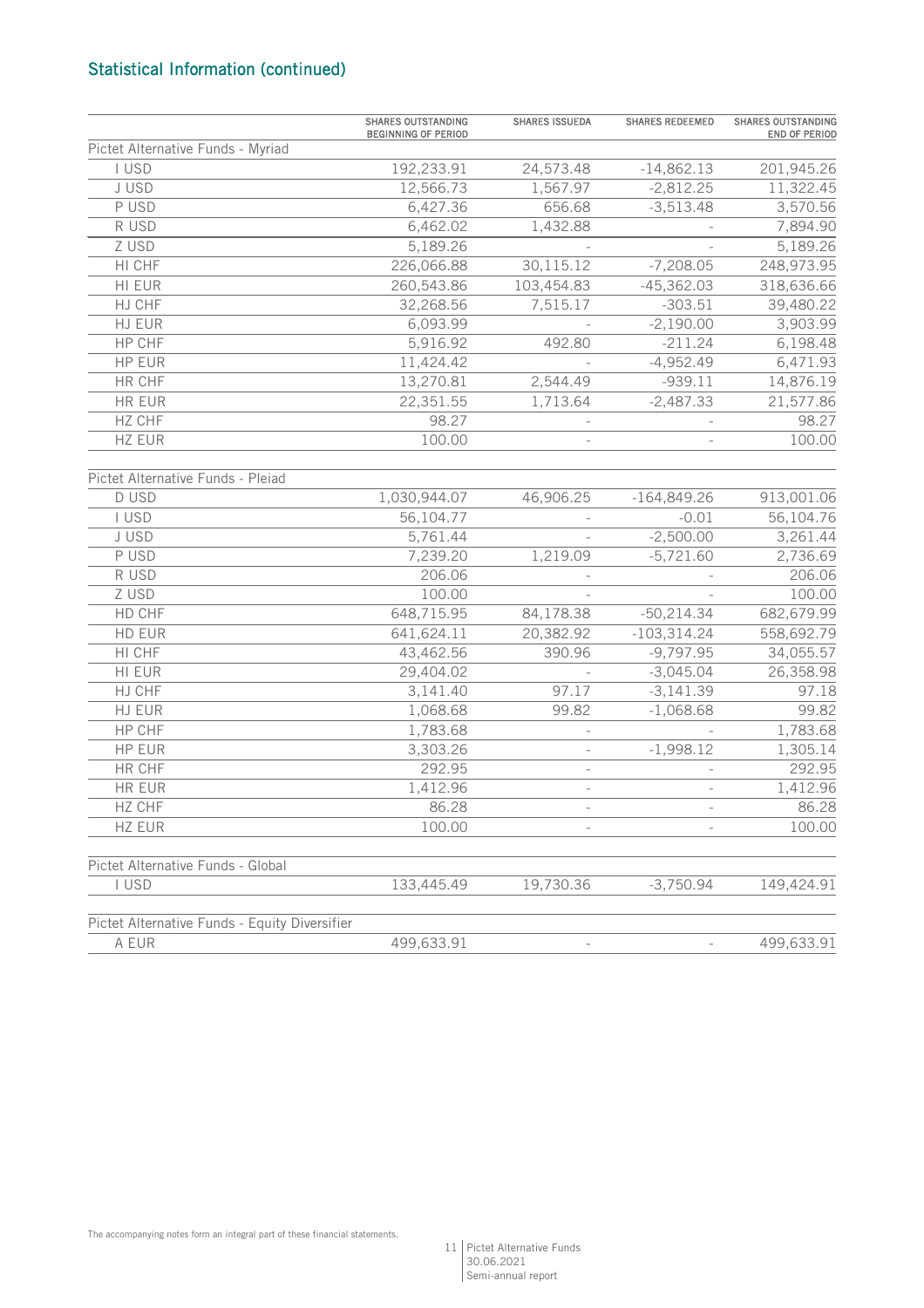| <b>DESCRIPTION</b>                                            | <b>CURRENCY</b> | QUANTITY     | <b>MARKET VALUE (NOTE 2)</b> | % OF NET<br><b>ASSETS</b> |
|---------------------------------------------------------------|-----------------|--------------|------------------------------|---------------------------|
| Units of investment funds                                     |                 |              |                              |                           |
| <b>Bermuda</b>                                                |                 |              |                              |                           |
| LINDEN INTERNATIONAL A USD INITIAL SERIE                      | <b>USD</b>      | 686.10       | 4,262,596.10                 | 2.56                      |
| LINDEN INTERNATIONAL FUND A USD 04/21                         | <b>USD</b>      | 1,200.00     | 1,201,704.36                 | 0.72                      |
| PELHAM LONG/SHORT USD A1 NI                                   | <b>USD</b>      | 16,452.22    | 5,034,929.08                 | 3.02                      |
| PELHAM LONG/SHORT USD A1 NI (CONT.<br>$03/21$ <sup>****</sup> | <b>USD</b>      | $-9,612.39$  | $-9,612.39$                  | $-0.01$                   |
| PELHAM LONG/SHORT USD A1 NI (EQUAL.<br>$02/21$ <sup>**</sup>  | <b>USD</b>      | 5,849.81     | 2,384.88                     | 0.00                      |
|                                                               |                 |              | 10,492,002.03                | 6.29                      |
| <b>British Virgin Islands</b>                                 |                 |              |                              |                           |
| <b>EGERTON LONG/SHORT FUND C1</b>                             | <b>USD</b>      | 18,612.33    | 5,572,389.65                 | 3.34                      |
| STRATUS FEEDER C 1.5 USD LEVERAGE                             | <b>USD</b>      | 4,043.21     | 8,589,716.23                 | 5.16                      |
| THIRD POINT ULTRA C 1.75 S1 NI                                | <b>USD</b>      | 3,540.77     | 5,767,544.96                 | 3.46                      |
|                                                               |                 |              | 19,929,650.84                | 11.96                     |
| Cayman Islands                                                |                 |              |                              |                           |
| ANATOLE PARTNERS B USD CL. 4 SHS SP S02/21*                   | <b>USD</b>      | 92.62        | 91,796.68                    | 0.06                      |
| ANATOLE PARTNERS B USD CL. 6 SHS SP S04/21*                   | <b>USD</b>      | 140.23       | 139,565.90                   | 0.08                      |
| ANATOLE PARTNERS B USD CL. 7 SHS SP S05/21*                   | <b>USD</b>      | 42.16        | 41,863.53                    | 0.03                      |
| ANATOLE PARTNERS B USD CL. 8 SHS SP S05/21*                   | <b>USD</b>      | 119.51       | 119,090.68                   | 0.07                      |
| ANATOLE PARTNERS B USD CL. 9 SHS SP S05/21*                   | <b>USD</b>      | 48.34        | 48,110.02                    | 0.03                      |
| ANATOLE PARTNERS B USD CL.1 SHS SP S06/20*                    | <b>USD</b>      | 14.29        | 13,543.41                    | 0.01                      |
| ANATOLE PARTNERS B USD CL.3 SP SHS S11/20*                    | <b>USD</b>      | 102.37       | 101,347.63                   | 0.06                      |
| ANATOLE PARTNERS B USD INITIAL 10/16                          | <b>USD</b>      | 1,774.67     | 7,397,190.39                 | 4.44                      |
| ANATOLE PARTNERS B USD SHS SP S03/21*                         | <b>USD</b>      | 196.78       | 192,324.15                   | 0.12                      |
| BLACKROCK STRATEGY EQUITY HEDGE I USD                         | <b>USD</b>      | 13,176.05    | 6,405,380.88                 | 3.85                      |
| BLACKROCK STRATEGY EQUITY HEDGE I USD<br>(EQUAL. 03/21)**     | <b>USD</b>      | 59,468.33    | 59,468.33                    | 0.04                      |
| CONSONANCE CAPITAL INVESTORS B-1 08/07                        | <b>USD</b>      | 736.25       | 2,866,498.20                 | 1.72                      |
| D1 CAPIT.PAR.OF.LP(PAF WEH 02.2019)                           | <b>USD</b>      | 2,600,000.00 | 5,023,525.78                 | 3.02                      |
| D1 CAPITAL PARTNERS OFFSHORE LP PARTIC.                       | <b>USD</b>      | 770,400.00   | 1,488,509.33                 | 0.89                      |
| D1 CAPITAL PARTNERS OFFSHORE LP STAND.                        | <b>USD</b>      | 1,629,600.00 | 3,148,591.39                 | 1.89                      |
| GREENVALE CAPITAL FUND C USD 02/21 ELIG.                      | <b>USD</b>      | 1,250.00     | 1,203,421.68                 | 0.72                      |
| GREENVALE CAPITAL FUND C USD 04/21 ELIG.                      | <b>USD</b>      | 1,000.00     | 986,503.31                   | 0.59                      |
| GREENVALE CAPITAL FUND F USD 03/21 ELIG. - TR                 | <b>USD</b>      | 2,105.00     | 4,534,370.12                 | 2.72                      |
| MLO PRIVATE INVESTMENT USD S.1 12/10                          | <b>USD</b>      | 262.94       | 0.00                         | 0.00                      |
| PHARO TRADING CLASS A S1 USD                                  | <b>USD</b>      | 616.50       | 4,879,609.83                 | 2.93                      |

\* Side pockets: segregated hedge fund accounts that are typically intended to separate less liquid investments.<br>\*\* Equalisation Credit : provision for incentive fees from the target fund manager in case an investor subscri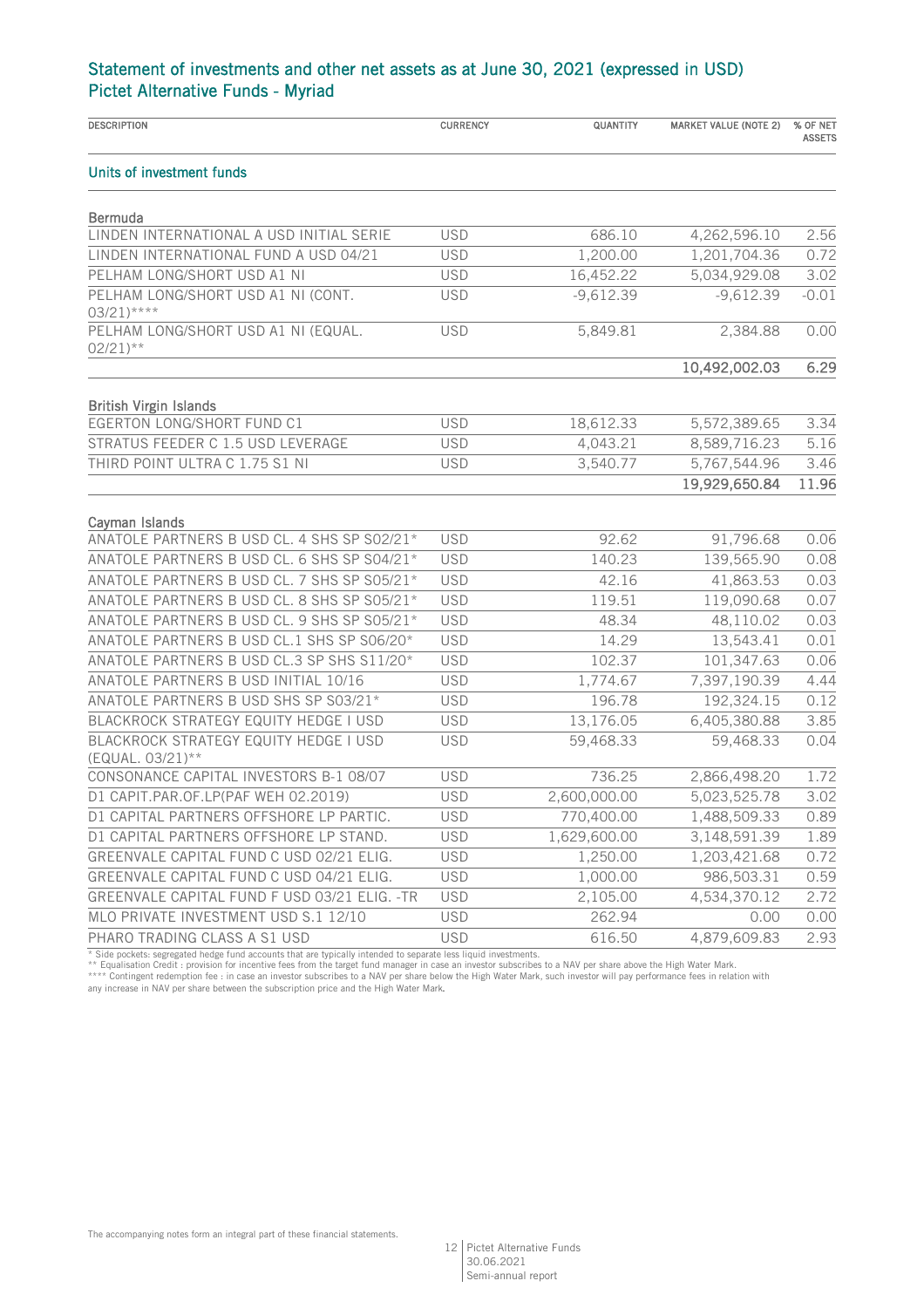| <b>DESCRIPTION</b>                                                 | <b>CURRENCY</b> | QUANTITY     | <b>MARKET VALUE (NOTE 2)</b> | % OF NET<br><b>ASSETS</b> |
|--------------------------------------------------------------------|-----------------|--------------|------------------------------|---------------------------|
|                                                                    |                 |              |                              |                           |
| Cayman Islands (continued)<br>PHARO TRADING FUND B EUR S1          | <b>EUR</b>      | 241.03       | 515,670.81                   | 0.31                      |
| RED CLIFF ASIA C USD -UNREST.-                                     | <b>USD</b>      | 56,428.91    | 6,770,961.22                 | 4.06                      |
| RED CLIFF ASIA C USD -UNREST.- (EQUAL.                             |                 |              |                              |                           |
| $05/21$ <sup>**</sup>                                              | <b>USD</b>      | 1,152.12     | 1,152.12                     | 0.00                      |
| RED CLIFF ASIA C USD UNRESTRICTED (EQUAL.<br>$01/20$ <sup>**</sup> | <b>USD</b>      | 7,255.86     | 7,255.86                     | 0.00                      |
| ROKOS GLOBAL MACRO A USD (EQUAL. 03/21)**                          | <b>USD</b>      | 9,551.32     | 9,551.32                     | 0.01                      |
| ROKOS GLOBAL MACRO A USD UNREST.                                   | <b>USD</b>      | 52,171.18    | 9,349,621.63                 | 5.61                      |
| SEG PARTNERS OFFSHORE A SUB1 S1 NI                                 | <b>USD</b>      | 9,451.00     | 6,860,379.79                 | 4.12                      |
| SEG PARTNERS OFFSHORE A SUB1 -TO REC .-                            | <b>USD</b>      | 1,900,000.00 | 1,900,000.00                 | 1.14                      |
| SNOW LAKE ASIA A USD -UNREST.- S.01/21                             | <b>USD</b>      | 5,569.01     | 4,315,944.21                 | 2.59                      |
| SPX GLOBAL FUND - S. PTF GLOBAL EAGLE A USD                        | <b>USD</b>      | 800.00       | 901,322.97                   | 0.54                      |
| 02/21                                                              |                 |              |                              |                           |
| SPX GLOBAL FUND - S. PTF GLOBAL EAGLE A USD<br>04/21               | <b>USD</b>      | 1,000.00     | 978,217.22                   | 0.59                      |
| SPX GLOBAL FUND - SEGREGATED PTF GLOBAL                            | <b>USD</b>      | 4,952.00     | 6,310,460.97                 | 3.79                      |
| EAGLE A USD 01/19<br>STARBOARD VALUE AND OPPORT.A-T.REC            | <b>USD</b>      | 2,000,000.00 |                              | 1.20                      |
|                                                                    |                 |              | 2,000,000.00                 |                           |
| STARBOARD VALUE AND OPPORTUNITY A S.157                            | <b>USD</b>      | 423.71       | 1,731,350.55                 | 1.04                      |
| STARBOARD VALUE AND OPPORUNITY FUND A S.1                          | <b>USD</b>      | 1,215.00     | 4,966,691.77                 | 2.98                      |
| SYSTEMATICA ALTERNATIVE MARKETS B USD<br>(EQUAL. 05/21)**          | <b>USD</b>      | 42,174.99    | 42,174.99                    | 0.03                      |
| SYSTEMATICA ALTERNATIVE MARKETS B USD                              | <b>USD</b>      | 62,128.91    | 8,311,388.05                 | 4.99                      |
| NON VOTING<br>TIGER GLOBAL C S1 NEW ISSUE                          | <b>USD</b>      | 3,099.13     | 6,991,556.89                 | 4.20                      |
| TUDOR BVI GLOBAL FUND A ALTERNATIVE S01                            | <b>USD</b>      | 38.41        | 7,689,336.69                 | 4.62                      |
| ZP OFFSHORE UTILITY E USD MI-TO REC .-                             | <b>USD</b>      | 2,500,000.00 | 2,500,000.00                 | 1.50                      |
| ZP OFFSHORE UTILITY FUND A S1 UNR                                  | <b>USD</b>      | 94.10        | 466,699.71                   | 0.28                      |
|                                                                    |                 |              |                              |                           |
| ZP OFFSHORE UTILITY FUND E USD MAIN S1                             | <b>USD</b>      | 3,138.38     | 3,738,016.76                 | 2.24                      |
|                                                                    |                 |              | 115,098,464.77               | 69.11                     |
| Ireland                                                            |                 |              |                              |                           |
| CRAKE GLOBAL FEEDER FUND A USD -ACC.-                              | <b>USD</b>      | 27,361.00    | 4,666,897.37                 | 2.80                      |
| CRAKE GLOBAL FEEDER FUND B USD -ACC.-                              | <b>USD</b>      | 27,361.00    | 4,580,543.32                 | 2.75                      |
| FORT GLOBAL - CONTRARIAN FUND B USD<br><b>HEDGED</b>               | <b>USD</b>      | 3,795.10     | 5,021,107.06                 | 3.01                      |
| SECTOR IF - SECTOR ZEN C USD                                       | <b>USD</b>      | 43,355.29    | 6,025,994.27                 | 3.62                      |
| SECTOR IF - SECTOR ZEN C USD (EQUAL. 03/21)**                      | <b>USD</b>      | 3,394.36     | 0.00                         | 0.00                      |
|                                                                    |                 |              | 20,294,542.02                | 12.18                     |
| Switzerland                                                        |                 |              |                              |                           |
| PICTET CH - SHORT-TERM MONEY MARKET USD -<br>Z DY                  | <b>USD</b>      | 8,814.00     | 9,185,950.80                 | 5.51                      |
|                                                                    |                 |              | 9,185,950.80                 | 5.51                      |

\*\* Equalisation Credit : provision for incentive fees from the target fund manager in case an investor subscribes to a NAV per share above the High Water Mark.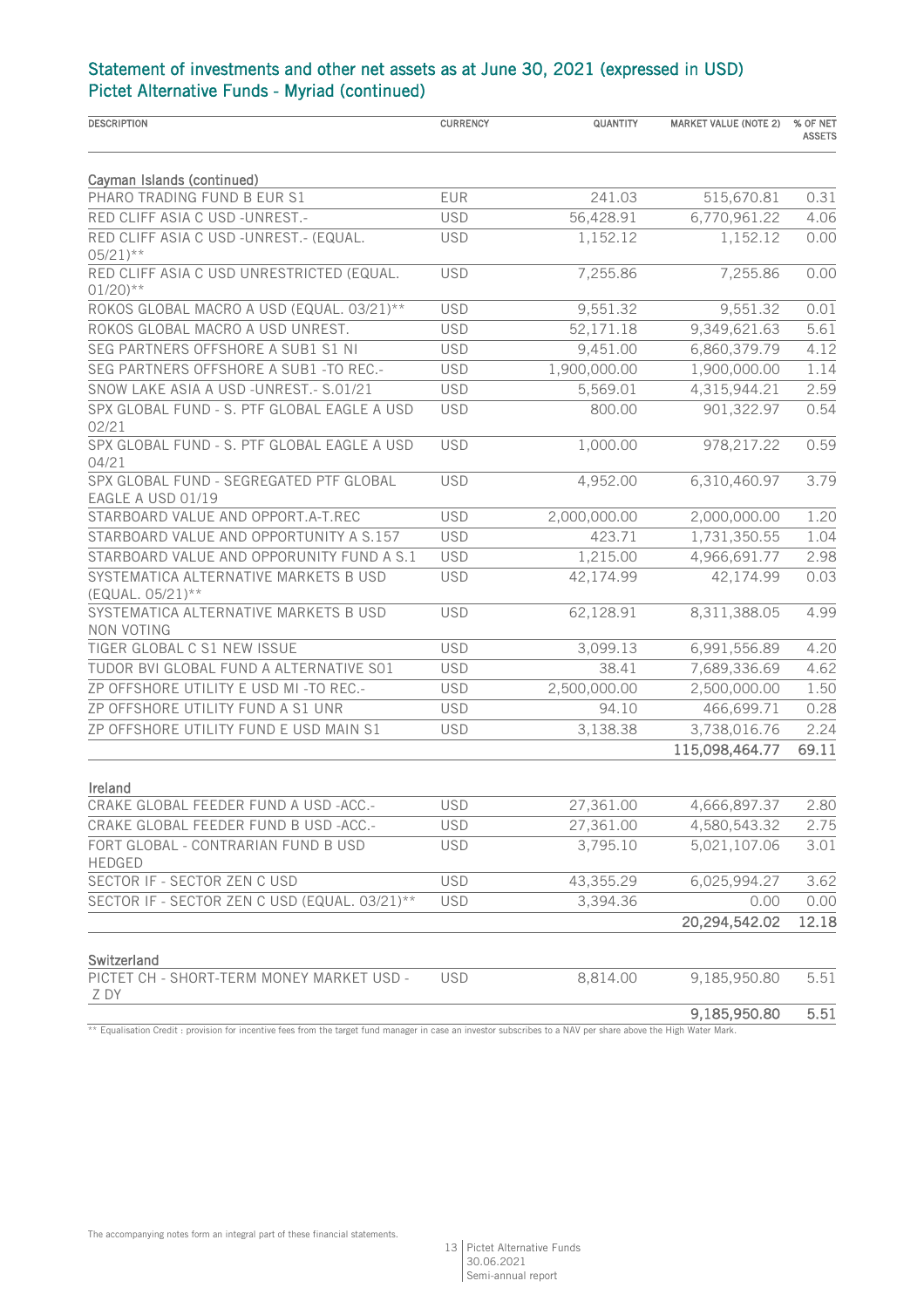| <b>DESCRIPTION</b>       | MARKET VALUE (NOTE 2)  | % OF NET<br><b>ASSETS</b> |
|--------------------------|------------------------|---------------------------|
| <b>Total investments</b> | 175,000,610.46 105.05  |                           |
| Bank overdraft           | -7,162,044.81          | $-4.30$                   |
| Other net liabilities    | $-1.249.707.88 - 0.75$ |                           |
| <b>Total net assets</b>  | 166,588,857.77 100.00  |                           |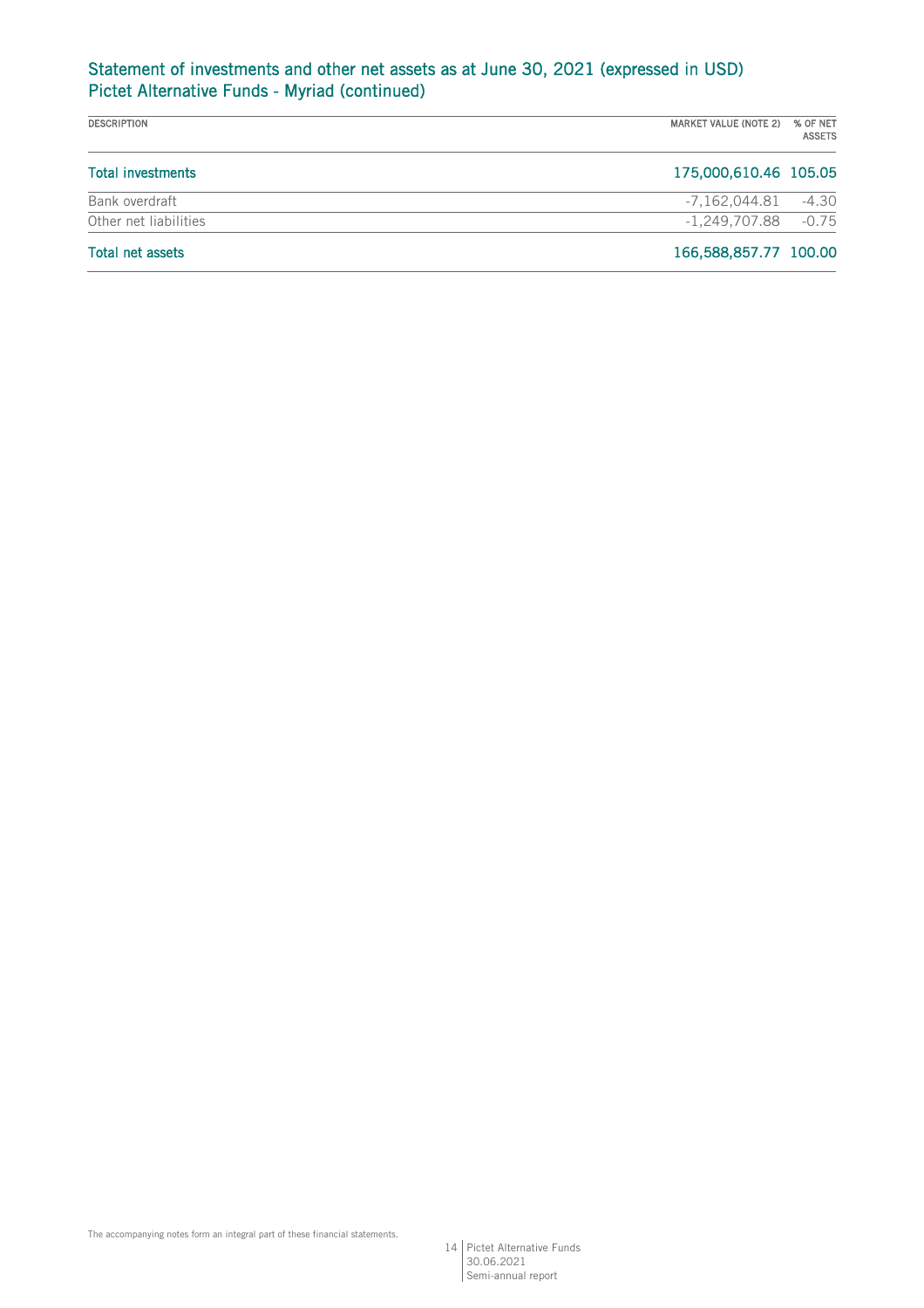# Geographical and industrial classification of investments as at June 30, 2021 Pictet Alternative Funds - Myriad

| GEOGRAPHICAL CLASSIFICATION<br>(IN % OF NET ASSETS) |        |
|-----------------------------------------------------|--------|
| Cayman Islands                                      | 69 11  |
| Ireland                                             | 12.18  |
| British Virgin Islands                              | 11.96  |
| Bermuda                                             | 629    |
| Switzerland                                         | 5.51   |
|                                                     | 105.05 |

| 105.05 |
|--------|
| 105.05 |
|        |

15 Pictet Alternative Funds 30.06.2021 Semi-annual report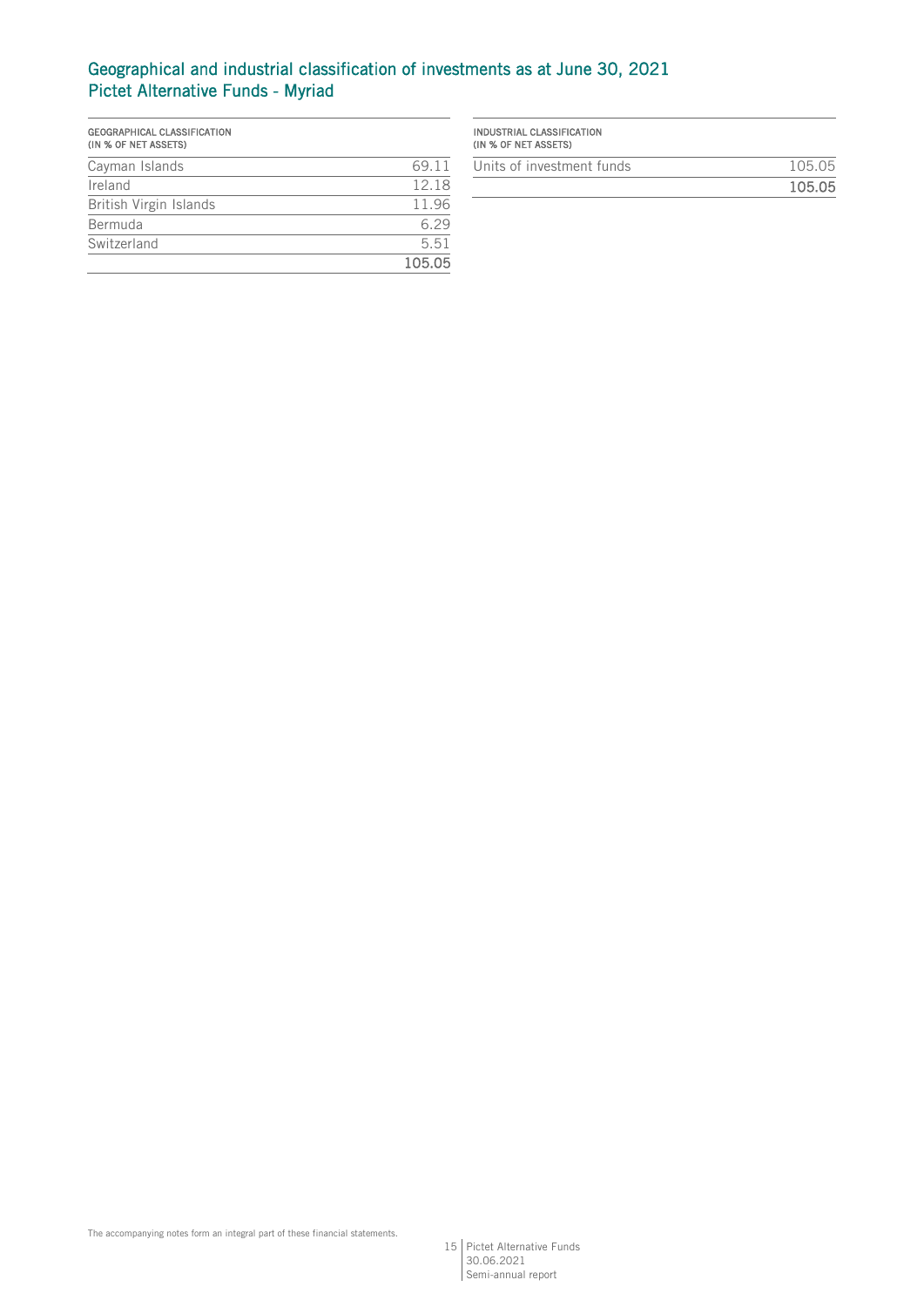| <b>DESCRIPTION</b>                                                 | <b>CURRENCY</b> | QUANTITY | <b>MARKET VALUE (NOTE 2)</b> | % OF NET<br><b>ASSETS</b> |
|--------------------------------------------------------------------|-----------------|----------|------------------------------|---------------------------|
| Units of investment funds                                          |                 |          |                              |                           |
| <b>Bermuda</b>                                                     |                 |          |                              |                           |
| LINDEN INTERNATIONAL A USD INITIAL SERIE                           | <b>USD</b>      | 1,961.44 | 12,186,052.87                | 4.18                      |
|                                                                    |                 |          | 12,186,052.87                | 4.18                      |
| <b>British Virgin Islands</b>                                      |                 |          |                              |                           |
| CAXTON GLOBAL INVESTMENTS T USD S.A 12/11<br>T3-UNREST.-           | <b>USD</b>      | 7,973.72 | 11,428,132.71                | 3.92                      |
| KING STREET CAPITAL A EUR S11 NI*                                  | <b>EUR</b>      | 1,579.94 | 236,120.16                   | 0.08                      |
| KING STREET CAPITAL A S.I-1 1 USD (EQUAL.<br>$02/21$ <sup>**</sup> | <b>USD</b>      | 4,586.15 | 4,586.15                     | 0.00                      |
| KING STREET CAPITAL A S.I-1 1 USD (EQUAL.<br>$04/21$ <sup>**</sup> | <b>USD</b>      | 1,289.25 | 456.86                       | 0.00                      |
| KING STREET CAPITAL A S.I-2 1 USD (EQUAL.<br>$02/21$ <sup>**</sup> | <b>USD</b>      | 209.70   | 209.70                       | 0.00                      |
| KING STREET CAPITAL A S.I-2 1 USD (EQUAL.<br>$04/21$ <sup>**</sup> | <b>USD</b>      | 42.42    | 42.42                        | 0.00                      |
| KING STREET CAPITAL A S11 EUR (EQUAL.<br>$03/21$ <sup>**</sup>     | <b>EUR</b>      | 845.43   | 1,002.60                     | 0.00                      |
| KING STREET CAPITAL A S11 EUR (EQUAL.<br>$04/21$ <sup>**</sup>     | <b>EUR</b>      | 57.09    | 67.70                        | 0.00                      |
| KING STREET CAPITAL A S2 USD NNI*                                  | <b>USD</b>      | 384.94   | 84,787.55                    | 0.03                      |
| KING STREET CAPITAL EUR S.411*                                     | <b>EUR</b>      | 0.92     | 104.06                       | 0.00                      |
| KING STREET CAPITAL EUR S.420*                                     | <b>EUR</b>      | 0.48     | 63.54                        | 0.00                      |
| KING STREET CAPITAL S EUR S.284*                                   | EUR             | 493.84   | 63,295.23                    | 0.02                      |
| KING STREET CAPITAL S EUR S.290*                                   | EUR             | 47.68    | 5,685.19                     | 0.00                      |
| KING STREET CAPITAL S EUR S.305 NI*                                | <b>EUR</b>      | 27.53    | 0.00                         | 0.00                      |
| KING STREET CAPITAL S EUR S440*                                    | <b>EUR</b>      | 11.06    | 0.00                         | 0.00                      |
| KING STREET CAPITAL S S.196 (EX A1)*                               | <b>USD</b>      | 546.51   | 75,808.00                    | 0.03                      |
| KING STREET CAPITAL S S.196 (EX A2)*                               | <b>USD</b>      | 25.18    | 3,492.07                     | 0.00                      |
| KING STREET CAPITAL S S.199*                                       | EUR             | 110.35   | 17,091.23                    | 0.01                      |
| KING STREET CAPITAL S S.203 (EX A2)*                               | <b>USD</b>      | 47.88    | 4,815.21                     | 0.00                      |
| KING STREET CAPITAL S S.206 EUR*                                   | <b>EUR</b>      | 199.31   | 22,478.52                    | 0.01                      |
| KING STREET CAPITAL S S.210 (EX A2)*                               | <b>USD</b>      | 20.66    | 1,985.40                     | 0.00                      |
| KING STREET CAPITAL S S.213 EUR*                                   | <b>EUR</b>      | 85.99    | 9,256.46                     | 0.00                      |
| KING STREET CAPITAL S S.254 (EX A1)*                               | <b>USD</b>      | 287.48   | 36,558.27                    | 0.01                      |
| KING STREET CAPITAL S S.254 (EX A2)*                               | <b>USD</b>      | 13.55    | 1,722.90                     | 0.00                      |
| KING STREET CAPITAL S S.256 EUR*                                   | EUR             | 54.03    | 7,895.22                     | 0.00                      |
| KING STREET CAPITAL S S.281 (EX A1)*                               | <b>USD</b>      | 2,569.32 | 282,713.77                   | 0.10                      |
| KING STREET CAPITAL S S.281 (EX A2)*                               | <b>USD</b>      | 0.38     | 41.37                        | 0.00                      |
| KING STREET CAPITAL S S.287 (EX A1)*                               | <b>USD</b>      | 269.32   | 27,514.61                    | 0.01                      |
| KING STREET CAPITAL S S.287 (EX A2)*                               | <b>USD</b>      | 0.04     | 4.19                         | 0.00                      |
| KING STREET CAPITAL S S.293 (EX A1)*                               | <b>USD</b>      | 572.35   | 53,394.14                    | 0.02                      |
| KING STREET CAPITAL S S.302 (EX A1)*                               | <b>USD</b>      | 155.55   | 0.02                         | 0.00                      |
| KING STREET CAPITAL S S.302 (EX A2)*                               | <b>USD</b>      | 0.02     | 0.00                         | 0.00                      |
| KING STREET CAPITAL S S113 (EX A1)*                                | <b>USD</b>      | 826.10   | 128,243.57                   | 0.04                      |
| KING STREET CAPITAL S S113 (EX A2)*                                | <b>USD</b>      | 27.53    | 4,273.11                     | 0.00                      |

\* Side pockets: segregated hedge fund accounts that are typically intended to separate less liquid investments.<br>\*\* Equalisation Credit : provision for incentive fees from the target fund manager in case an investor subscri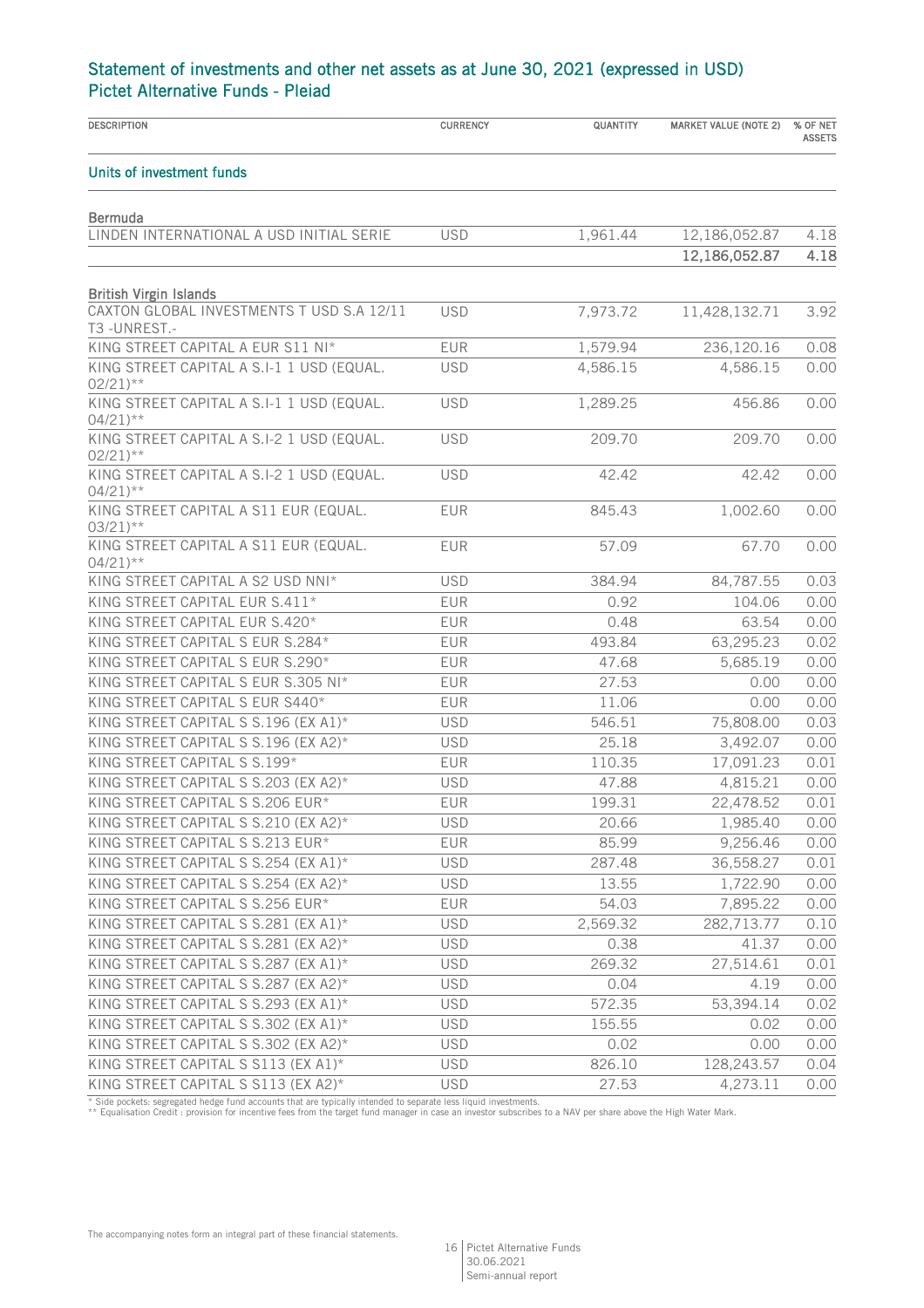| <b>DESCRIPTION</b>                        | <b>CURRENCY</b> | QUANTITY | <b>MARKET VALUE (NOTE 2)</b> | % OF NET<br><b>ASSETS</b> |
|-------------------------------------------|-----------------|----------|------------------------------|---------------------------|
|                                           |                 |          |                              |                           |
| <b>British Virgin Islands (continued)</b> |                 |          |                              |                           |
| KING STREET CAPITAL S S116*               | EUR             | 127.93   | 21,667.66                    | 0.01                      |
| KING STREET CAPITAL S S119 (EX A1)*       | <b>USD</b>      | 2,765.35 | 243,932.91                   | 0.08                      |
| KING STREET CAPITAL S S119 (EX A2)*       | <b>USD</b>      | 115.22   | 10,163.44                    | 0.00                      |
| KING STREET CAPITAL S S122*               | EUR             | 518.05   | 49,793.28                    | 0.02                      |
| KING STREET CAPITAL S S125 (EX A1)*       | <b>USD</b>      | 385.50   | 28,739.83                    | 0.01                      |
| KING STREET CAPITAL S S125 (EX A2)*       | <b>USD</b>      | 16.84    | 1,255.75                     | 0.00                      |
| KING STREET CAPITAL S S128*               | EUR             | 77.53    | 6,329.23                     | 0.00                      |
| KING STREET CAPITAL S S131 (EX A1)*       | <b>USD</b>      | 99.71    | 9,169.27                     | 0.00                      |
| KING STREET CAPITAL S S131 (EX A2)*       | <b>USD</b>      | 4.36     | 400.93                       | 0.00                      |
| KING STREET CAPITAL S S134*               | EUR             | 19.53    | 1,968.16                     | 0.00                      |
| KING STREET CAPITAL S S137 (EX A1)*       | <b>USD</b>      | 841.77   | 61,815.02                    | 0.02                      |
| KING STREET CAPITAL S S137 (EX A2)*       | <b>USD</b>      | 36.81    | 2,702.83                     | 0.00                      |
| KING STREET CAPITAL S S140*               | EUR             | 164.84   | 13,319.60                    | 0.00                      |
| KING STREET CAPITAL S S161 (EX A1)*       | <b>USD</b>      | 1,628.00 | 185,709.62                   | 0.06                      |
| KING STREET CAPITAL S S161 (EX A2)*       | <b>USD</b>      | 77.01    | 8,784.84                     | 0.00                      |
| KING STREET CAPITAL S S164*               | EUR             | 330.50   | 41,954.63                    | 0.01                      |
| KING STREET CAPITAL S S168 (EX A1)*       | <b>USD</b>      | 599.95   | 70,441.56                    | 0.02                      |
| KING STREET CAPITAL S S168 (EX A2)*       | <b>USD</b>      | 28.38    | 3,332.15                     | 0.00                      |
| KING STREET CAPITAL S S171*               | EUR             | 121.79   | 15,897.56                    | 0.01                      |
| KING STREET CAPITAL S S175 (EX A1)*       | <b>USD</b>      | 1,174.64 | 129,534.28                   | 0.04                      |
| KING STREET CAPITAL S S175 (EX A2)*       | <b>USD</b>      | 55.56    | 6,127.27                     | 0.00                      |
| KING STREET CAPITAL S S178*               | <b>EUR</b>      | 238.45   | 29,440.36                    | 0.01                      |
| KING STREET CAPITAL S S182 (EX A1)*       | <b>USD</b>      | 679.01   | 144,859.20                   | 0.05                      |
| KING STREET CAPITAL S S182 (EX A2)*       | <b>USD</b>      | 31.06    | 6,625.22                     | 0.00                      |
| KING STREET CAPITAL S S185 EUR*           | EUR             | 136.74   | 32,720.65                    | 0.01                      |
| KING STREET CAPITAL S S189 (EX A1)*       | <b>USD</b>      | 1,038.68 | 99,105.37                    | 0.03                      |
| KING STREET CAPITAL S S189 (EX A2)*       | <b>USD</b>      | 47.50    | 4,532.69                     | 0.00                      |
| KING STREET CAPITAL S S192 EUR*           | <b>EUR</b>      | 209.17   | 22,095.59                    | 0.01                      |
| KING STREET CAPITAL S S203 (EX A1)*       | <b>USD</b>      | 997.01   | 100,256.93                   | 0.03                      |
| KING STREET CAPITAL S S210 (EX A1)*       | <b>USD</b>      | 430.02   | 41,320.32                    | 0.01                      |
| KING STREET CAPITAL S S217 (EX A1)*       | <b>USD</b>      | 1,512.85 | 0.15                         | 0.00                      |
| KING STREET CAPITAL S S217 (EX A2)*       | <b>USD</b>      | 72.11    | 0.01                         | 0.00                      |
| KING STREET CAPITAL S S220 EUR*           | EUR             | 292.72   | 0.04                         | 0.00                      |
| KING STREET CAPITAL S S224 (EX A1)*       | <b>USD</b>      | 1,290.00 | 133,876.23                   | 0.05                      |
| KING STREET CAPITAL S S224 (EX A2)*       | <b>USD</b>      | 61.48    | 6,380.89                     | 0.00                      |
| KING STREET CAPITAL S S227 EUR*           | <b>EUR</b>      | 249.60   | 29,370.43                    | 0.01                      |
| KING STREET CAPITAL S S231 (EX A1)*       | <b>USD</b>      | 584.60   | 59,808.85                    | 0.02                      |
| KING STREET CAPITAL S S231 (EX A2)*       | <b>USD</b>      | 27.03    | 2,765.28                     | 0.00                      |
| KING STREET CAPITAL S S234 (EX A1)*       | <b>USD</b>      | 116.30   | 13,487.89                    | 0.00                      |
| KING STREET CAPITAL S S238 (EX A1)*       | <b>USD</b>      | 296.64   | 27,885.65                    | 0.01                      |
| KING STREET CAPITAL S S238 (EX A2)*       | <b>USD</b>      | 12.65    | 1,189.56                     | 0.00                      |
| KING STREET CAPITAL S S241 (EX A1)*       | <b>EUR</b>      | 62.53    | 6,690.11                     | 0.00                      |
| KING STREET CAPITAL S S244 (EX A1)*       | <b>USD</b>      | 1,582.65 | 165,366.25                   | 0.06                      |
| KING STREET CAPITAL S S244 (EX A2)*       | <b>EUR</b>      | 74.33    | 7,766.10                     | 0.00                      |
| KING STREET CAPITAL S S250 (EX A1)*       | EUR             | 298.84   | 35,779.95                    | 0.01                      |

\* Side pockets: segregated hedge fund accounts that are typically intended to separate less liquid investments.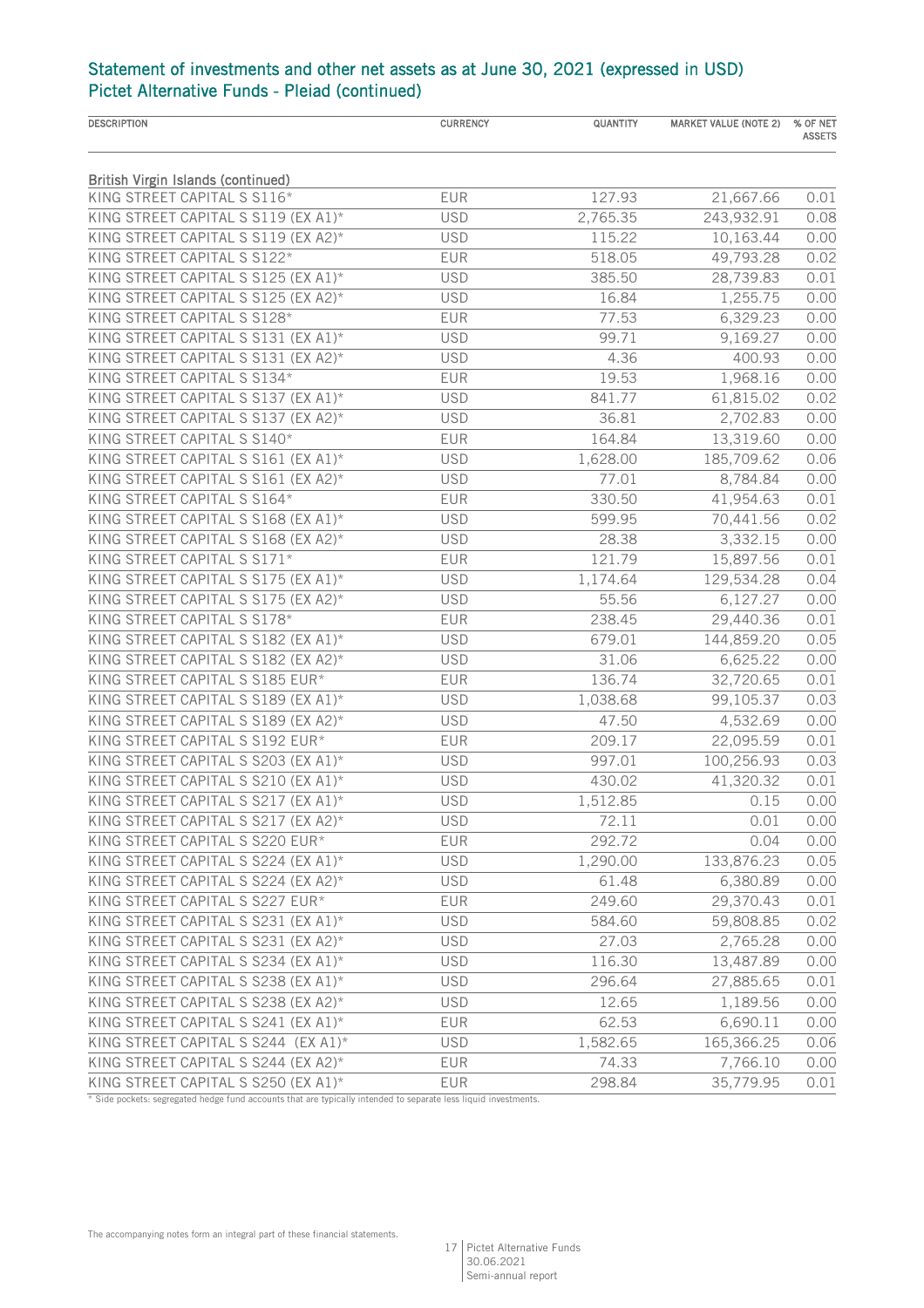| <b>DESCRIPTION</b>                                                            | <b>CURRENCY</b> | QUANTITY  | <b>MARKET VALUE (NOTE 2)</b> | % OF NET<br><b>ASSETS</b> |
|-------------------------------------------------------------------------------|-----------------|-----------|------------------------------|---------------------------|
| <b>British Virgin Islands (continued)</b>                                     |                 |           |                              |                           |
| KING STREET CAPITAL S S293*                                                   | <b>USD</b>      | 0.26      | 23.79                        | 0.00                      |
| KING STREET CAPITAL S S308 (EX A1)*                                           | <b>USD</b>      | 237.70    | 21,905.26                    | 0.01                      |
| KING STREET CAPITAL S S308 (EX A2)*                                           | <b>USD</b>      | 0.10      | 9.31                         | 0.00                      |
| KING STREET CAPITAL S S63*                                                    | EUR             | 58.29     | 10,848.12                    | 0.00                      |
| KING STREET CAPITAL S S80 (EX A1)*                                            | <b>USD</b>      | 9,710.16  | 834,512.60                   | 0.29                      |
| KING STREET CAPITAL S S80 (EX A2)*                                            | <b>USD</b>      | 173.70    | 14,928.25                    | 0.01                      |
| KING STREET CAPITAL S S83*                                                    | EUR             | 133.20    | 12,017.41                    | 0.00                      |
| KING STREET CAPITAL S S90 (EX A1)*                                            | <b>USD</b>      | 500.66    | 86,443.33                    | 0.03                      |
| KING STREET CAPITAL S S90 (EX A2)*                                            | <b>USD</b>      | 39.63     | 6,842.83                     | 0.00                      |
| KING STREET CAPITAL S S93*                                                    | EUR             | 59.38     | 11,065.09                    | 0.00                      |
| KING STREET CAPITAL S USD S437*                                               | <b>USD</b>      | 3.17      | 0.00                         | 0.00                      |
| KING STREET CAPITAL S USD S437*                                               | <b>USD</b>      | 43.17     | 0.00                         | 0.00                      |
| KING STREET CAPITAL STREET EUR S265 (EX-<br>$A1)$ NI*                         | <b>EUR</b>      | 340.25    | 36,295.16                    | 0.01                      |
| KING STREET CAPITAL STREET EUR S274 (EX-<br>$A1)$ N <sub><math>*</math></sub> | <b>EUR</b>      | 4.85      | 579.55                       | 0.00                      |
| KING STREET CAPITAL STREET EUR S295 NI*                                       | <b>EUR</b>      | 99.38     | 10,775.61                    | 0.00                      |
| KING STREET CAPITAL STREET S263 (EX-A1)                                       | <b>USD</b>      | 1,810.24  | 167,837.02                   | 0.06                      |
| USD NI*                                                                       |                 |           |                              |                           |
| KING STREET CAPITAL STREET S263 (EX-A2)<br>USD NI*                            | <b>USD</b>      | 85.48     | 7,925.05                     | 0.00                      |
| KING STREET CAPITAL STREET S272 (EX-A1)<br>USD NI*                            | <b>USD</b>      | 25.91     | 2,679.96                     | 0.00                      |
| KING STREET CAPITAL STREET S272 (EX-A2)<br>USD NI*                            | <b>USD</b>      | 1.22      | 126.49                       | 0.00                      |
| KING STREET CAPITAL STREET S60 (EX NEW A1)<br>(EQUAL. 01/17)**                | <b>USD</b>      | 10,912.37 | 10,912.37                    | 0.00                      |
| KING STREET CAPITAL STREET S60 (EX NEW A1)<br>(EQUAL. 06/16)**                | <b>USD</b>      | 2,303.04  | 2,303.04                     | 0.00                      |
| KING STREET CAPITAL STREET S60 (EX NEW A1)<br>(EQUAL. 10/15)**                | <b>USD</b>      | 7,069.28  | 7,069.28                     | 0.00                      |
| KING STREET CAPITAL STREET S60 (EX NEW A1)*                                   | <b>USD</b>      | 1,167.12  | 202,178.33                   | 0.07                      |
| KING STREET CAPITAL STREET S60 (EX NEW A2)*                                   | <b>USD</b>      | 38.42     | 6,654.75                     | 0.00                      |
| KING STREET CAPITAL STREET S63 (EQUAL.<br>$01/17$ <sup>**</sup>               | <b>EUR</b>      | 457.73    | 542.82                       | 0.00                      |
| KING STREET CAPITAL STREET S63 (EQUAL.<br>$06/16$ <sup>**</sup>               | EUR             | 101.82    | 120.75                       | 0.00                      |
| KING STREET CAPITAL STREET S63 (EQUAL.<br>$10/15$ <sup>**</sup>               | <b>EUR</b>      | 334.85    | 397.10                       | 0.00                      |
| KING STREET CAPITAL USD NI A 'I-1' 1*                                         | <b>USD</b>      | 6,032.51  | 1,329,805.84                 | 0.46                      |
| KING STREET CAPITAL USD S.314 (EX A1)*                                        | <b>USD</b>      | 165.94    | 15,500.53                    | 0.01                      |
| KING STREET CAPITAL USD S.314 (EX A2)*                                        | <b>USD</b>      | 0.08      | 7.10                         | 0.00                      |
| KING STREET CAPITAL USD S.323 (EX A1)*                                        | <b>USD</b>      | 504.72    | 54,037.51                    | 0.02                      |
| KING STREET CAPITAL USD S.323 (EX A2)*                                        | <b>USD</b>      | 0.22      | 23.66                        | 0.00                      |
| KING STREET CAPITAL USD S.341 (EX A1)*                                        | <b>USD</b>      | 1,077.41  | 105,111.62                   | 0.04                      |
| KING STREET CAPITAL USD S.341 (EX A2)*                                        | <b>USD</b>      | 0.47      | 46.05                        | 0.00                      |

\* Side pockets: segregated hedge fund accounts that are typically intended to separate less liquid investments.<br>\*\* Equalisation Credit : provision for incentive fees from the target fund manager in case an investor subscri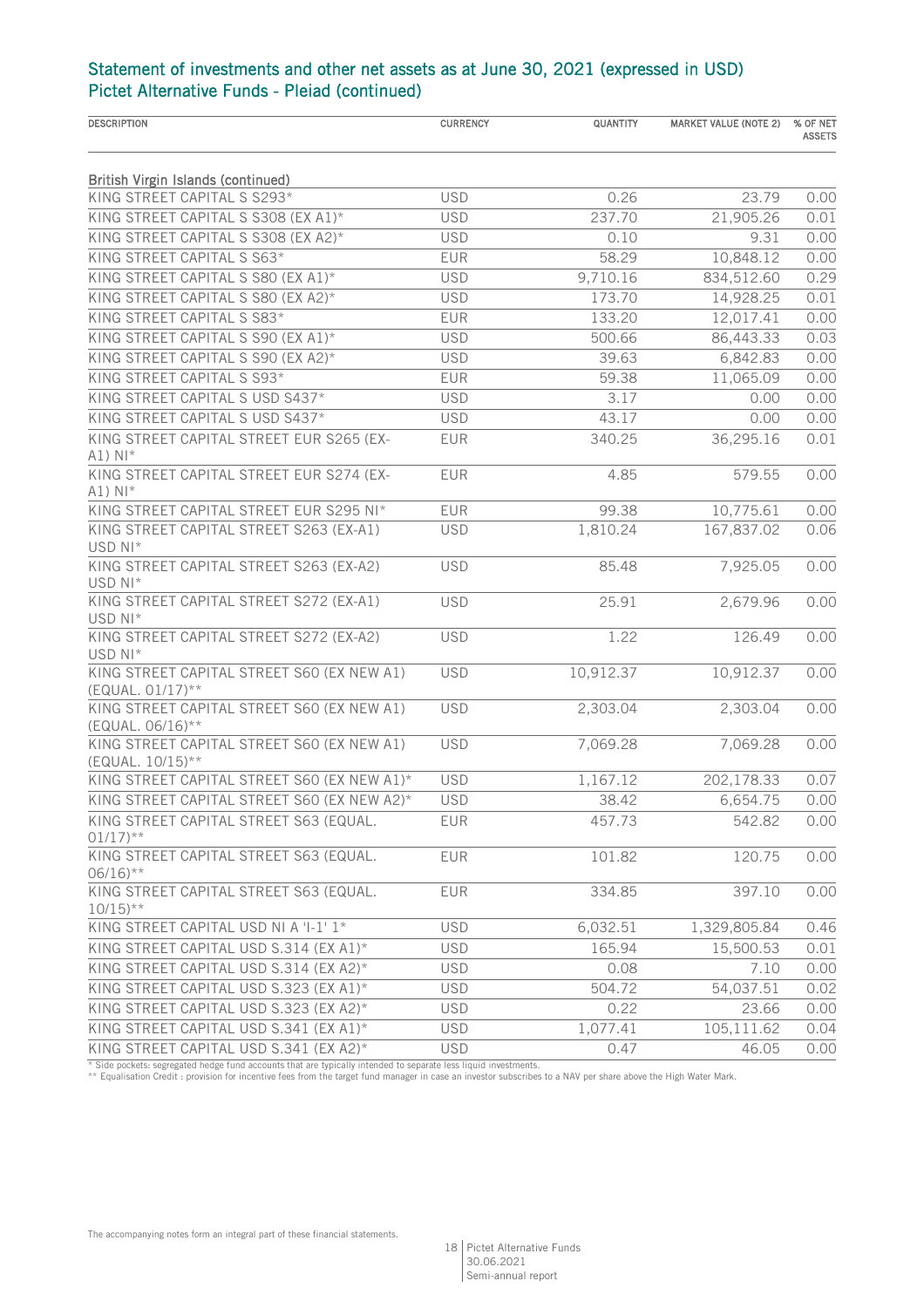| <b>DESCRIPTION</b>                                          | <b>CURRENCY</b> | QUANTITY     | <b>MARKET VALUE (NOTE 2)</b> | % OF NET<br><b>ASSETS</b> |
|-------------------------------------------------------------|-----------------|--------------|------------------------------|---------------------------|
| <b>British Virgin Islands (continued)</b>                   |                 |              |                              |                           |
| KING STREET CAPITAL USD S.350 (EX A1)*                      | <b>USD</b>      | 2,503.36     | 242,245.85                   | 0.08                      |
| KING STREET CAPITAL USD S.350 (EX A2)*                      | <b>USD</b>      | 1.10         | 106.25                       | 0.00                      |
| KING STREET CAPITAL USD S.359 (EX A1)*                      | <b>USD</b>      | 1,161.75     | 109,239.80                   | 0.04                      |
| KING STREET CAPITAL USD S.359 (EX A2)*                      | <b>USD</b>      | 0.51         | 47.86                        | 0.00                      |
| KING STREET CAPITAL USD S.368 (EX A1)*                      | <b>USD</b>      | 967.94       | 97,525.85                    | 0.03                      |
| KING STREET CAPITAL USD S.368 (EX A2)*                      | <b>USD</b>      | 0.42         | 42.62                        | 0.00                      |
| KING STREET CAPITAL USD S.377 (EX A1)*                      | <b>USD</b>      | 1,415.15     | 127,603.10                   | 0.04                      |
| KING STREET CAPITAL USD S.377 (EX A2)*                      | <b>USD</b>      | 0.62         | 55.91                        | 0.00                      |
| KING STREET CAPITAL USD S.395 (EX A1)*                      | <b>USD</b>      | 185.04       | 0.02                         | 0.00                      |
| KING STREET CAPITAL USD S.395 (EX A2)*                      | <b>USD</b>      | 0.08         | 0.00                         | 0.00                      |
| KING STREET CAPITAL USD S.409 (EX A2)*                      | <b>USD</b>      | 0.94         | 90.64                        | 0.00                      |
| KING STREET CAPITAL USD S.418 (EX A2)*                      | <b>USD</b>      | 0.49         | 55.29                        | 0.00                      |
| SHEPHERD INVESTMENTS INT. - HLBD -***                       | <b>USD</b>      | 122.95       | 0.00                         | 0.00                      |
| SHEPHERD INVESTMENTS INT. A S. SHEPA<br>1501***             | <b>USD</b>      | 0.00         | 0.00                         | 0.00                      |
| SHEPHERD SELECT ASSET A USD***                              | <b>USD</b>      | 47.00        | 0.00                         | 0.00                      |
| STRATUS FEEDER C 1.5 USD LEVERAGE                           | <b>USD</b>      | 6,445.21     | 13,692,726.33                | 4.70                      |
|                                                             |                 |              | 31,615,470.57                | 10.77                     |
|                                                             |                 |              |                              |                           |
| Cayman Islands<br>ARISTEIA INTERNATIONAL A VOT. S.AV BENCH. | <b>USD</b>      | 7,233.00     | 14,965,944.96                | 5.15                      |
| ATHOS ASIA EVENT DRIVEN OFFSHORE A USD S1                   | <b>USD</b>      | 7,548.44     | 14,994,529.14                | 5.16                      |
| BREVAN HOWARD AS MACRO I USD 4 2021                         | <b>USD</b>      | 70,000.00    | 6,599,600.00                 | 2.26                      |
| BREVAN HOWARD AS MACRO I USD -TO REC.-                      | <b>USD</b>      | 4,000,000.00 | 4,000,000.00                 | 1.37                      |
| CANYON VALUE REALIZATION FUND A S. INITIAL 5                | <b>USD</b>      | 1,097.77     | 11,520,050.26                | 3.95                      |
| CAPSTONE GLOBAL OFFSHORE A USD 01/14                        | <b>USD</b>      | 188.72       | 270,230.98                   | 0.09                      |
| CAPSTONE GLOBAL OFFSHORE A USD 04/20                        | <b>USD</b>      | 1,511.49     | 1,680,773.72                 | 0.58                      |
| CAPSTONE GLOBAL OFFSHORE A USD 05/20                        | <b>USD</b>      | 4,000.00     | 4,310,508.40                 | 1.48                      |
| CAPSTONE GLOBAL OFFSHORE A USD 06/20                        | <b>USD</b>      | 6,000.00     | 6,462,548.40                 | 2.22                      |
| COMPLUS ASIA MACRO FUND A USD                               | <b>USD</b>      | 53,555.64    | 8,804,739.49                 | 3.02                      |
| COMPLUS ASIA MACRO FUND A2 NI USD                           | <b>USD</b>      | 25,994.60    | 3,333,248.40                 | 1.14                      |
| HARBINGER CLASS L HOLDINGS S01/11 ***                       | <b>USD</b>      | 4.58         | 0.00                         | 0.00                      |
| HARBINGER CLASS L HOLDINGS S04/10***                        | <b>USD</b>      | 7.98         | 0.00                         | 0.00                      |
| HARBINGER CLASS L HOLDINGS S04/11 ***                       | <b>USD</b>      | 4.36         | 0.00                         | 0.00                      |
| HARBINGER CLASS L HOLDINGS S07/10***                        | <b>USD</b>      | 4.96         | 0.00                         | 0.00                      |
| HARBINGER CLASS L HOLDINGS S07/11 ***                       | <b>USD</b>      | 3.49         | 0.00                         | 0.00                      |
| HARBINGER CLASS L HOLDINGS S10/10***                        | <b>USD</b>      | 3.52         | 0.00                         | 0.00                      |
| HARBINGER CLASS L HOLDINGS S2***                            | <b>USD</b>      | 2.28         | 0.00                         | 0.00                      |
| HARBINGER CLASS L HOLDINGS S3***                            | <b>USD</b>      | 4.11         | 0.00                         | 0.00                      |
| HARBINGER CLASS LS HOLDINGS I (CAY)                         | <b>USD</b>      | 2,049.47     | 0.00                         | 0.00                      |
| S04/11***                                                   |                 |              |                              |                           |
| HARBINGER CLASS LS HOLDINGS I (CAY)<br>S07/11***            | <b>USD</b>      | 1,619.33     | 0.00                         | 0.00                      |
| HARBINGER CLASS PE HOLDINGS S01/11 ***                      | <b>USD</b>      | 131.07       | 0.00                         | 0.00                      |

\* Side pockets: segregated hedge fund accounts that are typically intended to separate less liquid investments. \*\*\* Fund in liquidation..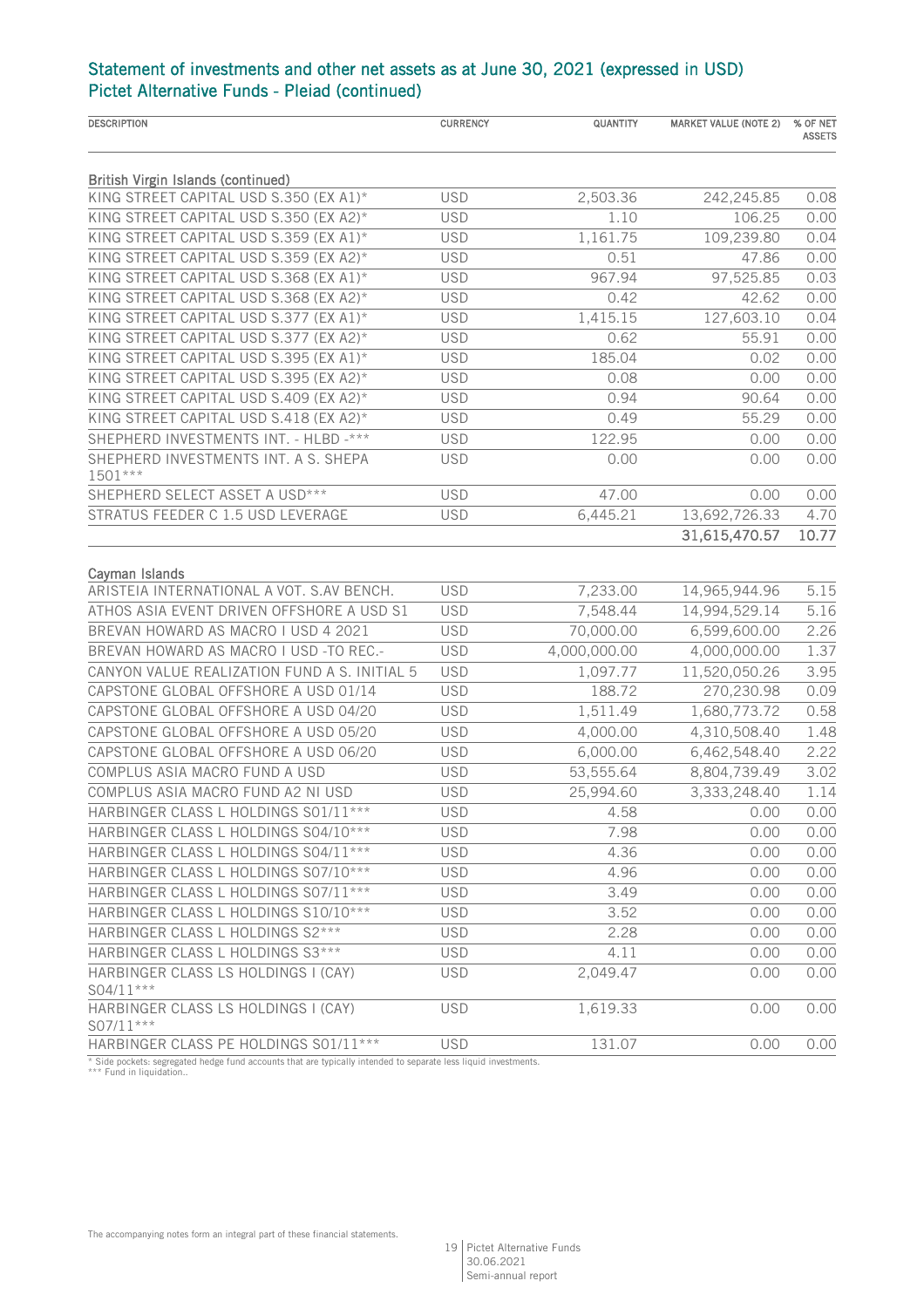| <b>DESCRIPTION</b>                                                 | <b>CURRENCY</b> | QUANTITY      | <b>MARKET VALUE (NOTE 2)</b> | % OF NET<br><b>ASSETS</b> |
|--------------------------------------------------------------------|-----------------|---------------|------------------------------|---------------------------|
|                                                                    |                 |               |                              |                           |
| Cayman Islands (continued)                                         |                 |               |                              |                           |
| HARBINGER CLASS PE HOLDINGS S04/10***                              | <b>USD</b>      | 301.79        | 0.00                         | 0.00                      |
| HARBINGER CLASS PE HOLDINGS S04/11 ***                             | <b>USD</b>      | 114.55        | 0.00                         | 0.00                      |
| HARBINGER CLASS PE HOLDINGS S07/10***                              | <b>USD</b>      | 160.66        | 0.00                         | 0.00                      |
| HARBINGER CLASS PE HOLDINGS S07/11 ***                             | <b>USD</b>      | 96.35         | 0.00                         | 0.00                      |
| HARBINGER CLASS PE HOLDINGS S1 ***                                 | <b>USD</b>      | 363.23        | 0.00                         | 0.00                      |
| HARBINGER CLASS PE HOLDINGS S10/10***                              | <b>USD</b>      | 111.30        | 0.00                         | 0.00                      |
| HARBINGER CLASS PE HOLDINGS S2***                                  | <b>USD</b>      | 516.05        | 0.00                         | 0.00                      |
| MLO PRIVATE INVESTMENT USD S.1 12/10                               | <b>USD</b>      | 203.60        | 0.00                         | 0.00                      |
| NORTH ROCK FUND LTD E1 USD 06/04/21                                | <b>USD</b>      | 7,000.00      | 7,136,611.30                 | 2.45                      |
| NORTH ROCK FUND LTD E1 USD 065JUN21                                | <b>USD</b>      | 6,000.00      | 6,013,673.64                 | 2.06                      |
| OLD ORCHARD CREDIT FUND S.P USD -TO REC.-                          | <b>USD</b>      | 1,000,000.00  | 1,000,000.00                 | 0.34                      |
| OLD ORCHARD CREDIT SERIES P USD S1                                 | <b>USD</b>      | 10,000.00     | 11,890,400.00                | 4.08                      |
| POLAR MULTI - STRATEGY A1 S1                                       | <b>USD</b>      | 43,102.25     | 15,989,440.70                | 5.50                      |
| PSAM WORLDARB 2017 A USD -UNREST.- - TO<br>REC .-                  | <b>USD</b>      | 8,000,000.00  | 8,000,000.00                 | 2.75                      |
| RED CLIFF ASIA C USD -UNREST.-                                     | <b>USD</b>      | 31,291.39     | 3,754,685.06                 | 1.29                      |
| RED CLIFF ASIA C USD -UNREST.- - A REC.-                           | <b>USD</b>      | 2,000,000.00  | 2,000,000.00                 | 0.69                      |
| RED CLIFF ASIA C USD UNRESTRICTED (EQUAL.<br>$01/20$ <sup>**</sup> | <b>USD</b>      | 2,358.15      | 2,358.15                     | 0.00                      |
| SC LOWY PRIMARY INVESTMENTS (OFF.) BR USD                          | <b>USD</b>      | 7,322.54      | 11,912,666.69                | 4.09                      |
| SCULPTOR CREDIT OPPORTUNITIES OVERSEAS LP<br>TR. E PRIME           | <b>USD</b>      | 17,245,444.32 | 17,245,444.32                | 5.93                      |
| STARBOARD VALUE AND OPPORUNITY FUND A S.1                          | <b>USD</b>      | 2,406.60      | 9,837,724.66                 | 3.38                      |
| SUVRETTA OFFSHORE 1 SUB B INITIAL                                  | <b>USD</b>      | 4,827.42      | 12,561,633.05                | 4.31                      |
| SUVRETTA OFFSHORE 2 SUB A BASIC INIT                               | <b>USD</b>      | 560.17        | 1,237,515.01                 | 0.42                      |
| TACONIC OFFSHORE FD 1.5 AA2 NR 862                                 | <b>USD</b>      | 248.38        | 831,285.92                   | 0.29                      |
| TACONIC OFFSHORE FD1.5 FF2 NR 92654                                | <b>USD</b>      | 10,118.36     | 17,220,731.42                | 5.92                      |
| WT CHINA OFFSHORE LTD C-1 USD S.3-02/21                            | <b>USD</b>      | 12,724.58     | 13,859,787.41                | 4.77                      |
| ZENTIFIC ASIA OPPORTUNITIES OFFSHORE<br>FEEDER B S07/15            | <b>USD</b>      | 10,600.49     | 12,153,662.74                | 4.17                      |
| ZP OFFSHORE UTILITY E USD MI-TO REC .-                             | <b>USD</b>      | 5,000,000.00  | 5,000,000.00                 | 1.72                      |
|                                                                    |                 |               | 234,589,793.82               | 80.58                     |
| Ireland                                                            |                 |               |                              |                           |
| FORT GLOBAL - CONTRARIAN FUND B USD<br><b>HEDGED</b>               | <b>USD</b>      | 7,696.87      | 10,183,343.85                | 3.49                      |
| SECTOR IF - SECTOR ZEN C USD                                       | <b>USD</b>      | 56,250.00     | 7,818,243.19                 | 2.68                      |
|                                                                    |                 |               | 18,001,587.04                | 6.17                      |
| Luxembourg                                                         |                 |               |                              |                           |
| GIM PTF STRATEGIES - TECHNOLOGY L/S A<br>04/12 EUR                 | EUR             | 40,978.36     | 10,480,263.99                | 3.60                      |
|                                                                    |                 |               | 10,480,263.99                | 3.60                      |

\*\* Equalisation Credit : provision for incentive fees from the target fund manager in case an investor subscribes to a NAV per share above the High Water Mark. \*\*\* Fund in liquidation..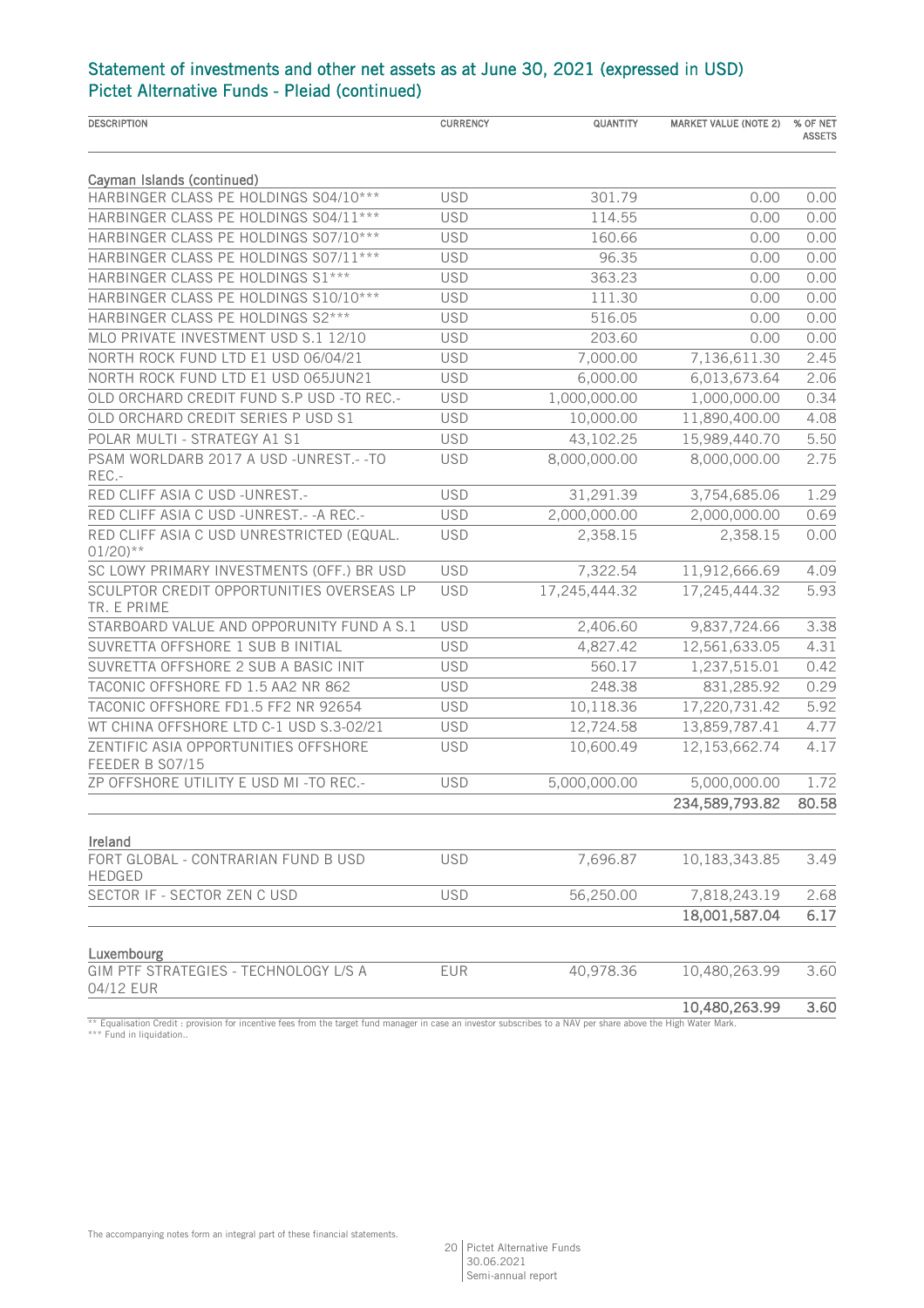| <b>DESCRIPTION</b>                                | <b>CURRENCY</b> | QUANTITY  | <b>MARKET VALUE (NOTE 2)</b> | % OF NET<br><b>ASSETS</b> |
|---------------------------------------------------|-----------------|-----------|------------------------------|---------------------------|
| Switzerland                                       |                 |           |                              |                           |
| PICTET CH - SHORT-TERM MONEY MARKET USD -<br>Z DY | <b>USD</b>      | 19,298.00 | 20,112,375.60                | 6.91                      |
|                                                   |                 |           | 20,112,375.60                | 6.91                      |
| <b>Total investments</b>                          |                 |           | 326,985,543.89 112.21        |                           |
| Bank overdraft                                    |                 |           | $-8,886,597.93$              | $-3.05$                   |
| Other net liabilities                             |                 |           | $-26,686,948.63$             | $-9.16$                   |
| <b>Total net assets</b>                           |                 |           | 291,411,997.33 100.00        |                           |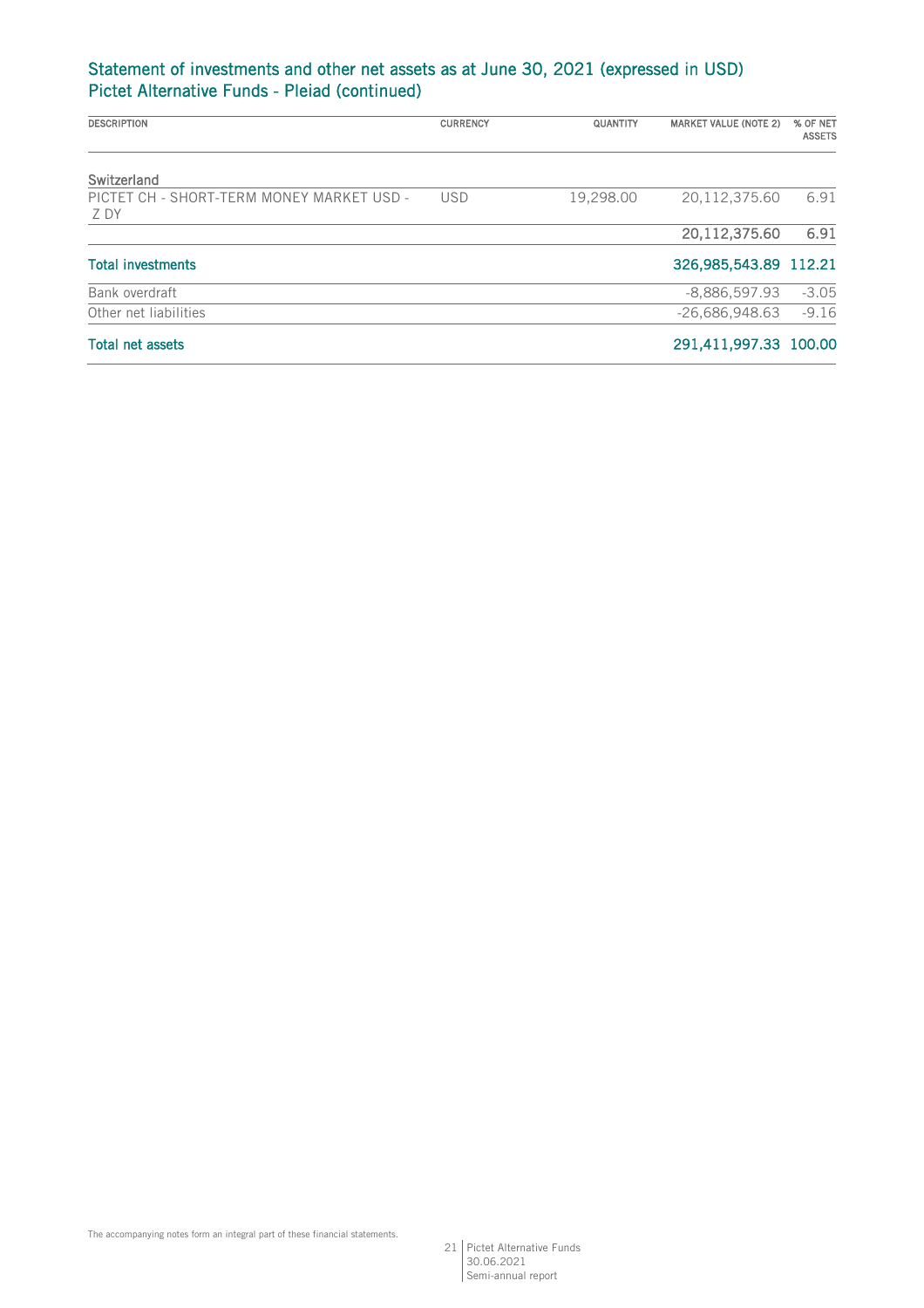# Geographical and industrial classification of investments as at June 30, 2021 Pictet Alternative Funds - Pleiad

| GEOGRAPHICAL CLASSIFICATION<br>(IN % OF NET ASSETS) |        |
|-----------------------------------------------------|--------|
| Cayman Islands                                      | 80.58  |
| British Virgin Islands                              | 10.77  |
| Switzerland                                         | 6.91   |
| Ireland                                             | 6.17   |
| Bermuda                                             | 4.18   |
| Luxembourg                                          | 3.60   |
|                                                     | 112.21 |

| INDUSTRIAL CLASSIFICATION<br>(IN % OF NET ASSETS) |        |
|---------------------------------------------------|--------|
| Units of investment funds                         | 112 21 |
|                                                   | 112 21 |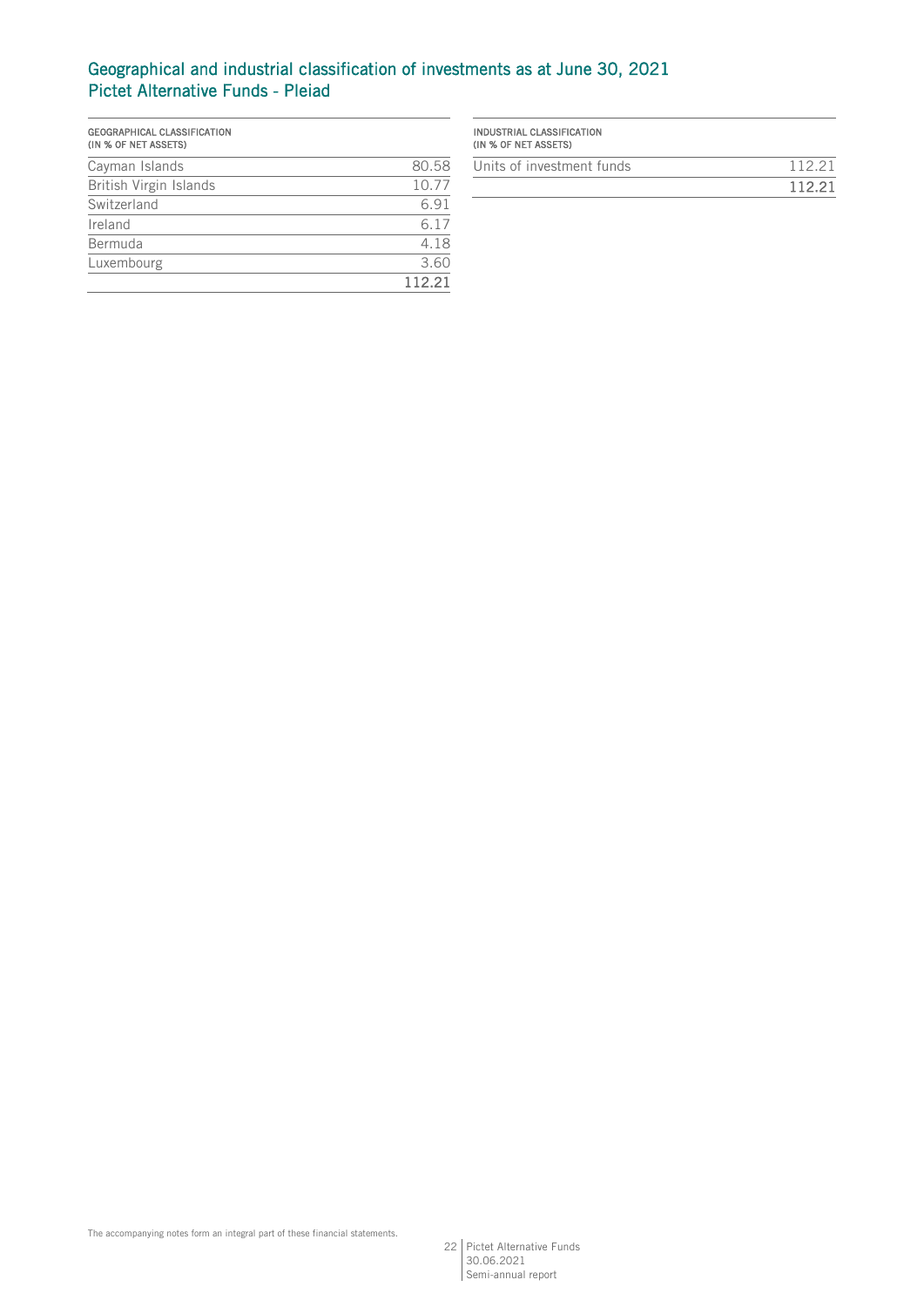| <b>DESCRIPTION</b>                                            | <b>CURRENCY</b> | QUANTITY  | <b>MARKET VALUE (NOTE 2)</b> | % OF NET<br><b>ASSETS</b> |
|---------------------------------------------------------------|-----------------|-----------|------------------------------|---------------------------|
| Units of investment funds                                     |                 |           |                              |                           |
| <b>Bermuda</b>                                                |                 |           |                              |                           |
| LINDEN INTERNATIONAL A USD INITIAL SERIE                      | <b>USD</b>      | 223.19    | 1,386,649.36                 | 4.94                      |
|                                                               |                 |           | 1,386,649.36                 | 4.94                      |
| <b>British Virgin Islands</b>                                 |                 |           |                              |                           |
| CAXTON GLOBAL INVESTMENTS TUSD NI B<br>$(02/21)$ T3           | <b>USD</b>      | 100.00    | 104,157.45                   | 0.37                      |
| CAXTON GLOBAL INVESTMENTS T USD S.A 12/11<br>T3-UNREST.-      | <b>USD</b>      | 902.53    | 1,293,524.31                 | 4.61                      |
| MANDARIN OFFSHORE FUND LIMITED USD                            | <b>USD</b>      | 5,299.56  | 1,219,693.27                 | 4.34                      |
| MANDARIN OFFSHORE FUND USD (EQUAL.<br>$01/21$ <sup>**</sup>   | <b>USD</b>      | 7,144.55  | 7,147.41                     | 0.03                      |
|                                                               |                 |           | 2,624,522.44                 | 9.35                      |
| Cavman Islands                                                |                 |           |                              |                           |
| ANATOLE PARTNERS A USD CL. 4 SHS SP S02/21*                   | <b>USD</b>      | 12.04     | 11,922.98                    | 0.04                      |
| ANATOLE PARTNERS A USD CL. 6 SHS SP S04/21*                   | <b>USD</b>      | 18.57     | 18,469.21                    | 0.07                      |
| ANATOLE PARTNERS A USD CL. 7 SHS SP S05/21*                   | <b>USD</b>      | 5.58      | 5,540.44                     | 0.02                      |
| ANATOLE PARTNERS A USD CL. 8 SHS SP S05/21*                   | <b>USD</b>      | 15.82     | 15,758.19                    | 0.06                      |
| ANATOLE PARTNERS A USD CL. 9 SHS SP S05/21*                   | <b>USD</b>      | 6.40      | 6,367.36                     | 0.02                      |
| ANATOLE PARTNERS A USD CL.1 SP SHS S06/20*                    | <b>USD</b>      | 2.55      | 2,405.75                     | 0.01                      |
| ANATOLE PARTNERS A USD CL.3 SP SHS S11/20*                    | <b>USD</b>      | 18.09     | 17,878.02                    | 0.06                      |
| ANATOLE PARTNERS A USD INITIAL 07/16                          | <b>USD</b>      | 200.34    | 961,447.65                   | 3.42                      |
| ANATOLE PARTNERS A USD -UNREST.- SP 03/21*                    | <b>USD</b>      | 44.56     | 43,516.53                    | 0.15                      |
| ARISTEIA INTERNATIONAL A VOT. S.AV BENCH.                     | <b>USD</b>      | 629.86    | 1,303,272.87                 | 4.64                      |
| ARISTEIA INTERNATIONAL A VOTING A-V S.02/21                   | <b>USD</b>      | 116.48    | 240,984.89                   | 0.86                      |
| BLACKROCK STRATEGY EQUITY HEDGE I USD                         | <b>USD</b>      | 3,074.77  | 1,494,760.94                 | 5.32                      |
| BREVAN HOWARD AS MACRO I USD 1 2020                           | <b>USD</b>      | 6,863.19  | 718,438.50                   | 2.56                      |
| BREVAN HOWARD AS MACRO I USD 2 2021                           | <b>USD</b>      | 5,000.00  | 504,450.00                   | 1.80                      |
| CAPSTONE GBL OFFSHORE A USD 01/21                             | <b>USD</b>      | 100.00    | 99,935.51                    | 0.36                      |
| CAPSTONE GLOBAL OFFSHORE A USD 01/14                          | <b>USD</b>      | 669.63    | 959,578.97                   | 3.42                      |
| CAPSTONE GLOBAL OFFSHORE A USD 08/20                          | <b>USD</b>      | 150.00    | 158,497.40                   | 0.56                      |
| CAPSTONE GLOBAL OFFSHORE A USD 10/20                          | <b>USD</b>      | 100.00    | 103,617.09                   | 0.37                      |
| CAPULA TACTICAL MACRO A USD S.03/02/21                        | <b>USD</b>      | 4,250.00  | 433,703.15                   | 1.54                      |
| CAPULA TACTICAL MACRO A USD S.04/03/21                        | <b>USD</b>      | 8,000.00  | 815,492.00                   | 2.90                      |
| COATUE OFFSHORE A USD H-6 6 01/04/21                          | <b>USD</b>      | 11,600.00 | 1,222,819.80                 | 4.35                      |
| COMPLUS ASIA MACRO A2 NI USD (EQUAL.<br>$01/21$ <sup>**</sup> | <b>USD</b>      | 275.84    | 275.84                       | 0.00                      |

\* Side pockets: segregated hedge fund accounts that are typically intended to separate less liquid investments.<br>\*\* Equalisation Credit : provision for incentive fees from the target fund manager in case an investor subscri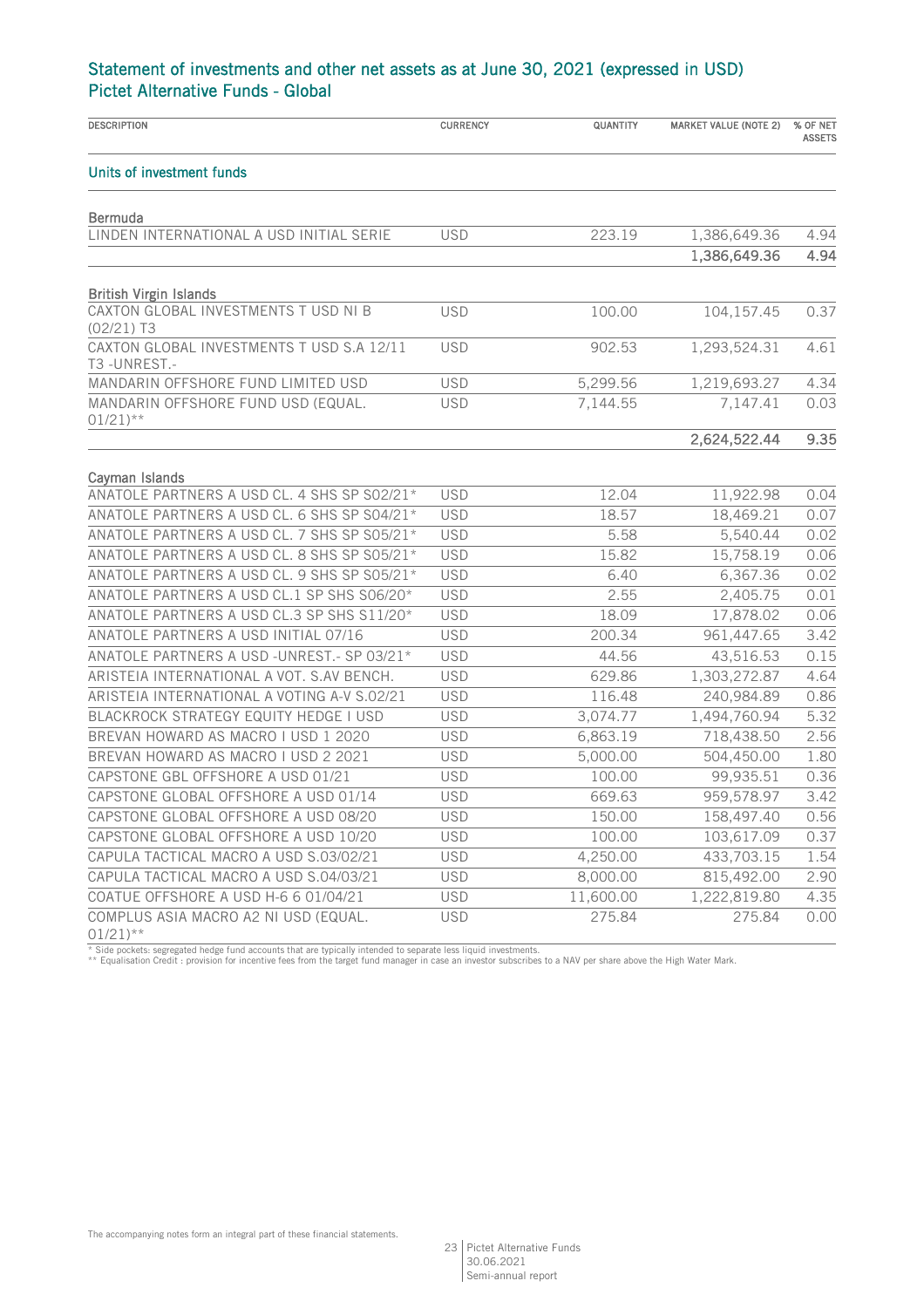| <b>DESCRIPTION</b>                                       | <b>CURRENCY</b> | QUANTITY  | <b>MARKET VALUE (NOTE 2)</b> | % OF NET<br><b>ASSETS</b> |
|----------------------------------------------------------|-----------------|-----------|------------------------------|---------------------------|
| Cayman Islands (continued)                               |                 |           |                              |                           |
| COMPLUS ASIA MACRO FUND A2 NI USD                        | <b>USD</b>      | 12,647.37 | 1,621,752.68                 | 5.77                      |
| GREENVALE CAPITAL FUND F USD 10/15 -ER-                  | <b>USD</b>      | 587.42    | 1,192,075.10                 | 4.24                      |
| LMR FUND - D USD S.1                                     | <b>USD</b>      | 3,132.15  | 644,963.34                   | 2.30                      |
| LMR FUND D USD -UNREST.- S.95                            | <b>USD</b>      | 7,000.00  | 709,348.50                   | 2.53                      |
| PHARO MACRO FUND A S.01                                  | <b>USD</b>      | 335.34    | 1,500,365.21                 | 5.34                      |
| POLAR MULTI - STRATEGY A1 S1                             | <b>USD</b>      | 4,506.81  | 1,672,198.69                 | 5.96                      |
| SCULPTOR ENHANCED OVERSEAS TRUST C 24                    | <b>USD</b>      | 766.59    | 1,245,795.51                 | 4.44                      |
| STARBOARD VALUE AND OPPORTUNITY A S.153                  | <b>USD</b>      | 131.73    | 538,139.05                   | 1.92                      |
| STARBOARD VALUE AND OPPORUNITY FUND A S.1                | <b>USD</b>      | 191.16    | 781,405.73                   | 2.78                      |
| TIG ZEBEDEE FOCUS B USD (CONT. 01/21)****                | <b>USD</b>      | $-61.83$  | $-64.40$                     | 0.00                      |
| TIG ZEBEDEE FOCUS FUND B USD                             | <b>USD</b>      | 4,343.08  | 1,541,836.83                 | 5.49                      |
| WT CHINA OFFSHORE LTD C-1 USD S.3-02/21                  | <b>USD</b>      | 1,186.48  | 1,292,332.81                 | 4.60                      |
|                                                          |                 |           | 21,879,282.14                | 77.90                     |
| Ireland                                                  |                 |           |                              |                           |
| MARSHALL WACE - GLOBAL OPPORT. B USD<br>(EQUAL. 01/21)** | <b>USD</b>      | 426.90    | 261.88                       | 0.00                      |
| MARSHALL WACE GLOBAL OPPORT. B USD -CAP-                 | <b>USD</b>      | 7,183.75  | 1,377,302.56                 | 4.90                      |
|                                                          |                 |           | 1,377,564.44                 | 4.90                      |
| Switzerland                                              |                 |           |                              |                           |
| PICTET CH - SHORT-TERM MONEY MARKET USD -<br>Z DY        | <b>USD</b>      | 855.00    | 891,081.00                   | 3.17                      |
|                                                          |                 |           | 891,081.00                   | 3.17                      |
| <b>Total investments</b>                                 |                 |           | 28,159,099.38 100.26         |                           |
| Cash at banks                                            |                 |           | 542.86                       | 0.00                      |
| Other net liabilities                                    |                 |           | $-74,542.94$                 | $-0.26$                   |
| <b>Total net assets</b>                                  |                 |           | 28,085,099.30 100.00         |                           |

\*\* Equalisation Credit : provision for incentive fees from the target fund manager in case an investor subscribes to a NAV per share above the High Water Mark.<br>\*\*\*\* Contingent redemption fee : in case an investor subscribe any increase in NAV per share between the subscription price and the High Water Mark.

The accompanying notes form an integral part of these financial statements.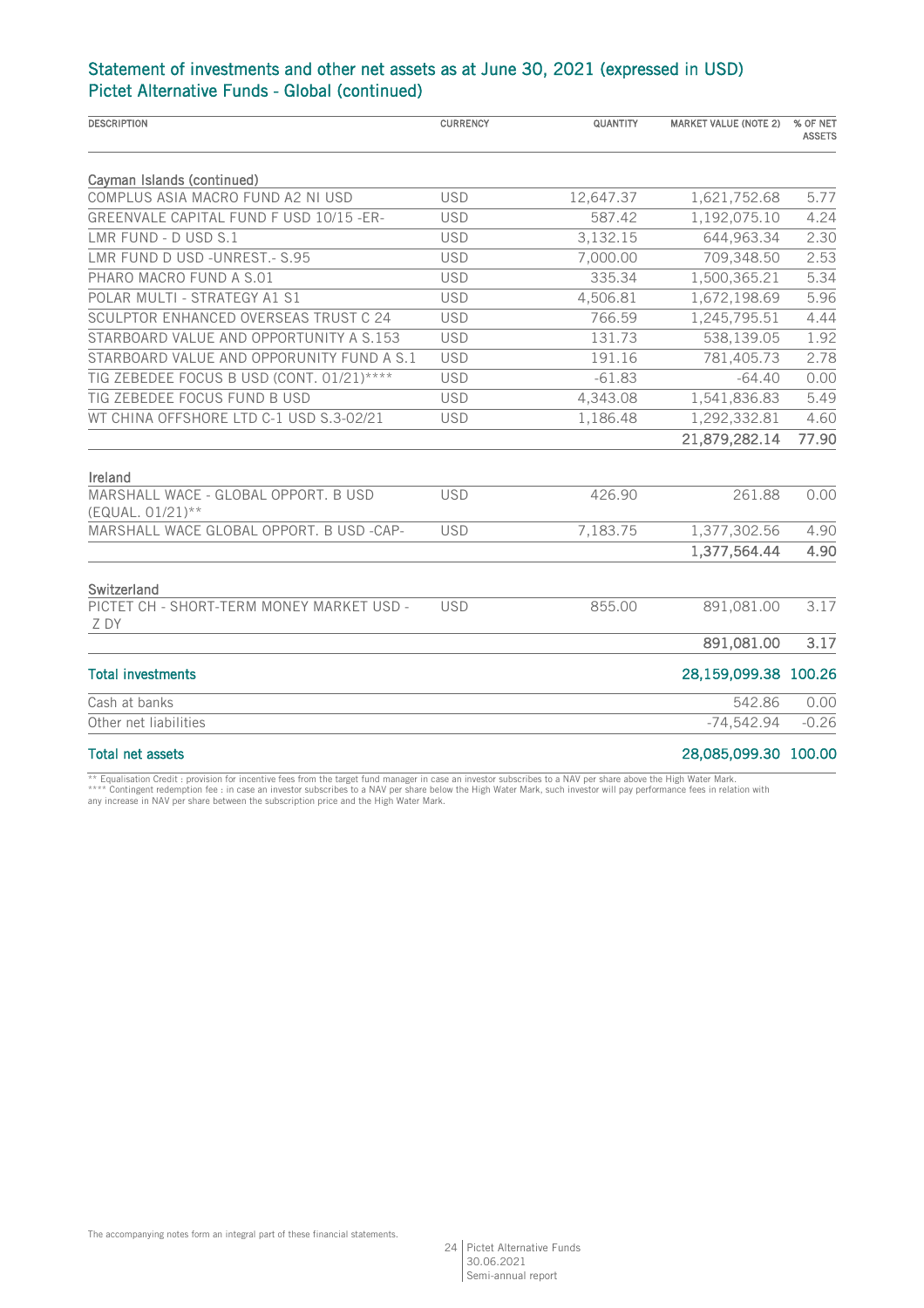# Geographical and industrial classification of investments as at June 30, 2021 Pictet Alternative Funds - Global

| GEOGRAPHICAL CLASSIFICATION<br>(IN % OF NET ASSETS) |        |
|-----------------------------------------------------|--------|
| Cayman Islands                                      | 77.90  |
| British Virgin Islands                              | 9.35   |
| Bermuda                                             | 4.94   |
| Ireland                                             | 4.90   |
| Switzerland                                         | 3 1 7  |
|                                                     | 100.26 |

| INDUSTRIAL CLASSIFICATION<br>(IN % OF NET ASSETS) |        |
|---------------------------------------------------|--------|
| Units of investment funds                         | 100.26 |
|                                                   | 100.26 |

25 Pictet Alternative Funds 30.06.2021 Semi-annual report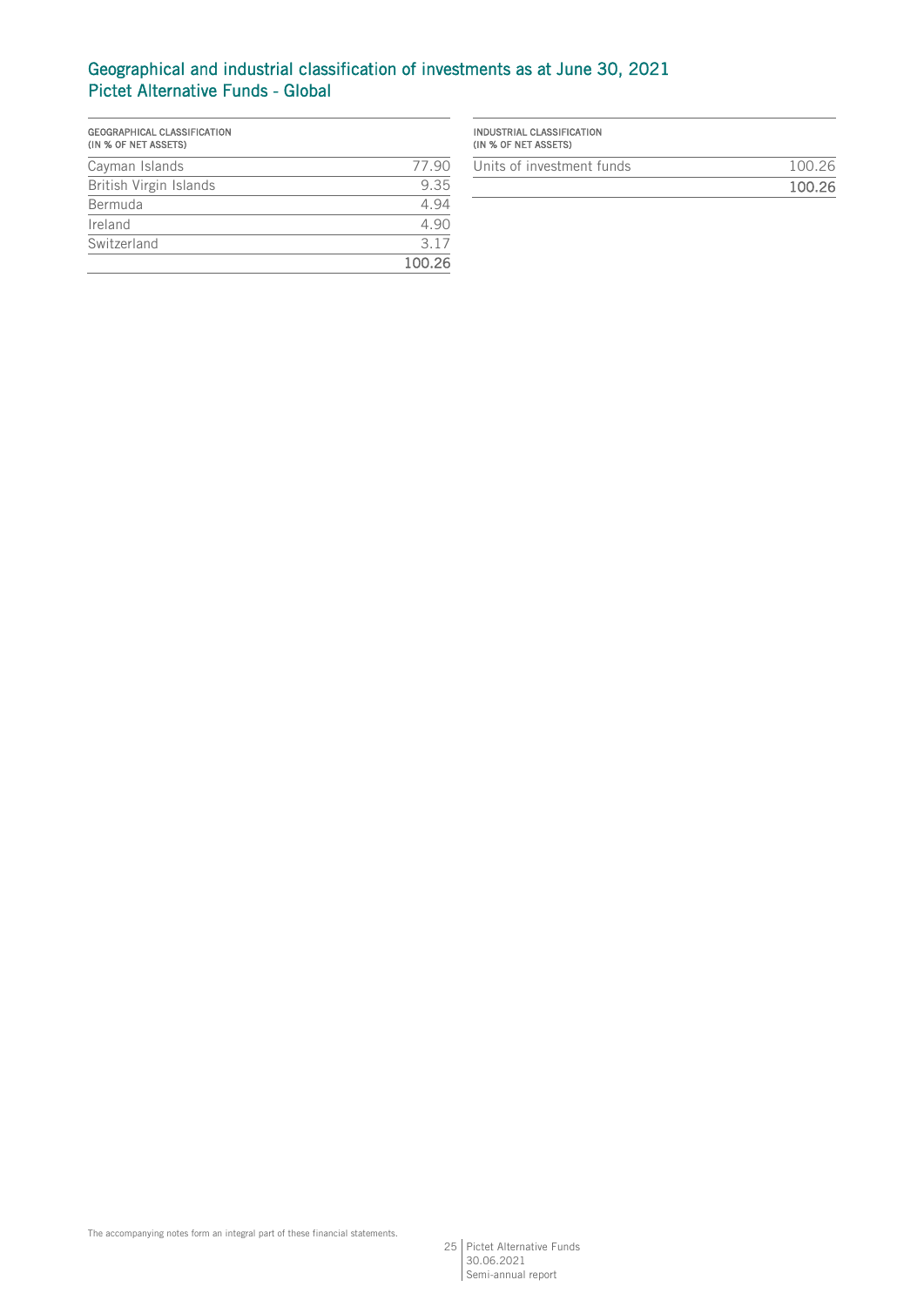# Statement of investments and other net assets as at June 30, 2021 (expressed in EUR) Pictet Alternative Funds - Equity Diversifier

| <b>DESCRIPTION</b>                                | <b>CURRENCY</b> | QUANTITY     | <b>MARKET VALUE (NOTE 2)</b> | % OF NET<br><b>ASSETS</b> |
|---------------------------------------------------|-----------------|--------------|------------------------------|---------------------------|
| Units of investment funds                         |                 |              |                              |                           |
| Cayman Islands                                    |                 |              |                              |                           |
| CONSONANCE CAPITAL INVESTORS B-1 08/07            | <b>USD</b>      | 785.00       | 2,577,775.46                 | 4.31                      |
| CONSONANCE CAPITAL INVESTORS B-1-<br>01/20 USD    | <b>USD</b>      | 2,200.00     | 1,593,617.31                 | 2.67                      |
| CONSONANCE CAPITAL INVESTORS B-1-<br>02/20 USD    | <b>USD</b>      | 900.00       | 677,286.76                   | 1.13                      |
| GREENVALE CAPITAL FUND F EUR 05/16 -ER-           | <b>EUR</b>      | 3,401.31     | 5,998,704.50                 | 10.04                     |
| PLEIAD ASIA OFF.F.A USD A6 DU 01/18               | <b>USD</b>      | 5,614.00     | 6,926,763.12                 | 11.60                     |
| SNOW LAKE ASIA A USD -UNREST. - S.01/21           | <b>USD</b>      | 1,500.00     | 980,259.50                   | 1.64                      |
| SNOW LAKE ASIA A USD -UNREST.- S.04/21            | <b>USD</b>      | 1,200.00     | 952,332.62                   | 1.59                      |
| SNOW LAKE ASIA A USD -UNREST.- - TO REC.-         | <b>USD</b>      | 2,000,000.00 | 1,686,482.32                 | 2.82                      |
| SUVRETTA OFFSHORE 1 SUB B INITIAL                 | <b>USD</b>      | 2,489.12     | 5,461,699.00                 | 9.14                      |
| TIG ZEBEDEE FOCUS FUND B EUR                      | <b>EUR</b>      | 28,221.46    | 5,942,028.40                 | 9.94                      |
| WT CHINA OFFSHORE FUND LTD C-1 USD S.2-<br>01/21  | <b>USD</b>      | 4,500.00     | 3,790,779.26                 | 6.34                      |
| WT CHINA OFFSHORE FUND LTD C-1 USD S.4-<br>03/21  | <b>USD</b>      | 1,500.00     | 1,368,305.93                 | 2.29                      |
|                                                   |                 |              | 37,956,034.18                | 63.51                     |
| Ireland                                           |                 |              |                              |                           |
| CRAKE GLOBAL FEEDER FUND A EUR -ACC.-             | <b>EUR</b>      | 28,750.00    | 4,743,833.38                 | 7.94                      |
| CRAKE GLOBAL FEEDER FUND B EUR - ACC.-            | <b>EUR</b>      | 28,750.00    | 4,659,064.00                 | 7.80                      |
| MARSHALL WACE EUREKA B2 EUR - ACC-                | <b>EUR</b>      | 30,927.40    | 7,386,544.43                 | 12.37                     |
| MARSHALL WACE GLOBAL OPPORT. B EUR -INC-          | <b>EUR</b>      | 24,623.43    | 5,659,646.97                 | 9.47                      |
|                                                   |                 |              | 22,449,088.78                | 37.58                     |
| Switzerland                                       |                 |              |                              |                           |
| PICTET CH - SHORT-TERM MONEY MARKET EUR -<br>Z DY | <b>EUR</b>      | 150.00       | 142,408.50                   | 0.24                      |
| PICTET CH - SHORT-TERM MONEY MARKET USD -<br>Z DY | <b>USD</b>      | 4.00         | 3,515.30                     | 0.01                      |
|                                                   |                 |              | 145,923.80                   | 0.25                      |
| <b>Total investments</b>                          |                 |              | 60,551,046.76 101.34         |                           |
| Cash at banks                                     |                 |              | 485,501.83                   | 0.81                      |
| Other net liabilities                             |                 |              | $-1,286,526.87$              | $-2.15$                   |
| <b>Total net assets</b>                           |                 |              | 59,750,021.72 100.00         |                           |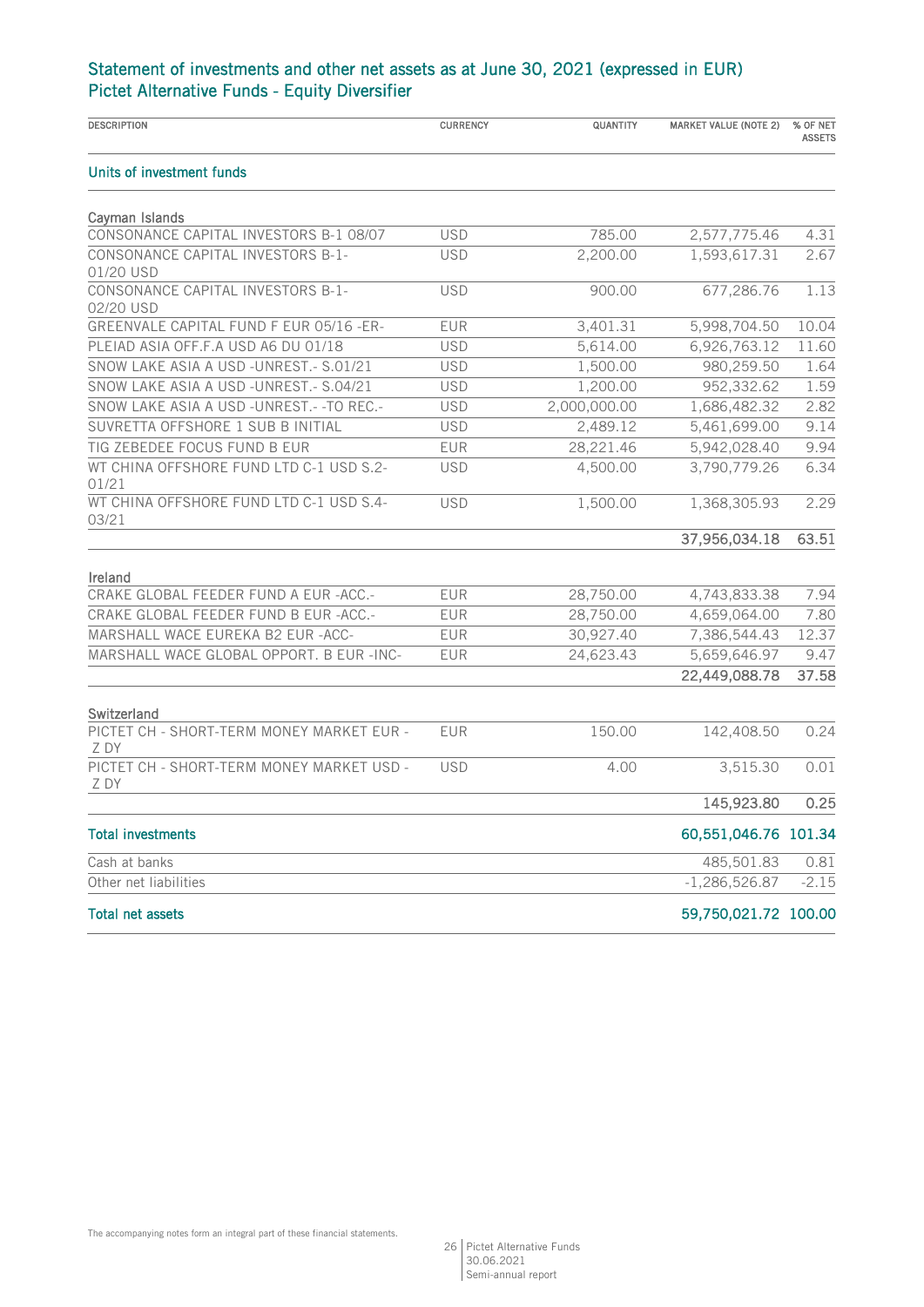# Geographical and industrial classification of investments as at June 30, 2021 Pictet Alternative Funds - Equity Diversifier

| GEOGRAPHICAL CLASSIFICATION<br>(IN % OF NET ASSETS) |        |
|-----------------------------------------------------|--------|
| Cayman Islands                                      | 63.51  |
| Ireland                                             | 3758   |
| Switzerland                                         | N 25   |
|                                                     | 101.34 |

| 101.34 |
|--------|
| 101.34 |
|        |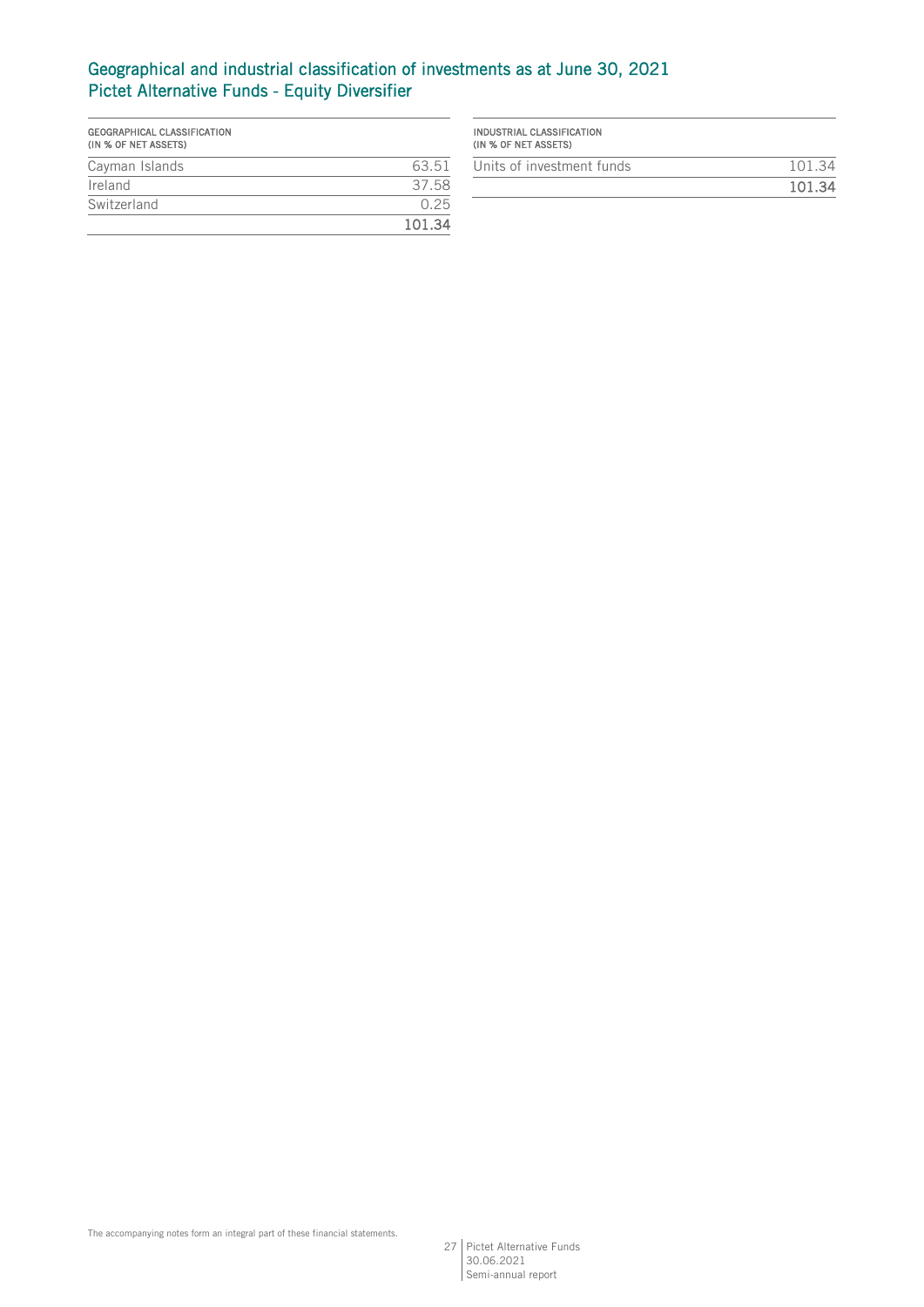# 1. General

Pictet Alternative Funds (the "SICAV") has the status of an undertaking for collective investment and the particular form of an "Investment Company with Variable Capital". The SICAV is governed by Luxembourg law in accordance with the provisions of Part II of the amended Law dated December 17, 2010 (the "2010 Law"), relating to undertakings for collective investment  $($ " $\bigcup$ C $|S$ " $\rangle$ .

The articles of incorporation of the SICAV (the "Articles") were published in the Luxembourg gazette (Mémorial C, Recueil des Sociétés et Associations) on December 15, 2004 amended by notarial act dated August 12, 2011 and December 14, 2018. Copies may also be obtained at the registered office of the SICAV.

The SICAV is registered in the Luxembourg Trade and Companies Register under number R.C.S. B104485.

Pictet Asset Management (Europe) S.A., a public limited company (société anonyme) with registered office at 15, avenue J.F. Kennedy, L-1855 Luxembourg, was appointed as management company of the SICAV as of October 1, 2007. It is a management company within the meaning of chapter 15 of the 2010 Law.

The SICAV is qualified as an Alternative Investment Fund ("AIF") within the meaning of the Luxembourg law of July 12, 2013 (the "2013 Law") on the Alternative Investment Funds Managers  $("AIFM")$ .

In the context of the implementation of the 2013 Law requiring the SICAV to be managed by an authorised AIFM, Pictet Asset Management (Europe) S.A. was appointed as AIFM with effect as of May 30, 2014.

Shares of the SICAV are issued in registered form only. They are freely transferable and entitled to participate equally in the profits and liquidation proceeds attributable to the SICAV. The shares, which are of no par value and which must be fully paid upon issue, carry no preferential or pre-emptive rights and each share is entitled to one vote at all meetings of the Shareholders.

## Sub-funds in activity

As at June 30, 2021, the SICAV includes four active sub-funds:

| Pictet Alternative Funds - Myriad             | denominated in U.S. Dollar (USD) |
|-----------------------------------------------|----------------------------------|
| Pictet Alternative Funds - Pleiad             | denominated in U.S. Dollar (USD) |
| Pictet Alternative Funds - Global             | denominated in U.S. Dollar (USD) |
| Pictet Alternative Funds - Equity Diversifier | denominated in Euro (EUR)        |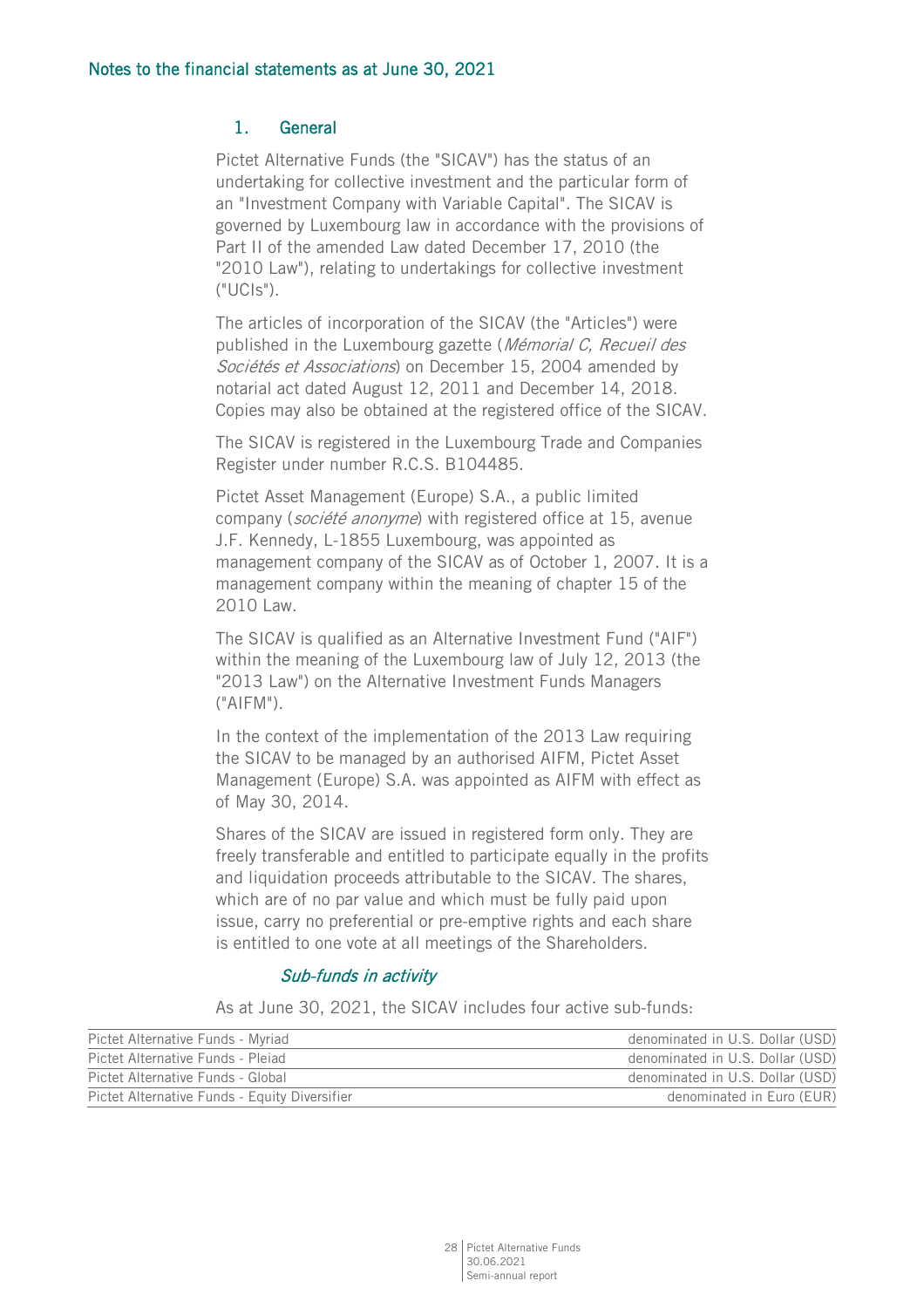## Significant events and material changes

A new prospectus came into force in March 2021.

#### Share classes

Classes of shares offered to investors are presented in the most recent prospectus of the SICAV.

All the sub-funds constitute the SICAV. The net assets of each sub-fund are represented by shares which may be divided into different share classes. All the shares representing the assets of a sub-fund form a class of shares. Where classes of shares are issued, their specificities are detailed in the annexes of the prospectus of the SICAV.

# 2. Summary of significant accounting principles

#### **General**

These financial statements have been prepared in accordance with the Luxembourg legal and regulatory requirements and generally accepted accounting principles.

The reference currency of the SICAV is the USD.

The accounting year of the SICAV terminates on December 31 of each year.

#### Conversion of foreign currencies

Cash at banks, other net assets and the market value of the investment portfolio expressed in currencies other than the base currency of the SICAV are converted into the currency of the SICAV at the exchange rate prevailing at the closing date.

Income and expenses expressed in currencies other than the base currency of the SICAV are converted into the currency of the SICAV at the exchange rate applicable on the transaction date.

Net realised gain/loss on foreign exchange is recorded in the statement of operations and changes in net assets.

## Combined financial statements of the SICAV

The combined financial statements of the SICAV are expressed in USD and correspond to the sum of items in the financial statements of each sub-fund, converted into USD at the exchange rate prevailing at the closing date.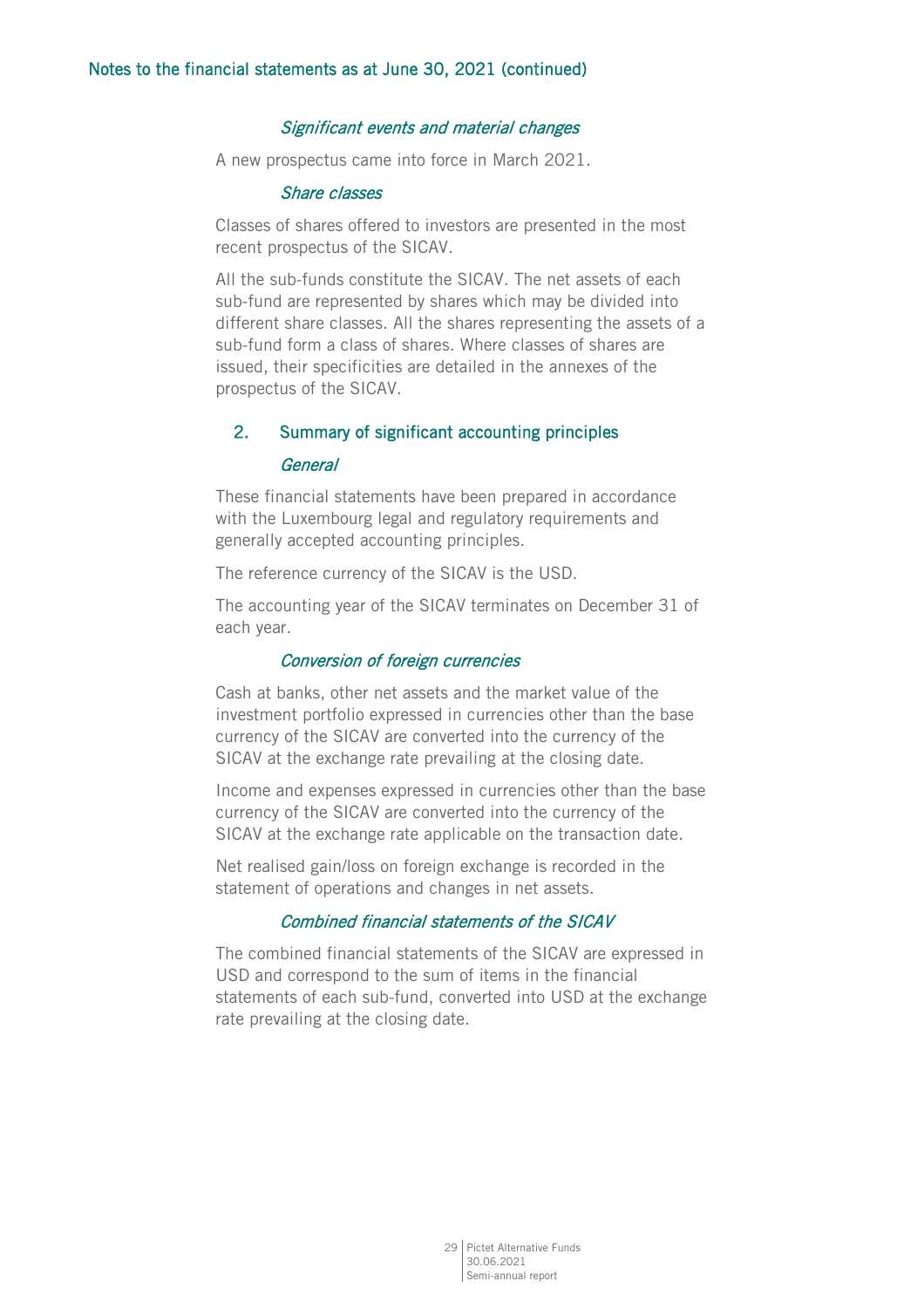## Valuation of assets of the SICAV

- 1. The value of any cash on hand or on deposit, bills and demand notes and accounts receivable (including any rebates on fees and expenses payable by any Investment Fund), prepaid expenses, cash dividends declared and interest accrued, and not yet received is deemed to be the full amount thereof, unless, however, the same is unlikely to be paid or received in full, in which case the value thereof is determined after making such discount as the Board of Directors of the SICAV may consider appropriate to reflect the true value thereof.
- 2. The value of securities (including shares or units of closed-ended Investment Funds) which are quoted, traded or dealt in on any stock exchange is based on the closing prices or, if appropriate, on the average price on the stock exchange which is normally the principal market of such securities, and each security traded on any other regulated market is valued in a manner as similar as possible to that provided for quoted securities.
- 3. For non-quoted securities or securities not traded or dealt in on any stock exchange or other regulated market as well as quoted or non-quoted securities on such other market for which no valuation price is available, or securities for which the quoted prices are, in the opinion of the Board of Directors of the SICAV, not representative of the fair market value, the value thereof is determined based on the valuation method proposed in good faith by the Board of Directors of the SICAV taking into consideration:
	- the latest available price;
	- the basis of recent events that may have an impact on the value of the securities; or
	- any other available assessment.
- 4. Liquid assets and money market instruments are valued at nominal value plus any accrued interest or on an amortised cost basis.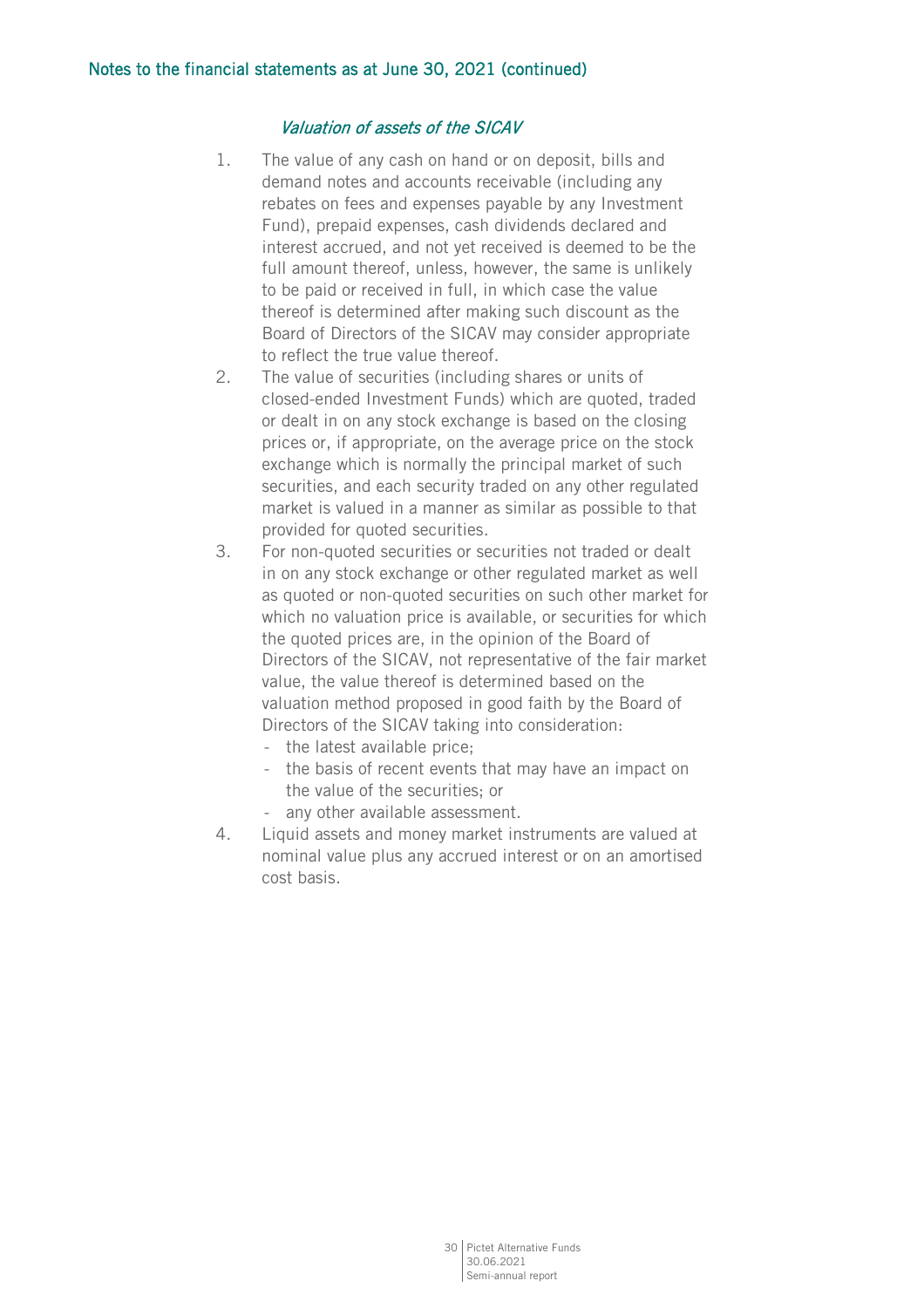## Notes to the financial statements as at June 30, 2021 (continued)

- 5. In determining the value of the assets of the SICAV, shares in open-ended underlying funds, including shares of other sub-funds of the SICAV in case of investment by a sub fund in one or more sub-funds of the SICAV, are valued at the current NAV for such shares or units as of the relevant valuation day, or if no such actual NAV is available as of such valuation day, they are valued at the estimated NAV as of such valuation day, or if no such estimated NAV is available they are valued at the last available actual or estimated NAV which is calculated prior to such valuation day whichever is the closer to such valuation day. If events have occurred which may have resulted in a material change in the NAV of such shares or units since the date on which such actual or estimated NAV was calculated, the value of such shares or units may be adjusted in order to reflect, in the reasonable opinion of the Board of Directors of the SICAV, such change but the Board Directors of the SICAV is not required to revise or recalculate the NAV on the basis of which subscriptions, redemptions or conversions may have been previously accepted.
- 6. In respect of shares or units held by the SICAV, for which issues and redemptions are restricted and a secondary market trading is effected between dealers who, as main market makers, offer prices in response to market conditions, the Board of Directors of the SICAV may decide to value such shares or units in line with the realisation prices so established.
- 7. The Administrative Agent, the Board of Directors of the SICAV and the Management Company may rely solely on the valuations provided by UCIs with respect to the investment such UCIs have made. Valuations provided by UCIs may be subject to adjustments made by such UCIs subsequent to the determination of the NAV of a sub-fund. Such adjustments, whether increasing or decreasing the NAV of a sub-fund, do not affect the amount of the redemption proceeds received by redeeming Shareholders. As a result, to the extent that such subsequently adjusted valuations from UCIs adversely affect the NAV of a sub-fund, the remaining outstanding shares of sub sub-fund are adversely affected by redemptions. Conversely, any increases in the NAV of a sub-fund resulting from such subsequently adjusted valuations are entirely for the benefit of the remaining outstanding shares of sub sub-fund.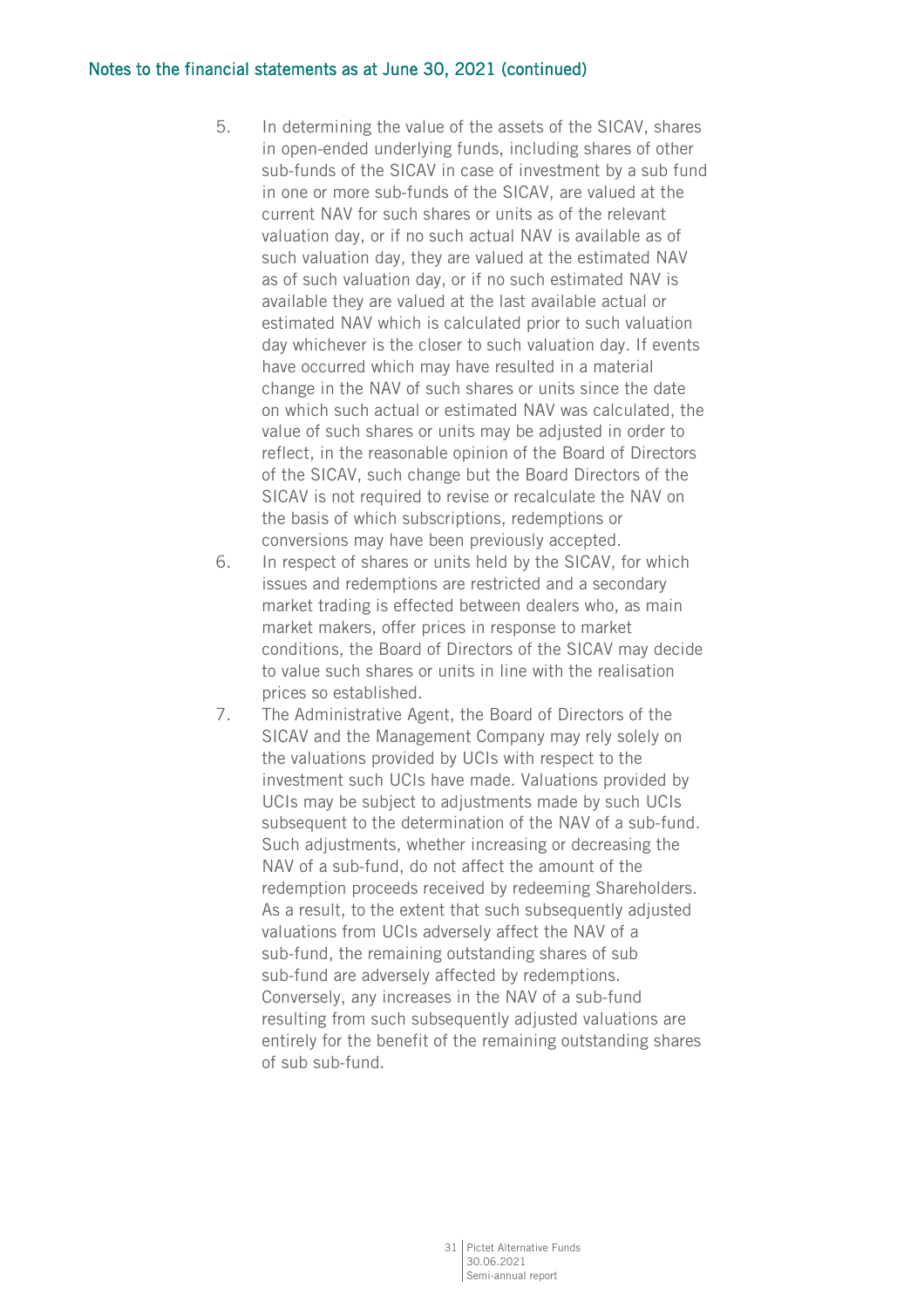## Notes to the financial statements as at June 30, 2021 (continued)

- 8. The Administrative Agent and the Board of Directors of the SICAV may consult with the Investment Manager in valuing each sub-fund's net assets. Year-end NAV calculations are audited by the SICAV's independent auditors and may be revised as a result of such audit. As described above, such revisions may result from adjustments in valuations provided by UCIs.
- 9. In no event shall the Board of Directors of the SICAV, the Management Company, the Depositary Bank, the Administrative Agent, the Investment Manager incur any individual liability or responsibility for any determination made or other action taken or omitted by them in the absence of negligence, wilful misfeasance or bad faith.
- 10. If events have occurred which may have resulted in a material change of the NAV of such shares or units in other Investment Funds since the day on which the latest official NAV of these UCIs was calculated, the value of such shares or units may be adjusted in order to reflect, in the reasonable opinion of the Board of Directors of the SICAV, such change of value.
- 11. All other securities and assets are valued at fair market value as determined in good faith pursuant to procedures established by the Board of Directors of the SICAV.

# Accounting of forward foreign exchange contracts

The net unrealised gains or losses resulting from outstanding forward foreign exchange contracts are determined on the valuation day on the basis of the forward exchange prices applicable on this date and are recorded in the statement of net assets.

# Net realised gain or loss on sales of investments

The net realised gain/loss on sales of investments is calculated on the basis of the weighted average cost of the investments sold.

## Acquisition cost of investment securities

Cost of investment securities denominated in currencies other than the base currency of a sub-fund is converted into the base currency of the sub-fund at the exchange rate applicable on the acquisition date.

## Income

Dividends are recorded net of withholding tax at the ex-dividend date. Interest is recorded on an accrual basis.

## Loans

Loans are recorded in the accounts up to the amount of cash received. Interest is accrued, recorded separately and is included in the appropriate liabilities and expenses accounts.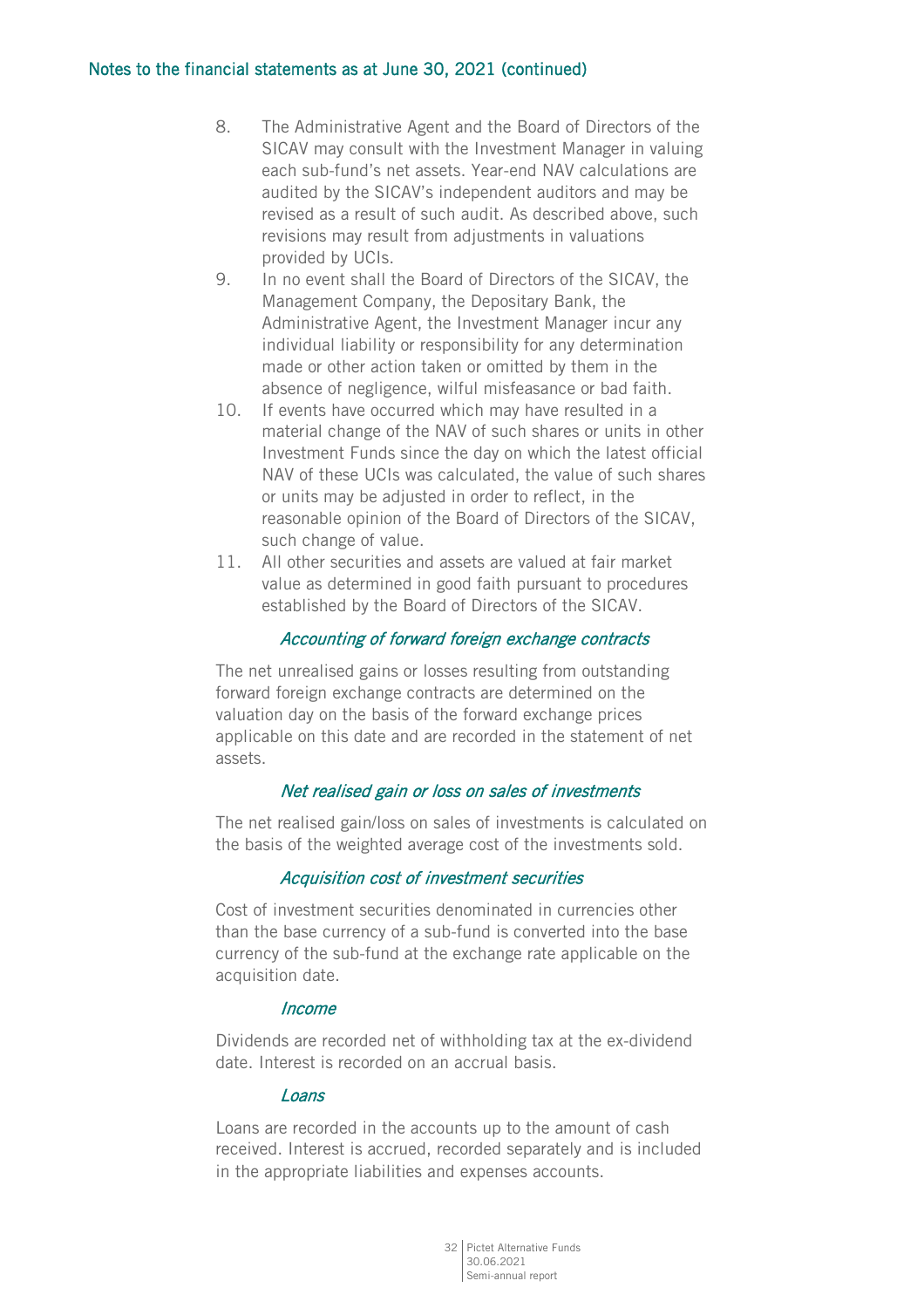## Formation expenses

The expenses incurred by the SICAV in relation to the launch of new sub-funds are borne by, and payable out of the assets of, those sub-funds, unless otherwise decided by the Board of Directors of the SICAV, and may be amortized over a period not exceeding five years, it being understood that the new sub-fund is also charged a prorata portion of the initial establishment expenses unamortized as of its launch.

## Transaction fees

Transaction fees represent the costs incurred by the SICAV in relation to the purchases and sales of investments. They include brokerage fees, bank charges, taxes, deposit fees and other transaction costs and are included in the statement of operations and changes in net assets.

## 3. "Taxe d'abonnement"

Under current law and practice the SICAV is not liable to any Luxembourg income tax, nor are dividends, if any, paid by the SICAV liable to any Luxembourg withholding tax. However, the SICAV is normally liable in Luxembourg to a subscription tax of 0.05% per annum of its net assets. Such tax rate is reduced to a rate of 0.01% in respect of the net assets attributable to such classes of shares which are reserved for institutional investors within the meaning of, and as provided for in, article 175 of the 2010 Law.

Such tax is payable quarterly and calculated on the NAV of the relevant class at the end of the relevant quarter. For the portion of the assets of the SICAV invested in other UCIs which are established in Luxembourg, no such tax is payable as provided for in article 175 of the 2010 Law if it is already paid for by the underlying UCI.

## 4. Management fees, service fees and depositary fees

Annual management and service fees are calculated on the average NAV's of the classes and are paid quarterly to the Management Company in payment for the services provided by it to the SICAV. These fees also enable the Management Company to remunerate the Investment Manager and distributors, if applicable, and the Administrative Agent for the functions of Transfer Agent, Administrative Agent and Paying Agent.

The Depositary Bank is entitled to receive, out of the assets of the SICAV, fees calculated in accordance with normal banking practice in Luxembourg. In addition, the Depositary Bank is entitled to be reimbursed by the SICAV for its respective reasonable out-of-pocket expenses properly incurred in carrying out its duties as such and for the charges of any correspondents.

> 33 Pictet Alternative Funds 30.06.2021 Semi-annual report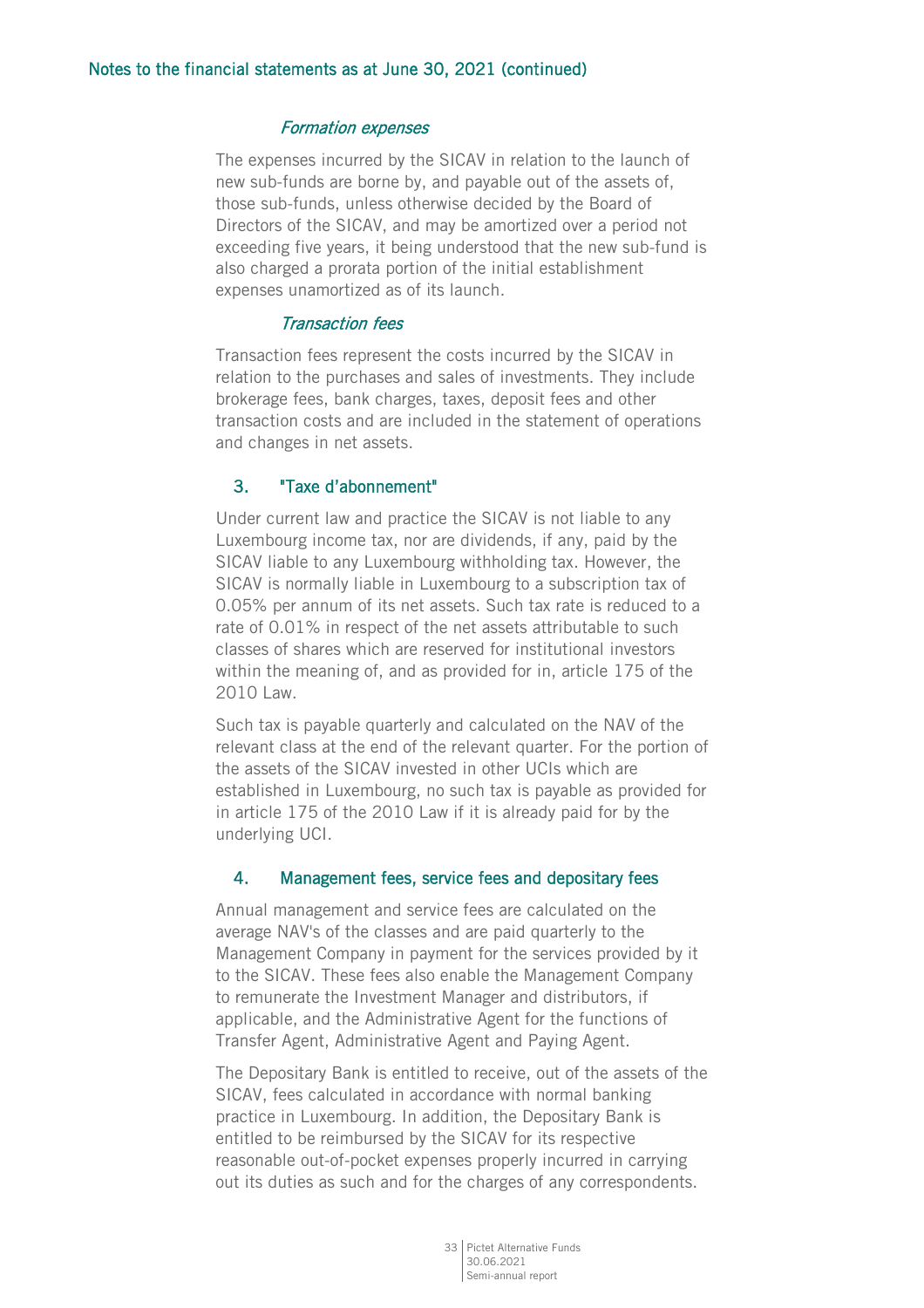## Notes to the financial statements as at June 30, 2021 (continued)

| <b>TYPE OF SHARES</b> |            | FEES (MAX %) * |                |
|-----------------------|------------|----------------|----------------|
|                       | MANAGEMENT | SERVICE***     | DEPOSITARY**** |
| A                     | 1.25%      | 0.15%          | 0.10%          |
| D                     | 1.25%      | 0.15%          | 0.10%          |
|                       | 1.50%      | 0.15%          | 0.10%          |
|                       | 1.25%      | 0.15%          | 0.10%          |
| $\mathsf{P}$          | 1.50%      | 0.15%          | 0.10%          |
| $\mathsf{R}$          | $2.50\%**$ | 0.15%          | 0.10%          |
| Ζ                     | $0.00\%$   | 0.15%          | 0.10%          |
| <b>HD</b>             | 1.25%      | $0.20\%***$    | 0.10%          |
| H1                    | 1.50%      | 0.20%          | 0.10%          |
| HJ                    | 1.25%      | 0.20%          | 0.10%          |
| <b>HP</b>             | 1.50%      | 0.20%          | 0.10%          |
| <b>HR</b>             | $2.50\%**$ | 0.20%          | 0.10%          |
| HZ.                   | $0.00\%$   | 0.20%          | 0.10%          |

Such fees cannot exceed the amounts specified below:

\* Maximum percentage per year of the average net assets attributable to this type of shares during the relevant quarter.

\*\* 2.00% for the shares of the Pictet Alternative Funds - Global.

\*\*\* 0.13% for all shares of the Pictet Alternative Funds - Global \*\*\*\* 0.12% for all shares of the Pictet Alternative Funds - Global.

\*\*\*\*\* concerning the share in EUR and 0.15% for the share in CHF.

The fees payable to the Investment Manager are in addition to the fees paid by the investee UCIs to the Investment Manager of the investee UCIs. There may be a duplication of management fees. Moreover, if the UCIs in which the SICAV has invested in turn invest in UCIs, a further doubling of costs and expenses may have to be borne by the Shareholders of the said sub-fund.

## 5. Directors fees

The external Directors received a gross fee of USD 35,100 for the period ended June 30, 2021.

## 6. Other fees payable

As at June 30, 2021, other fees payable include mainly administration, audit, depositary, professional and other payable fees.

# 7. Subscriptions and redemptions

## **Subscriptions**

Shares in each class are issued at the relevant NAV per share (the "Subscription Price"), as determined as of each "Valuation Day", being the last calendar day of each month. The NAV is made public as soon as practicable after the relevant Valuation Day.

A subscription charge of up to 3.50% of the relevant Subscription Price may be added to the Subscription Price to compensate financial intermediaries and other persons who assist in the placement of shares.

> 34 Pictet Alternative Funds 30.06.2021 Semi-annual report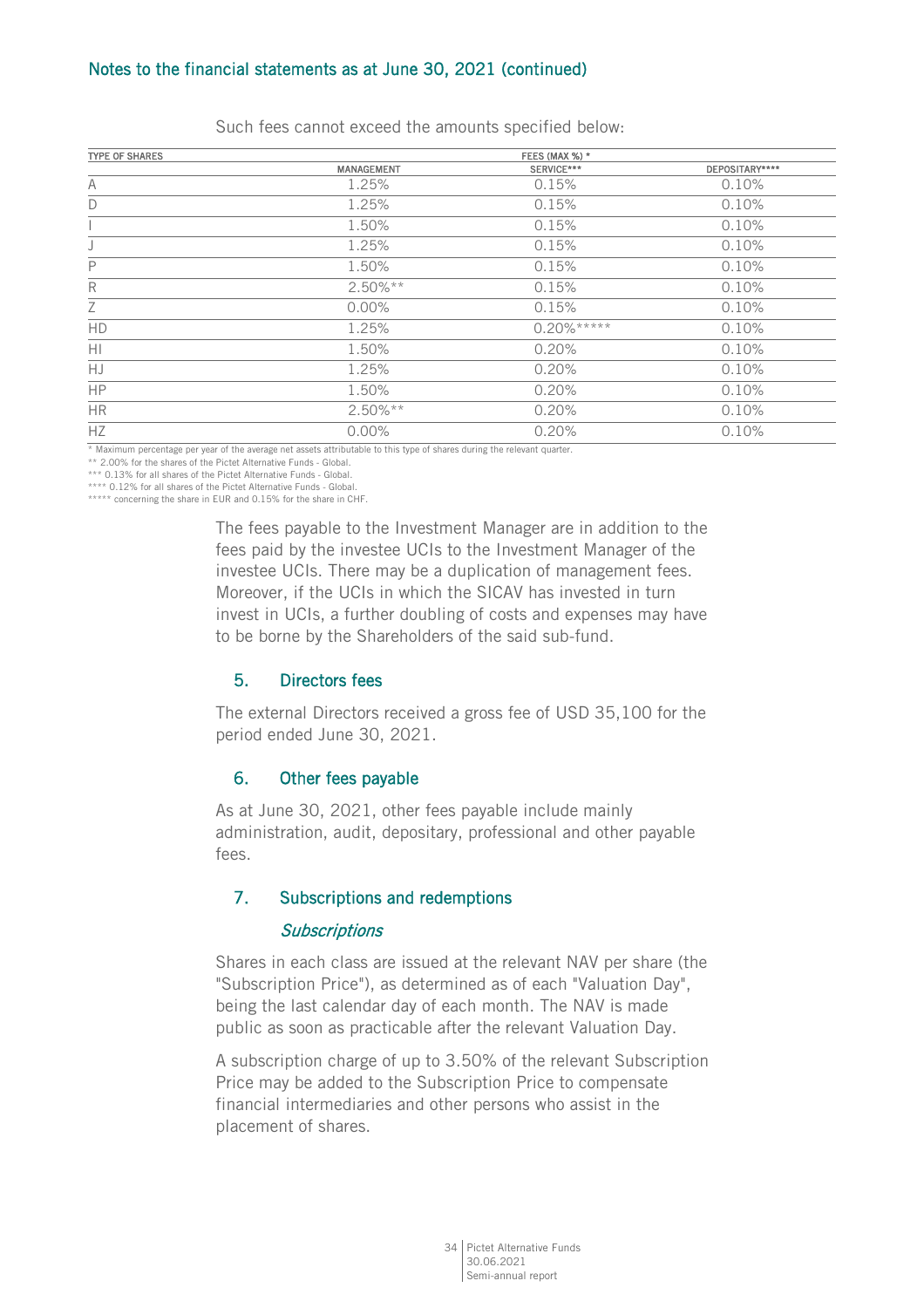## **Redemptions**

## For the Pictet Alternative Funds - Global sub-fund:

Shares in each class of the sub-funds are redeemable on a monthly basis, based on the NAV, minus a Redemption Adjustment (the "Redemption Price") calculated as of the monthly Valuation Day (the "Redemption Valuation Day"). The Board of Directors of the SICAV may determine additional Redemption Valuation Days for which all Shareholders in identical situations are treated equally.

A Redemption Charge of up to 3.00% of the relevant Redemption Price may be levied on the Redemption Price to compensate financial intermediaries and other persons who assist in the placement of shares.

# For the Pictet Alternative Funds - Pleiad, Pictet Alternative Funds - Equity Diversifier and Pictet Alternative Funds - Myriad sub-funds:

Shares in each class of the sub-funds are redeemable on a quarterly basis, based on the relevant NAV (the "Redemption Price") calculated as of the Valuation Day of the months of March, June, September and December (the "Redemption Valuation Day"). The Board of Directors of the SICAV may determine additional Redemption Valuation Days for which all Shareholders in identical situations are treated equally.

A Redemption Charge of up to 3.00% of the relevant Redemption Price may be levied on the Redemption Price to compensate financial intermediaries and other persons who assist in the placement of shares.

#### Duplication of fees

When investing in investee UCIs, a duplication of subscription and/or redemption fees may be applied. Moreover, if the UCIs in which the sub-fund has invested in turn invest in UCIs, a further doubling of costs and expenses may have to be borne by the Shareholders of the sub-fund.

## Swing pricing

The prospectus allows the use of a swing pricing mechanism.

Under the current operational scheme this mechanism is not activated.

## 8. Exchange rates

The following exchange rates were used for the conversion of the SICAV's net assets into USD as at June 30, 2021:

| $1$ USD $=$ | 0.924350 | CHF |
|-------------|----------|-----|
| $1$ USD $=$ | 0.843241 | FUR |
| $1$ USD $=$ | 0.723877 | GRP |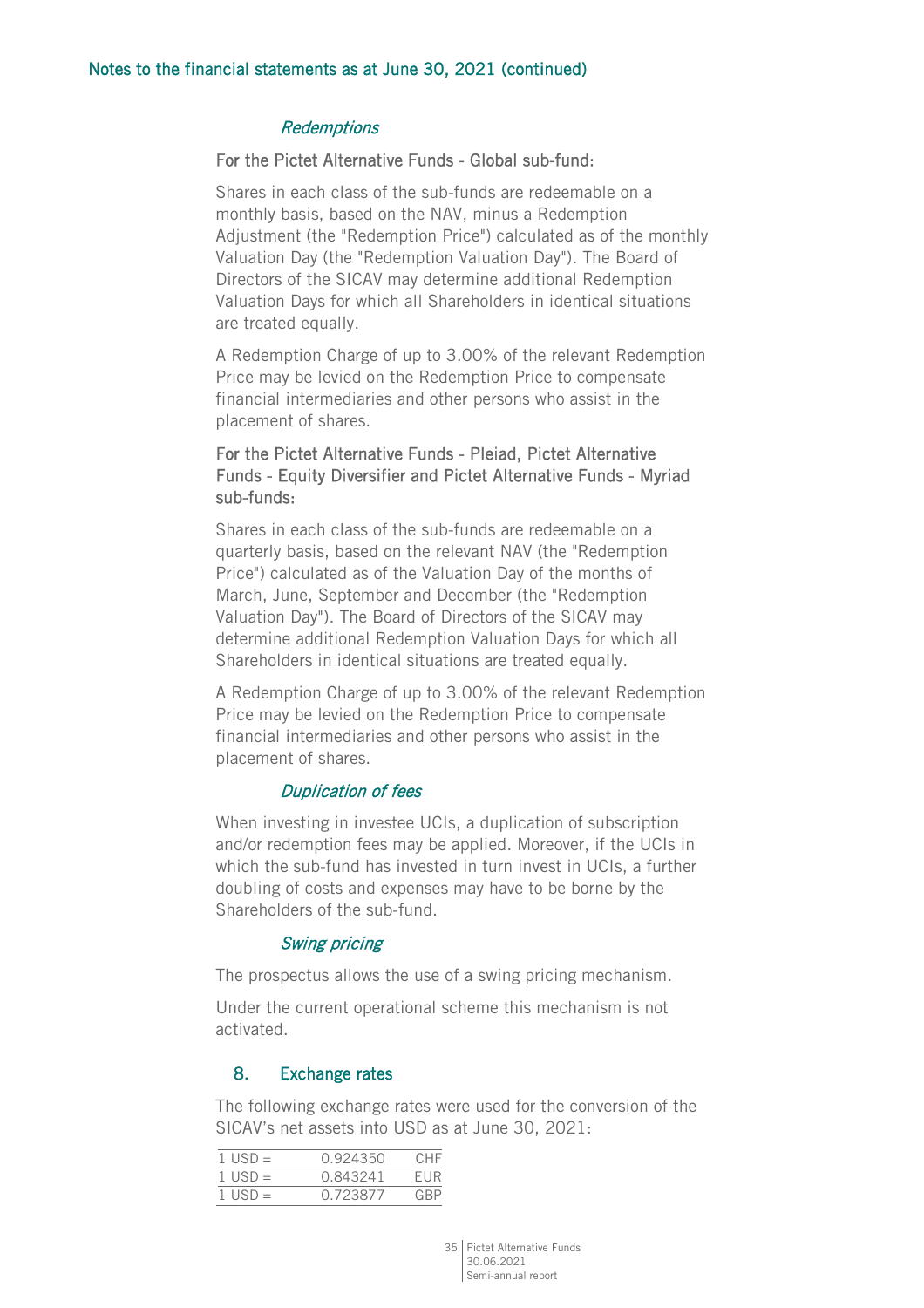## 9. Forward foreign exchange contracts

The SICAV had the following forward foreign exchange contracts outstanding as at June 30, 2021:

## Pictet Alternative Funds - Myriad

| <b>CURRENCY</b> | <b>PURCHASE</b> | <b>CURRENCY</b> | SALE          | <b>MATURITY DATE</b> |
|-----------------|-----------------|-----------------|---------------|----------------------|
| CHF             | 58.486.203.59   | JSD             | 63.729.552.52 | 30/07/2021           |
| EUR             | 48.463.564.52   | USD             | 57.888.516.23 | 30/07/2021           |
| <b>USD</b>      | 525.558.00      | EUR             | 440,000,00    | 30/07/2021           |

The net unrealised loss on these contracts as at June 30, 2021 was USD 782,859.95 and is included in the statement of net assets.

#### Pictet Alternative Funds - Pleiad

| <b>CURRENCY</b> | <b>PURCHASE</b> | <b>CURRENCY</b> | <b>SALE</b>   | <b>MATURITY DATE</b> |
|-----------------|-----------------|-----------------|---------------|----------------------|
| <b>CHF</b>      | 81.671.584.46   | JSD             | 88.993.526.88 | 30/07/2021           |
| EUR             | 67.933.455.95   | JSD             | 81.144.814.79 | 30/07/2021           |
| <b>USD</b>      | 28.666.800.00   | EUR             | 24,000,000.00 | 30/07/2021           |

The net unrealised loss on these contracts as at June 30, 2021 was USD 912,580.60 and is included in the statement of net assets.

#### Pictet Alternative Funds - Equity Diversifier

| <b>CURRENCY</b> | <b>PURCHASE</b>               | <b>CURRENCY</b> | <b>SALE</b>                       | ' DATE<br><b>MATURIT</b>                |
|-----------------|-------------------------------|-----------------|-----------------------------------|-----------------------------------------|
| EUR             | $\overline{\phantom{0}}$<br>c | USD             | $\sim$<br>$\cap$ $\cap$<br>UUU.UU | $\sim$ $\sim$<br>ıч<br>UJI<br>$\cup$ 4. |

The net unrealised loss on this contract as at June 30, 2021 was EUR 167,142.62 and is included in the statement of net assets.

# 10. Details of the net realised gain/loss on sales of investments

Details of the net realised gain/loss on sales of investments for the period ended June 30, 2021 were as follows:

|                                                   |     | <b>REALISED GAIN</b> | <b>REALISED LOSS</b> | <b>NET REALISED</b><br><b>GAIN/LOSS</b> |
|---------------------------------------------------|-----|----------------------|----------------------|-----------------------------------------|
| Pictet Alternative Funds - Myriad                 | USD | 9.382.513.72         | $-1.403.499.43$      | 7.979.014.29                            |
| Pictet Alternative Funds - Pleiad                 | USD | 12.712.733.10        | $-2.931.660.55$      | 9,781,072.55                            |
| Pictet Alternative Funds - Global                 | USD | 1.544.864.32         | $-274.02$            | 1.544.590.30                            |
| Pictet Alternative Funds - Equity Diversifier EUR |     | 231.393.76           | -839.395.34          | $-608,001.58$                           |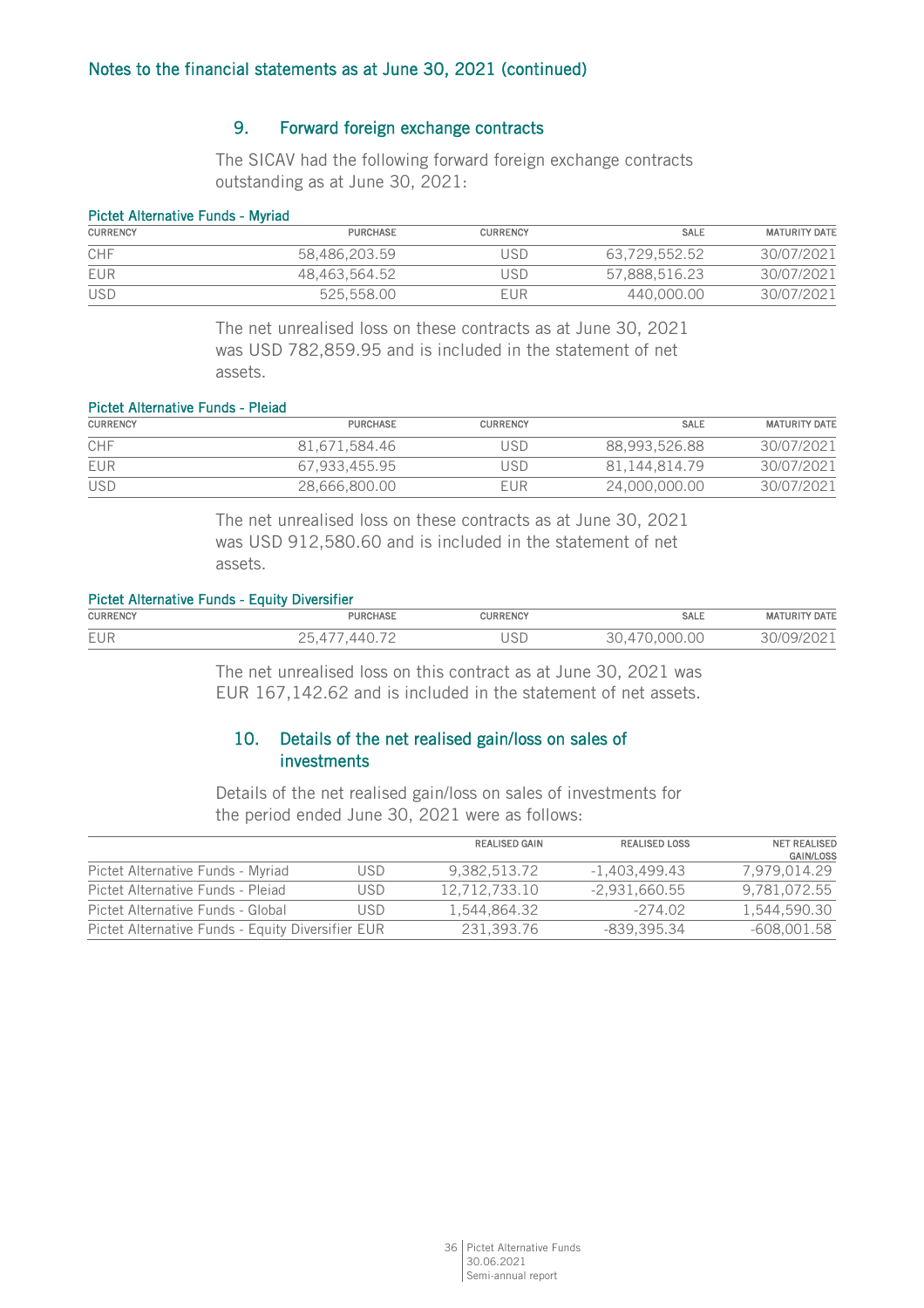# 11. Details of the change in net unrealised appreciation/depreciation on investments

Details of the change in net unrealised appreciation/depreciation on investments for the period ended June 30, 2021 were as follows:

|                                               |            | <b>CHANGE IN</b><br>UNREALISED<br><b>APPRECIATION</b> | <b>CHANGE IN</b><br>UNREALISED<br><b>DEPRECIATION</b> | <b>CHANGE IN NET</b><br><b>UNREALISED</b><br>APPRECIATION/<br><b>DEPRECIATION</b> |
|-----------------------------------------------|------------|-------------------------------------------------------|-------------------------------------------------------|-----------------------------------------------------------------------------------|
| Pictet Alternative Funds - Myriad             | USD        | 11,937,679.78                                         | $-10,641,378.59$                                      | 1,296,301.19                                                                      |
| Pictet Alternative Funds - Pleiad             | USD        | 32.610.386.23                                         | $-21,886,668.48$                                      | 10,723,717.75                                                                     |
| Pictet Alternative Funds - Global             | USD        | 1.817.875.11                                          | $-2.830.014.13$                                       | $-1.012.139.02$                                                                   |
| Pictet Alternative Funds - Equity Diversifier | <b>EUR</b> | 4.359.707.39                                          | $-1,959,607.76$                                       | 2,400,099.63                                                                      |

# 12. Loans and guarantees

Initially, the SICAV entered, as borrower, into a revolving facility agreement dated December 21, 2015 with, amongst other, Montalis Investment B.V. as lender (the "Facility Agreement"). This Facility agreement was in force until December 15, 2020.

On December 16, 2020, a new loan agreement (the "Loan Agreement") has been signed between the SICAV, the Management Company and UBS AG, London Branch. This new loan agreement replaces the previous one.

In accordance with the Loan Agreement, the maximum commitment amount is equal to USD 50,000,000 with an initial maturity date fixed at December 17, 2021.

As at June 30, 2021, the SICAV is not using its credit line.

# 13. Subsequent events

No events occurred after the period-end.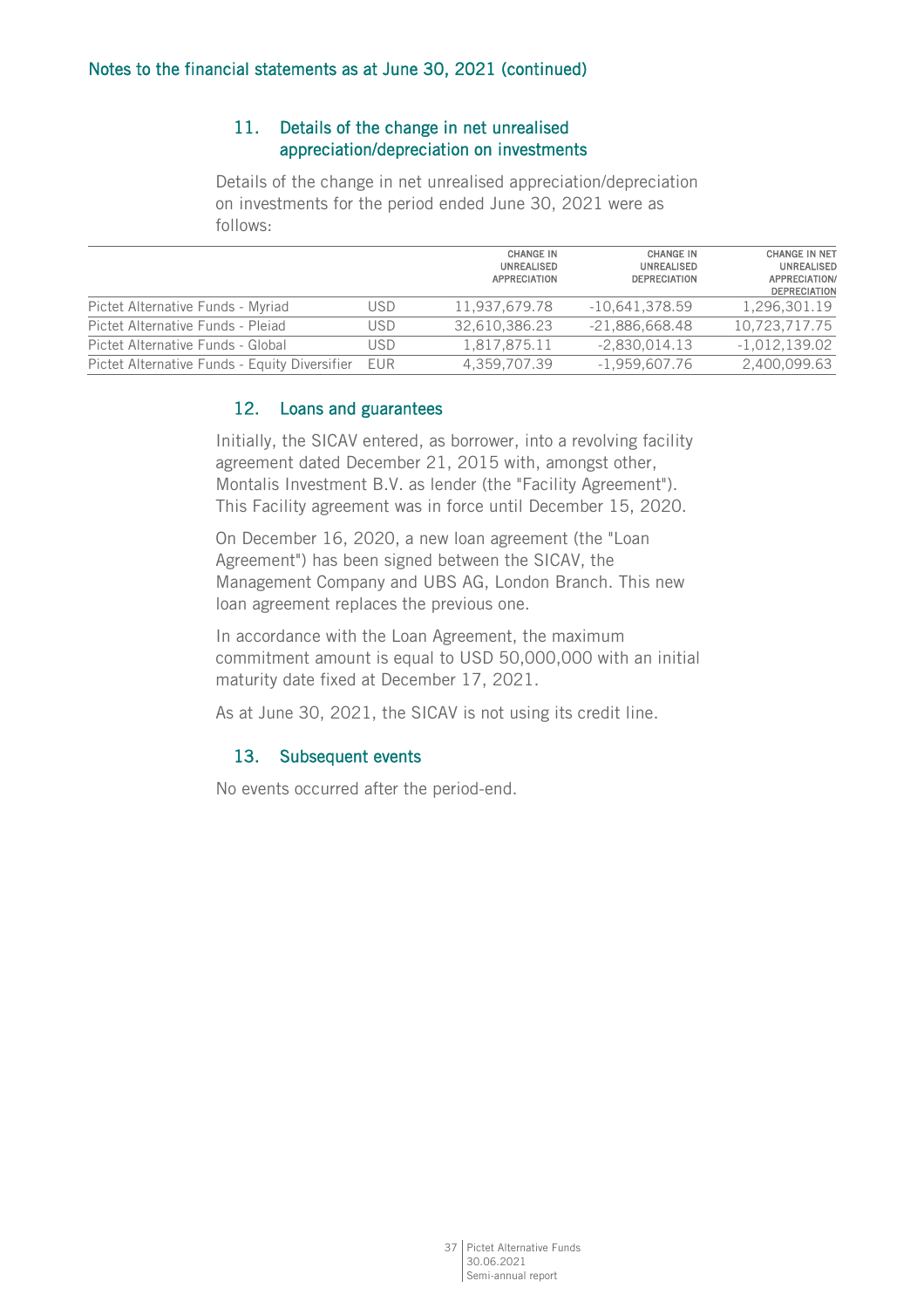# 1. Securities Financing Transactions Regulation ("SFTR")

As at June 30, 2021, the SICAV is in the scope of the requirements of the Regulation (EU) 2015/2365 on transparency of securities financing transactions and of reuse. Nevertheless, no corresponding transactions were carried out during the period referring to the financial statements.

# 2. ALFI Code of Conduct

The Board of Directors of the SICAV has adopted the Principles of the ALFI Code of Conduct dated June 2013 (the "Code"), which sets out a framework of high level principles and best practice recommendations for the governance of Luxembourg investment funds. The Board of Directors of the SICAV considers that it has been in compliance with the Principles of the Code in all material respects for the financial period ended June 30, 2021.